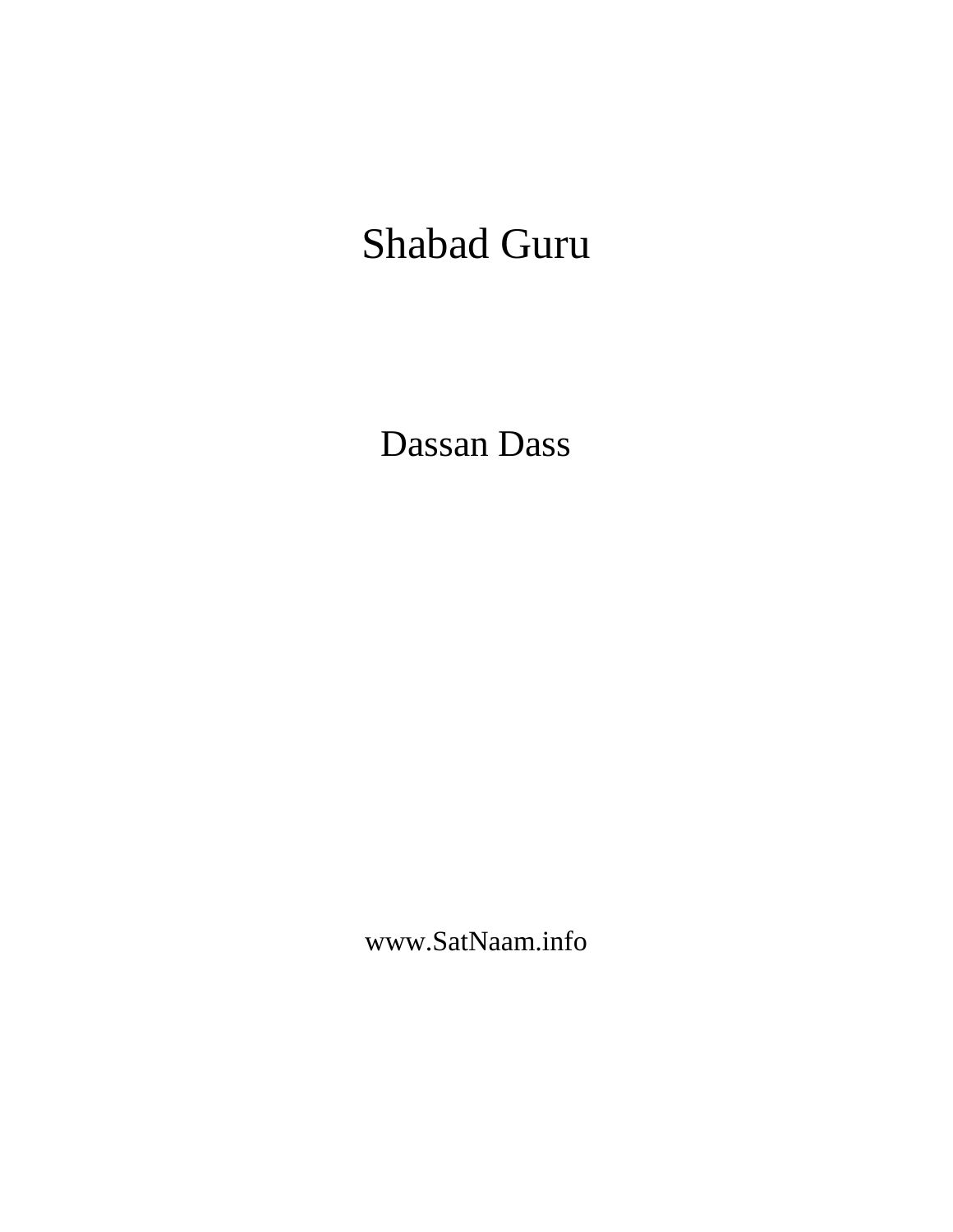## **Shabad Guru**

Copyright © 2012 by [www.SatNaam.info](http://www.satnaam.info/)

First Edition December 2012

*All rights reserved. However, do feel free to use any part of this book for inspiring others just mention where you got the information from i.e. Dassan Dass. You can also help distribute the books by purchasing them online from the website. This is a not-for- profit Seva project done on a volunteer basis – so feel free to join in.*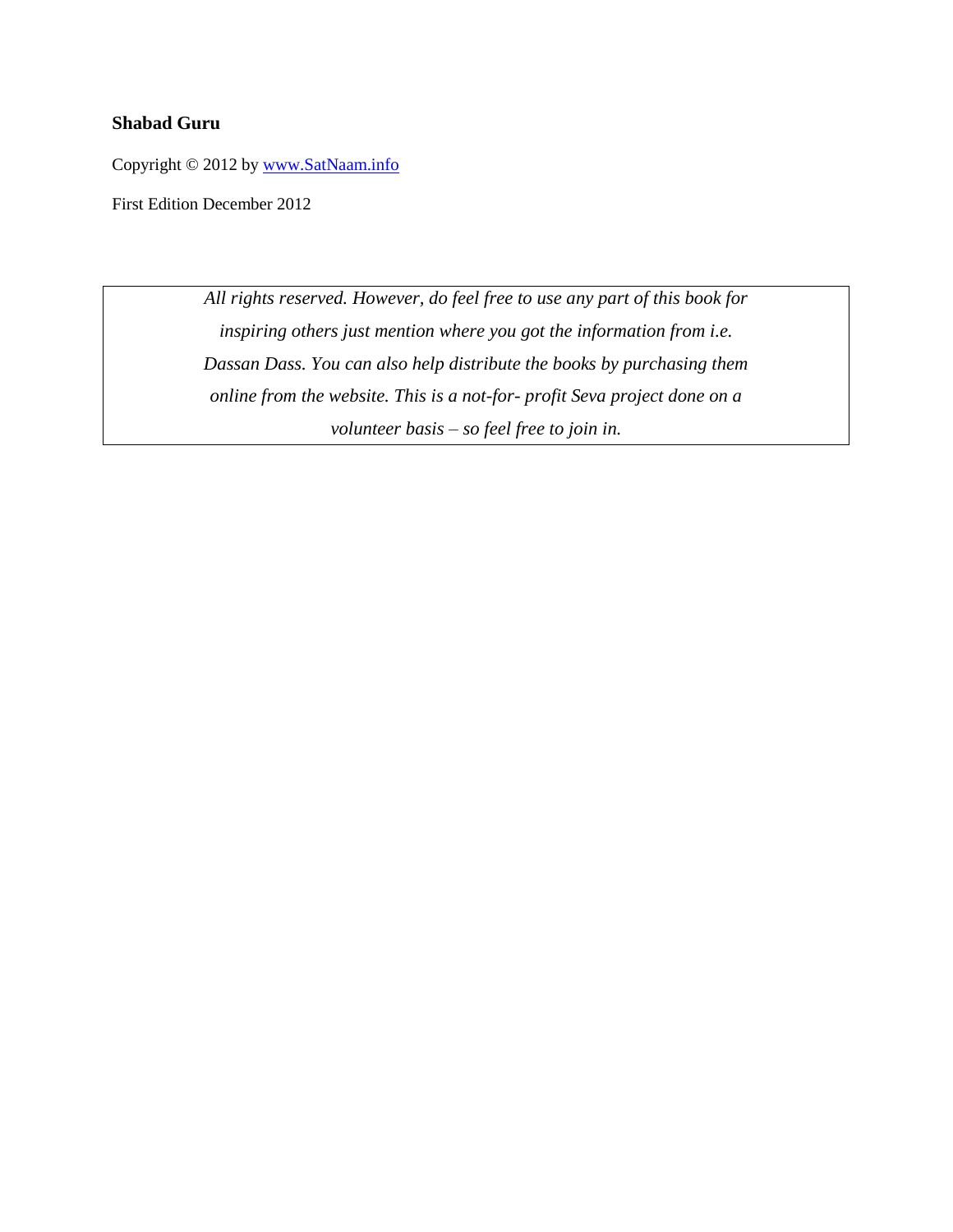# **CONTENTS**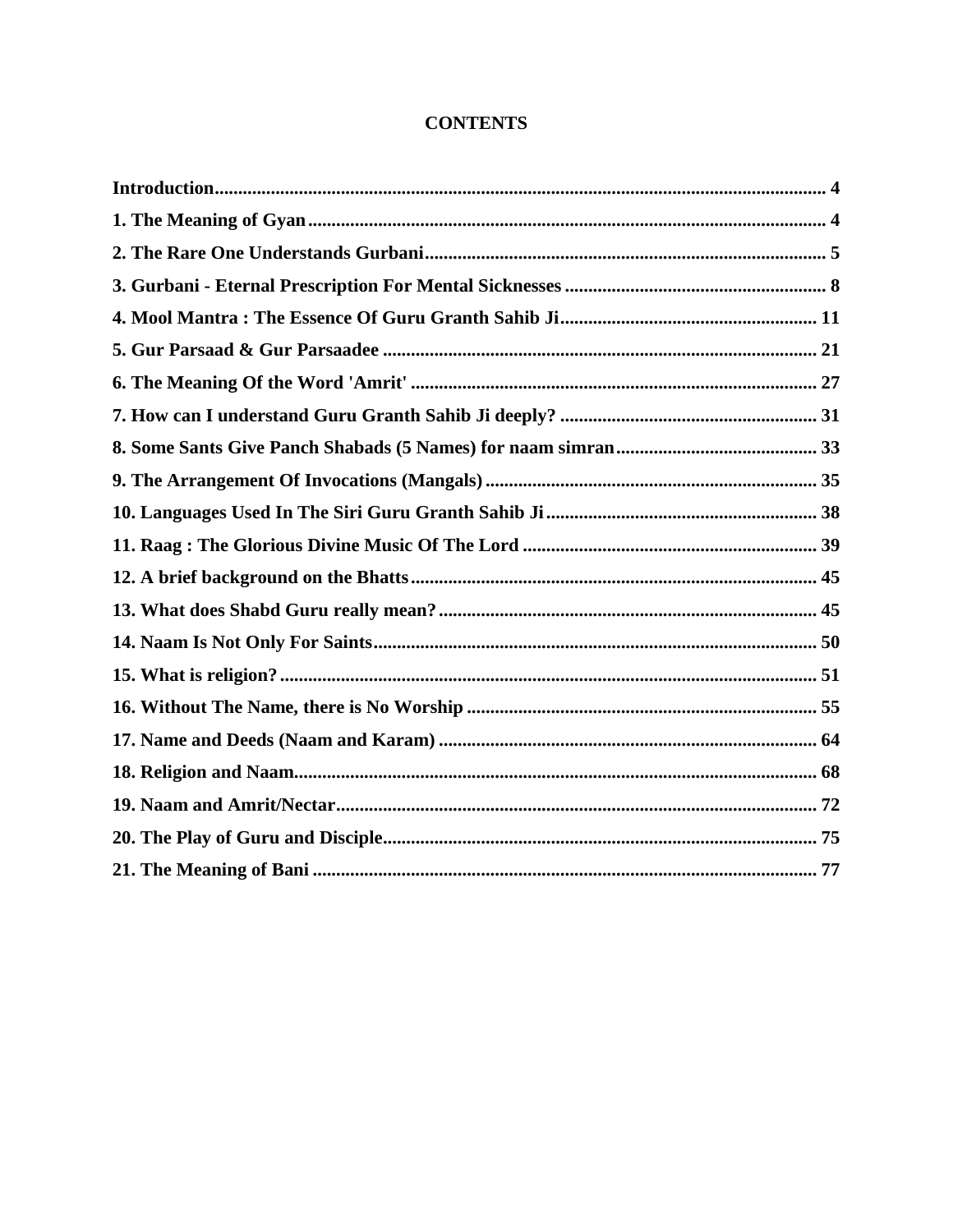# <span id="page-3-0"></span>**Introduction**

Articles on the true meaning of SHABAD and GURBANI and Siri Guru Granth Sahib Ji.

# <span id="page-3-1"></span>**1. The Meaning of Gyan**

The divine meaning of the word Gyan is

- · the Divine Wisdom,
- · the knowledge about the existence and realizing the Almighty,
- · the complete divine knowledge about the Akal Purakh,
- · the entire Shree Guru Granth Sahib Ji is the Divine Wisdom.

## Shree Guru Granth Sahib Ji is the Divine Knowledge about

- · the Paar Braham Parmesar,
- · His Naam,
- · the Sants, Bhagats, Satguru, Braham Gyani, Gurmukh, Gursikh, Sikh, Jan and so on.

It is an unlimited sea of divine wisdom with all the priceless diamonds and jewels of the divine qualities of the God and

- how we can adopt them,
- · how we can bring them inside us,
- · how we can put them in to our daily life and realize the Ultimate Akal Purakh,
- · how we can clean our inside and replace all our bad qualities and deeds with the Amrit,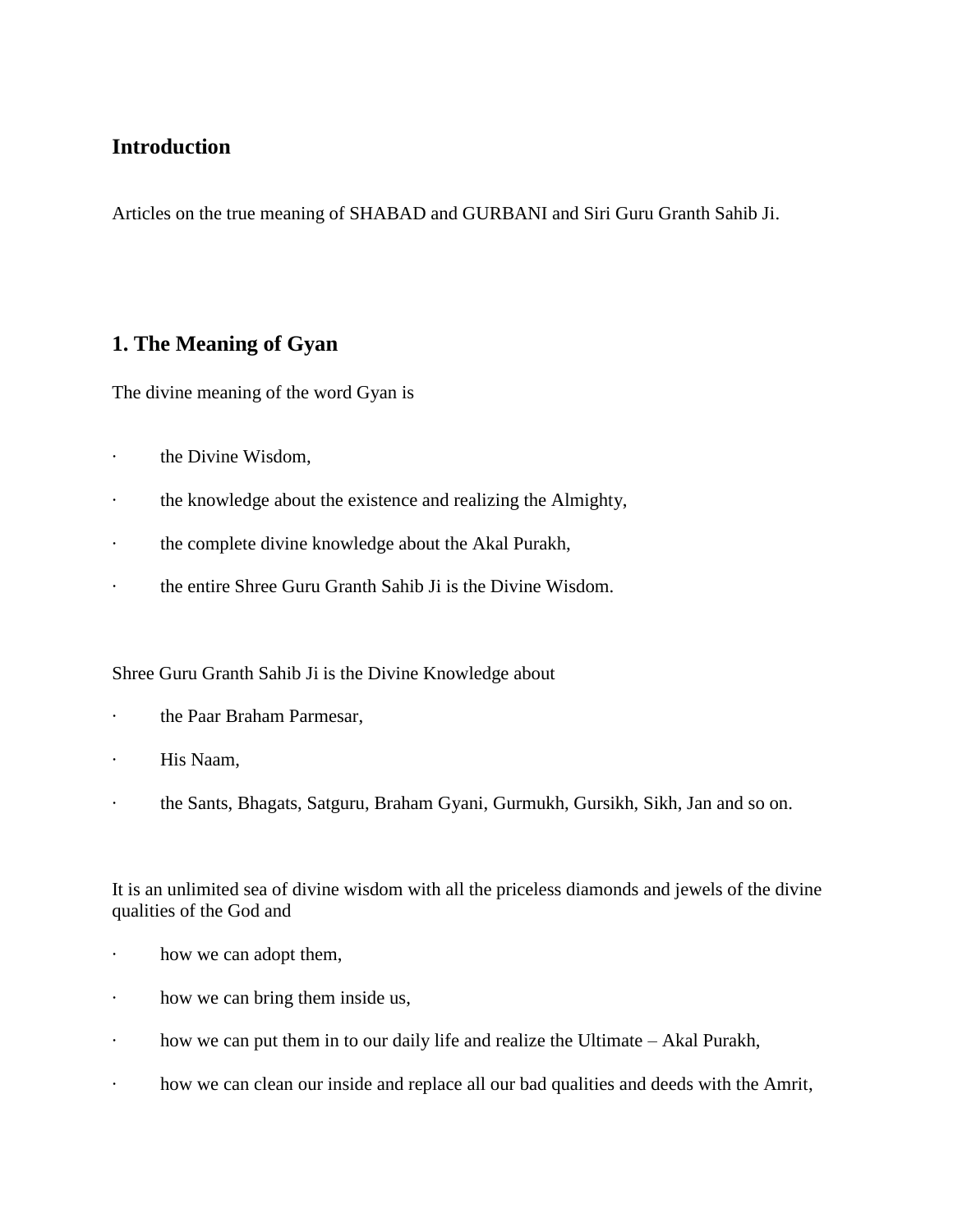- · how we can activate all the seven divine centers of spirituality with in us,
- · how we can win over the three qualities of Maya,
- · how we can win over our mind and reach Sach Khand,
- · how we can become one with Braham.

The key is to practice whatever this divine wisdom tells us in our daily life, all this knowledge has been very kindly presented in the Shabad Guru Shri Guru Granth Sahib by Guru Sahibans.

Dassan Dass (Slave Of God's Slaves)

# <span id="page-4-0"></span>**2. The Rare One Understands Gurbani**

With the Agam Apaar Beant and Anant Gurparsadi Gurkirpa – Eternal Blessings – of Dhan Dhan Paar Braham Parmesar and Dhan Dhan Sant Baba Ji, a Puran Sant Satguru, a Puran Braham Gyani this servant of the Gur, Guru and Gursangat is trying to bring out the truth hidden in Gurparsadi Braham Gyan – divine wisdom.

It is based on own personal eternal and spiritual experiences encountered during a deep eternal involvement in the Gurparsadi GurSangat and Gurparsadi Khel.

We will provide some insight in to the truth regarding

the soul who can really understand the Gurbani,

· the soul which can really get a glimpse of the diamonds and priceless jewels hidden in the Gurbani and pick them up and bring them inside by putting them in to daily life,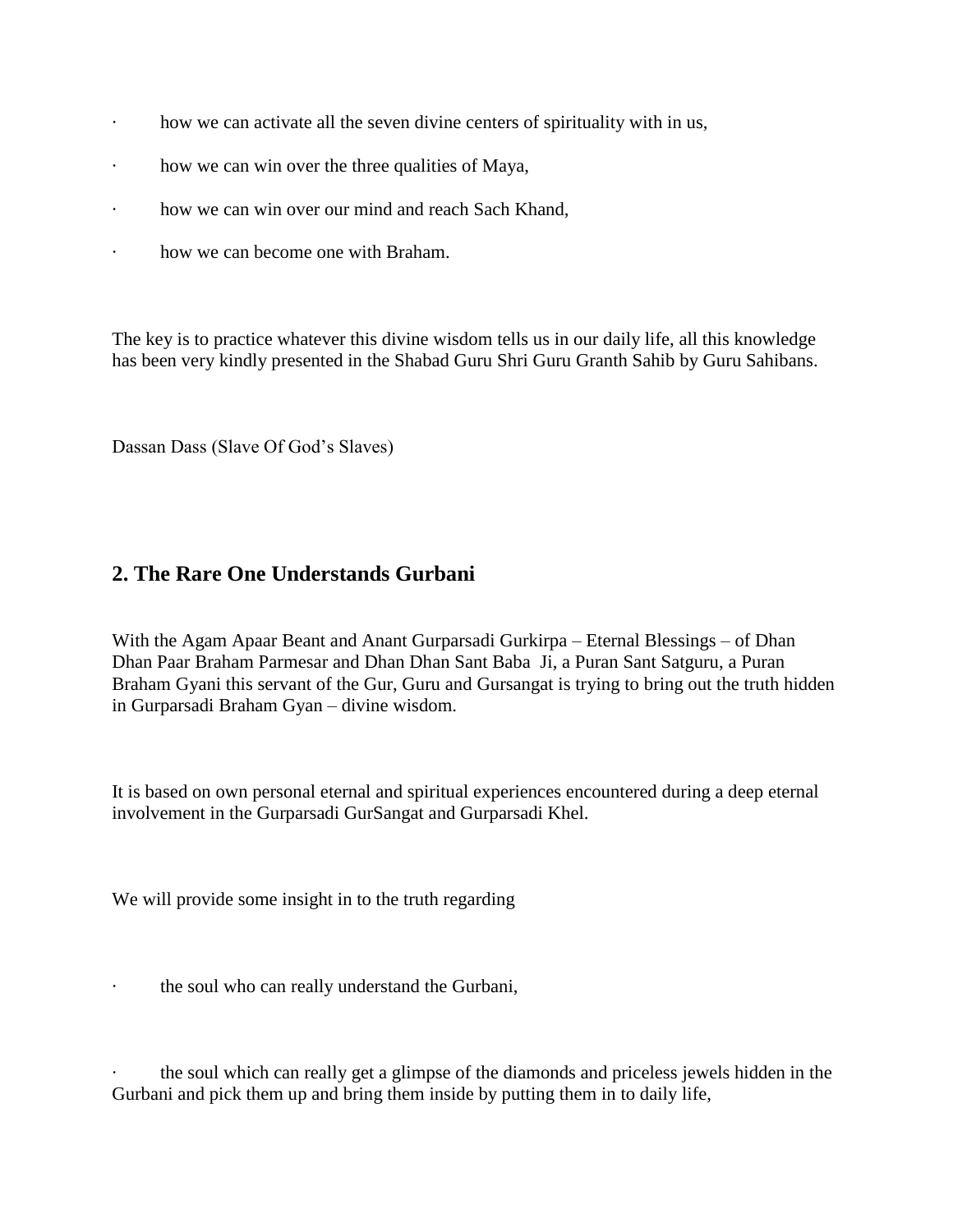· the soul who has been so eternally blessed that can understand and follow the Sach Khandi Bani,

· such a soul is a rare soul,

such a soul is a Gurmukh soul and

· is the one which resides in Sach Khand.

Only such a soul can understand the Gurbani, which has come from Sach Khand that is why Gubani says:

## *How rare are those who undertand the Word of the Guru's Bani; they are the Gurmukhs.*

#### SGGS 935

Let us spend some time in understanding the truth behind these divine words:

*She calls out, ""Brother, O brother - stay, O brother!"" But he becomes a stranger. Her brother departs for his own home, and his sister burns with the pain of separation. In this world, her father's home, the daughter, the innocent soul bride, loves her Young Husband Lord. If you long for your Husband Lord, O soul bride, then serve the True Guru with love. How rare are the spiritually wise, who meet the True Guru, and truly understand. All glorious greatness rests in the Lord and Master's Hands. He grants them, when He is pleased. How rare are those who understand the Word of the Guru's Bani; they are the Gurmukhs.*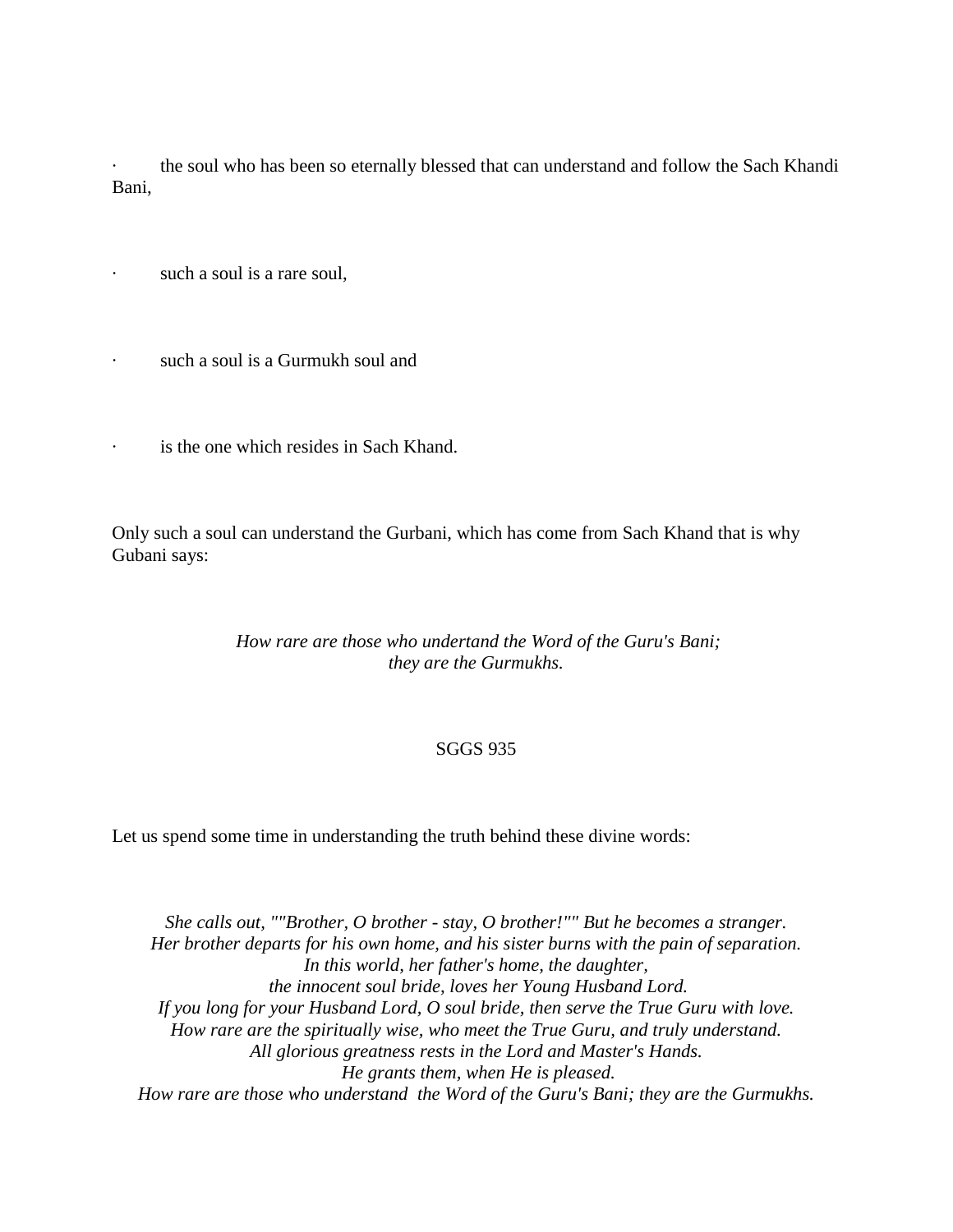*This is the Bani of the Supreme Being; through it, one dwells within the home of his inner being. ||40||*

#### SGGS 935

The relationship between the soul and the body remains an illusion for ever, we keep on recognizing this human body as ours in the form of a brother of our soul (literal meaning), which means that we have always been living under this illusion that this body is mine. And to be more explicit here, this human body has been constructed from Panj Tat – five elements - air, fire, earth, sky and water, and when we die, the real death is of this body, when this body goes back to these five elements. The Atma –soul leaves the body and depending upon our deeds, enters in another body, which constitutes the cycle of life and death.

Such as a daughter remains playing with her dolls in her father's house, living under similar illusion, but one day she has to leave her parent's house to go with her husband. As long as we keep on considering and keep on such a relationship, which is a mere illusion, we will keep on revolving in the cycle of life and death, infect, whatever we see with our naked eye is the Maya, so the body is also Maya, and as long as we are involved in this vicious cycle of Maya, we remain in Haumai and so our soul has to suffer time and again to go through this cycle of life and death.

Due to this illusion our soul will remain separated from the Origin – the Creator, the Almighty, the Primal Being. As soon as we realize this fact and get to follow the divine wisdom of Gurbani, we can be relieved of this cycle of life and death. And only a Sant Satguru, a Puran Braham Gyani, who has relieved Himself from this cycle of life and death, Who is Jivan Mukt Himself, Who is a Sada Suhagan, can help us in the salvation of our soul from this cycle of life and death, because He has earned and learned eternal divine wisdom, he has achieved the spiritual powers to help others achieve salvation, and following His divine words can bring us the salvation.

This is a Gurparsadi Khel, only such a soul will meet a Puran Sant Satguru, a Puran Braham Gyani, who has been eternally blessed by Dhan Dhan Paar Braham Parmesar, it is the Gurkirpa that will bring us in the Gursangat of such an enlightened soul. This kind of a divine understanding about the meeting with a divine soul of a Puran Sant Satguru, comes in to a rare soul.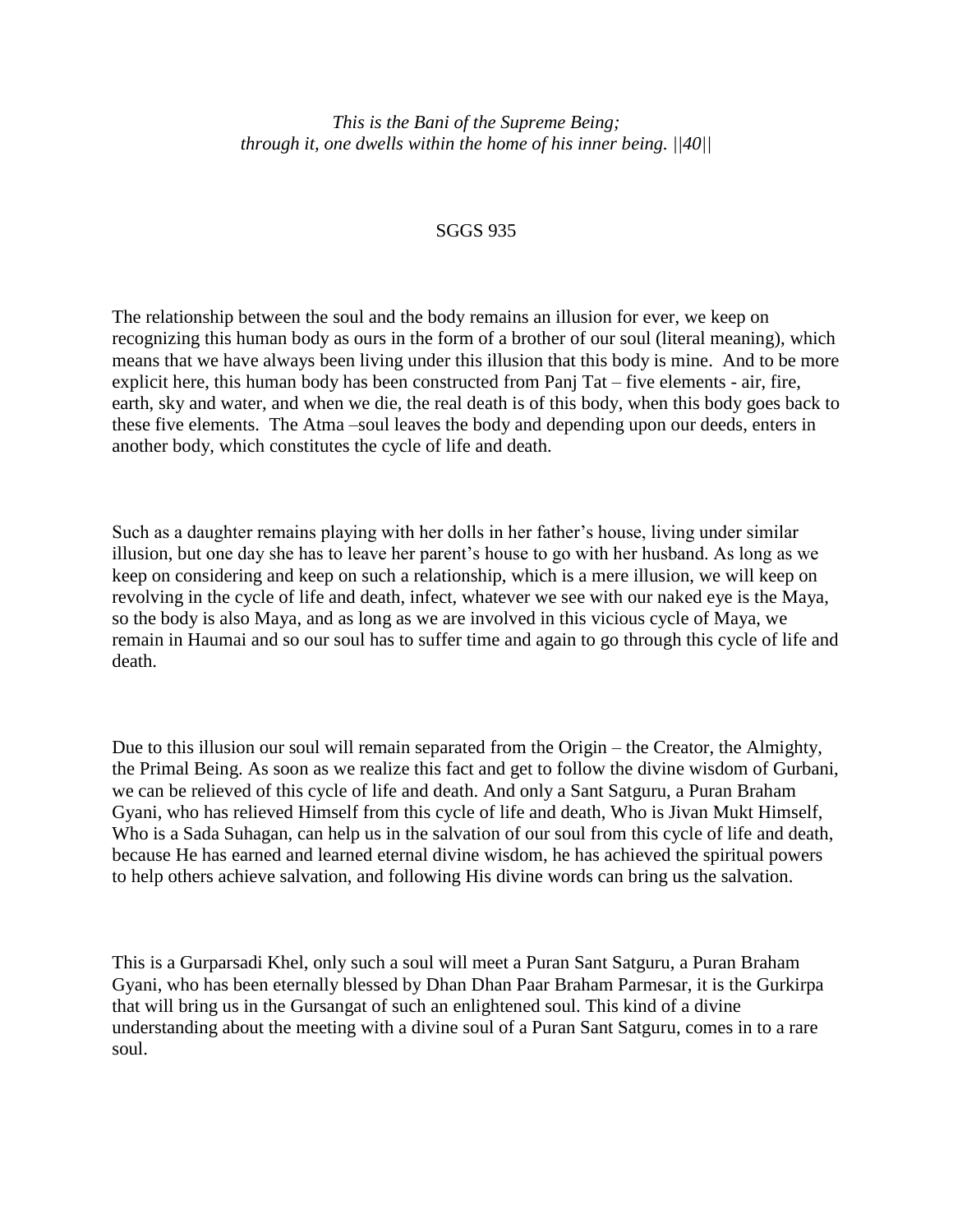Singing the Praise of Dhan Dhan Paar Braham Parmesar in its true sense is given to such a rare soul, by the Primal Being Himself, whose Punn Karams have already reached a certain level, which makes the Almighty happy. Such a rare soul is a Gurmukh soul, who understands the Sach Khandi Satgur Ki Bani, only such a soul who is residing in Sach Khand will be able to understand this language of Sach Khand, such a soul is the true Gurmukh who with eternal blessings listens to the Sant Saguru and then does it in His real life, earns the words of a Sant Satguru and eventually becomes like Him, merges with the Almighty, becomes a Pargatyeo Jyot Himself, obtains the Param Padvi.

In a nutshell such a soul is a rare soul, who absorbs Gurbani by bringing it in side and absorbing it by putting it into practice in his daily life, such a soul is a Gurmukh soul, and becomes so with the Gurparsadi Gurkirpa of Dhan Dhan Akal Purakh through the eternal blessings of a Puran Sant Satguru, a Pargatyeo Jyot Puran Braham Gyani, and eventually such a soul becomes one with Almighty.

In the end let us evaluate ourselves in light of above divine wisdom of Dhan Dhan Shri Guru Granth Sahib Ji, and find out if we have been eternally blessed to become such a rare soul yet or not, who will understand Gurbani and become a Gurmukh soul, and if not then let us pray to the Almighty for blessing us to become such a rare soul, become a Gurmukh, do Puran Bhagtee, become one with Him, obtain the Param Padvi, through the blessings of a Puran Sant Satguru, a Puran Braham Gyani.

Dassan Dass (Slave Of God's Slaves)

# <span id="page-7-0"></span>**3. Gurbani - Eternal Prescription For Mental Sicknesses**

Gurbani is the prescription to cure and clean our inside, it is the medicine to cure our soul and mind from the mental sicknesses: Kaam, Krodh, Lobh, Moh, Ahankaar, Asa, Trishna, Mansha, and to save our soul from falling back in to the same trap of Junie – birth and death over and over again, which is the biggest sorrow.

For curing a normal bodily sickness we go to see the Doctor, follow his advice and take the medicine prescribed. Unless we take the prescription and follow the advice of the Doctor we will not get cured of the sickness. Nor just by looking at the prescription or looking at the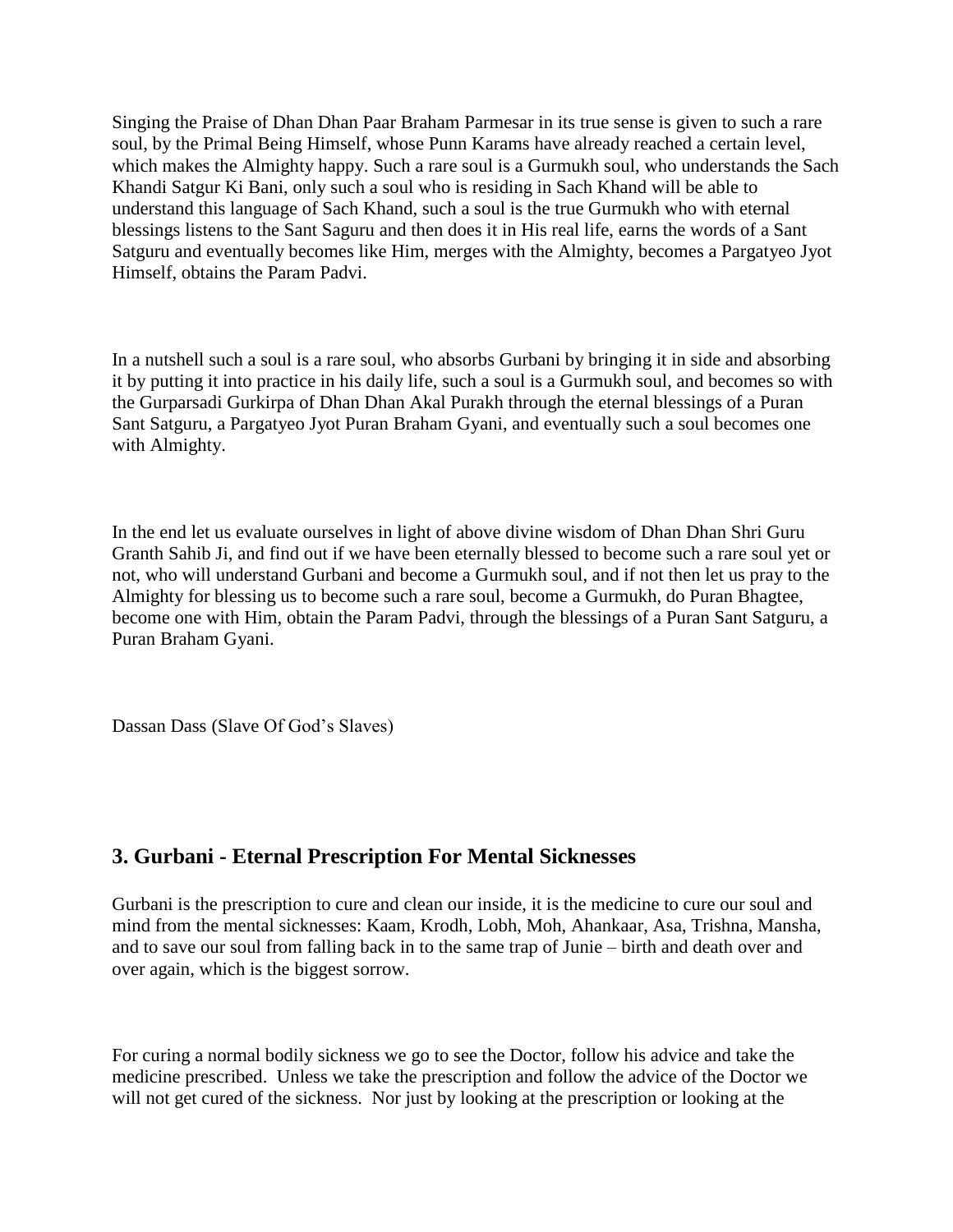Doctor will we get cured. In the same way, if we don't take the prescription for curing our soul and mind of these mental sicknesses we have been trapped in for a very long time, probably these sicknesses are ages old, how can we expect to get cured just by bowing in front of this Divine Prescription (Shri Guru Granth Sahib) and not taking it to our inside, not putting it in to our daily life, not practicing it?

Gurbani is

- the wisdom of Paar Braham and not Paar Braham Himself,
- His Gyan Saroop,
- the Divine Wisdom.
- recited by Akal Purakh
- establishes all the laws of Divinity,
- defines the road to Sach Khand,
- the way and means of becoming a Sant Hirda,
- the way and means of becoming a Braham Gyani,
- showing us how to do Bandgi and be one with Almighty,
- showing us how to obtain Jivan Mukti.

The reason for most of the masses, rather all of the masses not achieving any spirituality in spite of practicing religion (so called and following the worldly wisdom and self wisdom) for a large number of years, and some of them practicing religion for the life time don't get anywhere in their spiritual pursuits is due to the lack of the use of this Divine Prescription in the real sense.

A true example is of our biological father who has been doing Nitnem all his life and also Sukhmani everyday, he is now over 90 years old and still continues to do his Nitnem every day. He told us that his mind is not stable, in his exact words: "mera munn nahin tikda". Another example is our older sister, she visited us last year. She has been a "Amritdhari" (so called – with Khandey Ki Pahul) for over 15 years and does Sukhmani and Nitnem everyday. She goes to the Gurdwara every day and when she arrived in our house last year (she came from India) one of the very first comments she made was: "munn nahin tikda - my mind doesn't come under control, is unstable".

These folks are drenched so deeply in to the worldly wisdom and following the status quo that they will reject everything else right away, their perceptions are so strong in following the outside rituals that they will reject everything else right away without even listening to it.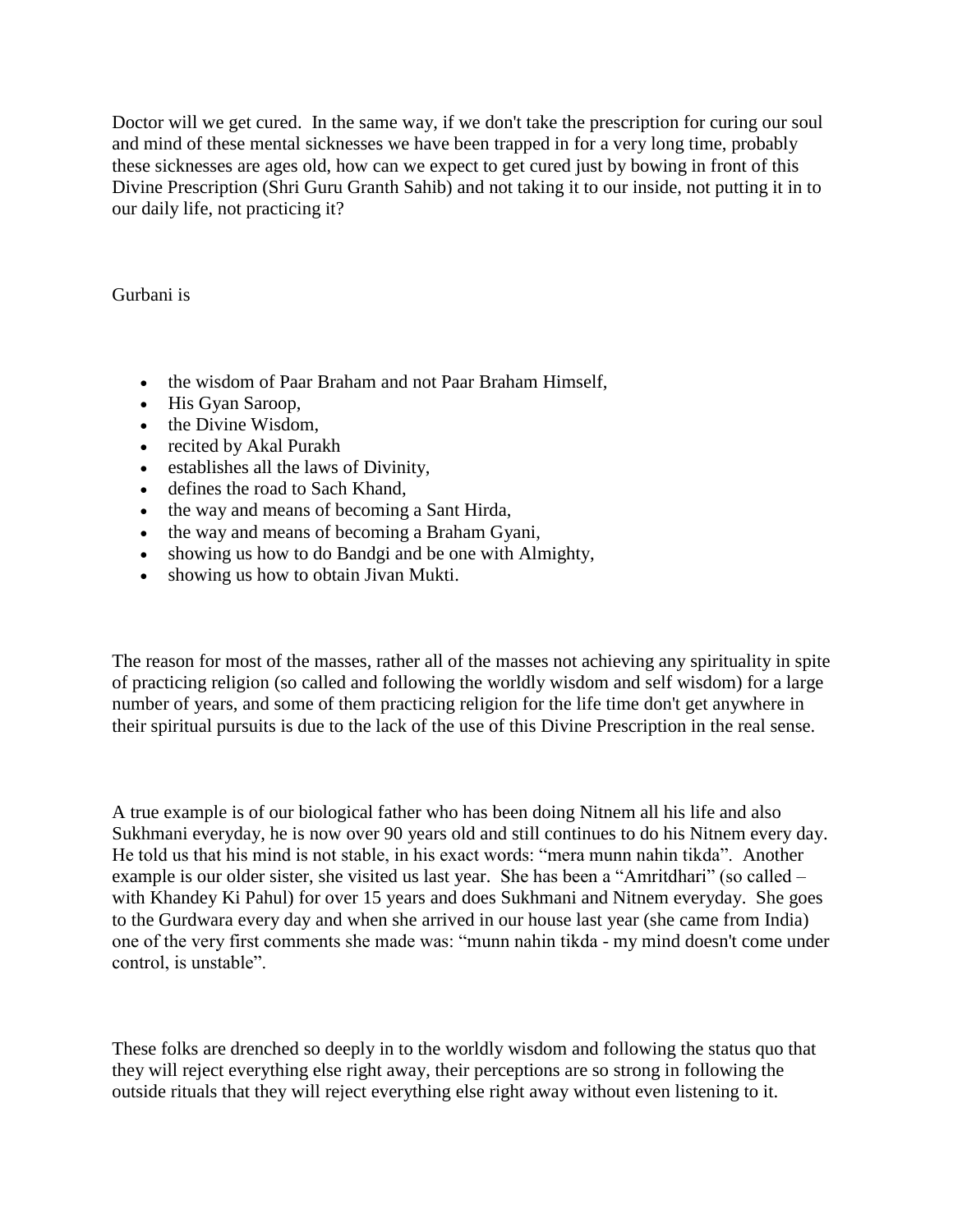A couple of years ago we visited India and we went to our sister's house. Her neighbour's son Channi came to see us. When we were sitting and talking about the Divinity and Divine Wisdom we went in to the Smadhee Assan, and at that point Channi said that he was seeing the Parkash – Divine Light - coming from our hand (some people are very sensitive to the Divine Light due to their past good deeds and Bandgi and can see the Divine Light with open eyes. The spiritual eye of such people as well as other Divine Doors open up instantaneously). Later on when we put our hand on his forehead he started to dance in Smadhee. The same thing happened to our Sister's daughter-in-law, she went in to Smadhee too, but still our sister and brother-in-law didn't believe us and to date they have not changed their perception.

When we told her that Naam has gone in to each and every cell "Rom Rom" and also told her about some of our deep Divine Experiences as well including Paar Braham Darshan, she still never believed it. Guru Nanak Patshah's parents were like that too, they never belived that their son is a Satguru, a Braham Gyani, a Sant, and has come to deliver the message of Akal Purakh to the world and give salvation to the people all over, same way His parents-in-laws never believed in Him, only Bibi Nanaki Ji – Guru Nanak Patshah's sister knew and believed in Him.

The key here is to practice Gurbani and make our Karni a truthful Karni, just reading, reciting and listening to Gurbani and not doing it will hardly bring any spiritual advancement, only doing Gurbani will make us Gurbani, and that is what Gurbani tells us to be – to become Gurbani. If we have been reading Gurbani for a large number of years and have not practiced it in our daily life, if we have not become gurbani, if we have not win over our own mind, if we have not controlled over Panj Doot, if we have not win over our desires and over Maya, then we have not achieved anything.

If the Naam has not gone in to our Surat, Hirda, and Rom Rom then we have not achieved anything, if we have not cleaned us up from inside and become one with Almighty then we have not done anything, if we don't have Gur Parsaad and have not become Jivan Mukt then we have not achieved anything, if we don't have reached the Atam Rus Amrit and Anhad Naad then we have not done anything and there is something drastically wrong with us.

The hard line attitude and behavior as well as the following of the outside rituals will not take us anywhere, only following the Divine Prescriptions of Gurbani with full and complete commitment, belief, faith and trust will help us lift spiritually.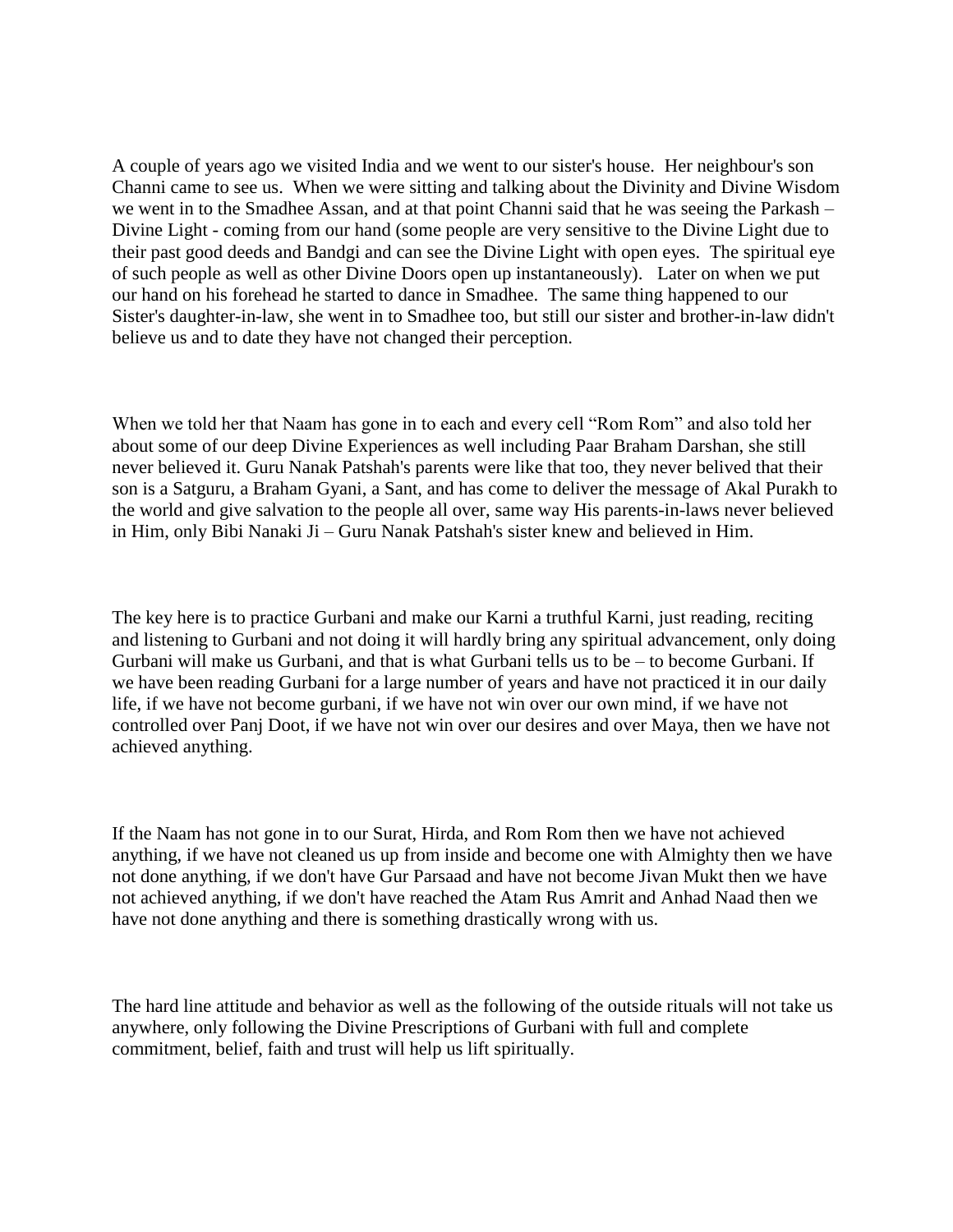Dassan Dass (Slave Of God's Slaves)

# <span id="page-10-0"></span>**4. Mool Mantra : The Essence Of Guru Granth Sahib Ji**

*Ik-Onkaar Sat Naam Kartaa Purakh Nirbha-O Nirvair Akaal Moorat Ajoonee Saibhang Gur Parsaad.*

## **SGGS 1**

[NOTE : You can download some mool mantra MP3s from [here](http://www.box.net/shared/89g3qdrby6) and [here.](http://www.box.net/shared/vjlmmrnnb2)]

With the Eternal Blessings of Dhan Dhan Paar Braham Parmesar and Dhan Dhan Sant Baba Ji, a Puran Sant Satguru, this kookar (dog) of the Gur, Guru and Gursangat is trying to bring out the truth hidden in Gurparsadi Braham Gyan – the divine wisdom of Guru Granth Sahib Ji.

This is based on own personal eternal and spiritual experiences encountered during a deep eternal involvement in the Gurparsadi Gursangat and Gurparsadi Khel.

We will provide some insight in to the truth regarding the subject of *Granth Ka Guru – Gurparsadi Naam – Ek Oankar Satnaam*.

There is a lot of confusion concerning the definition of Gurparsadi Naam among the Sikh masses which is often misunderstood as Praise of Akal Purakh – which is Vaahiguroo.

Let us try to have a deep look at this divine fact and understand it in its real divine meaning. Lets pray for getting it inside our Surat, Hirda and in every bit of our body, and achieve our objective of this life time by complete realization of Almighty. By getting absorbed in the Akal Purakh, by merging in the Origin, and become capable of seeing, speaking, listening and then serving the truth – The Braham – Param Jyot Puran Parkash – Nirgun Saroop.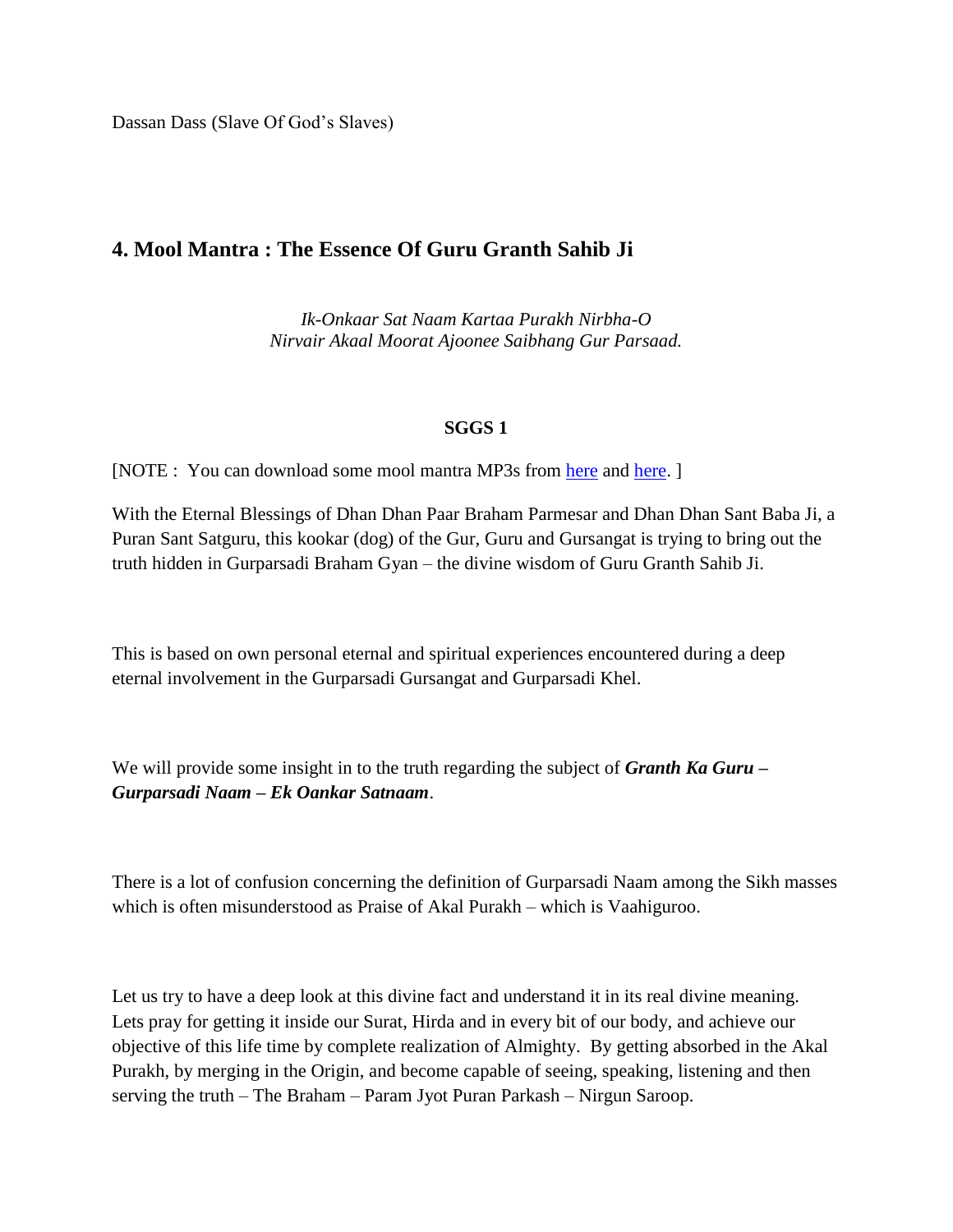Guru Nanak Patshah Ji has very kindly presented the Sirmaur Anmolak Rattan Hira – the priceless diamond - Gurparsadi Naam – Ek Oankar Satnaam of Dhan Dhan Paar Braham Parmesar in the First Shalok of Dhan Dhan Shri Guru Granth Sahib Ji – Gyan Saroop of Paar Braham Parmesar – Shabad Guru – Puran Braham Gyan – complete divine wisdom.

All the vital spiritual and eternal qualities of Agam Agochar Aprampar Anant Apaar Beant Shri Paar Braham Parmesar have been very nicely presented in the First Line of the Braham Saroop Shree Guru Granth Sahib Ji. Let us take a dive in to the Gyan Sarovar to understand the Mool Mantra, which has very clearly defined that the Sirmaur is the Gurparsadi Naam – Ek Oankar Satnaam:

> *Ik-Oan-kar Sat Naam Karta Purakh Nirbhau Nirvair Akaal Murat Ajuni Saibhan Gur Parsaad.*

#### **SGGS 1**

*Ik*

Only One.

There is no one else like Him.

He is unique.

There is nothing else that can match Him - the Primal Being, the Supreme Being.

The only Truth because He is the only one who doesn't die, is always alive, not perishable.

#### *Oan*

Almighty God.

Beyond three dimensions of Maya.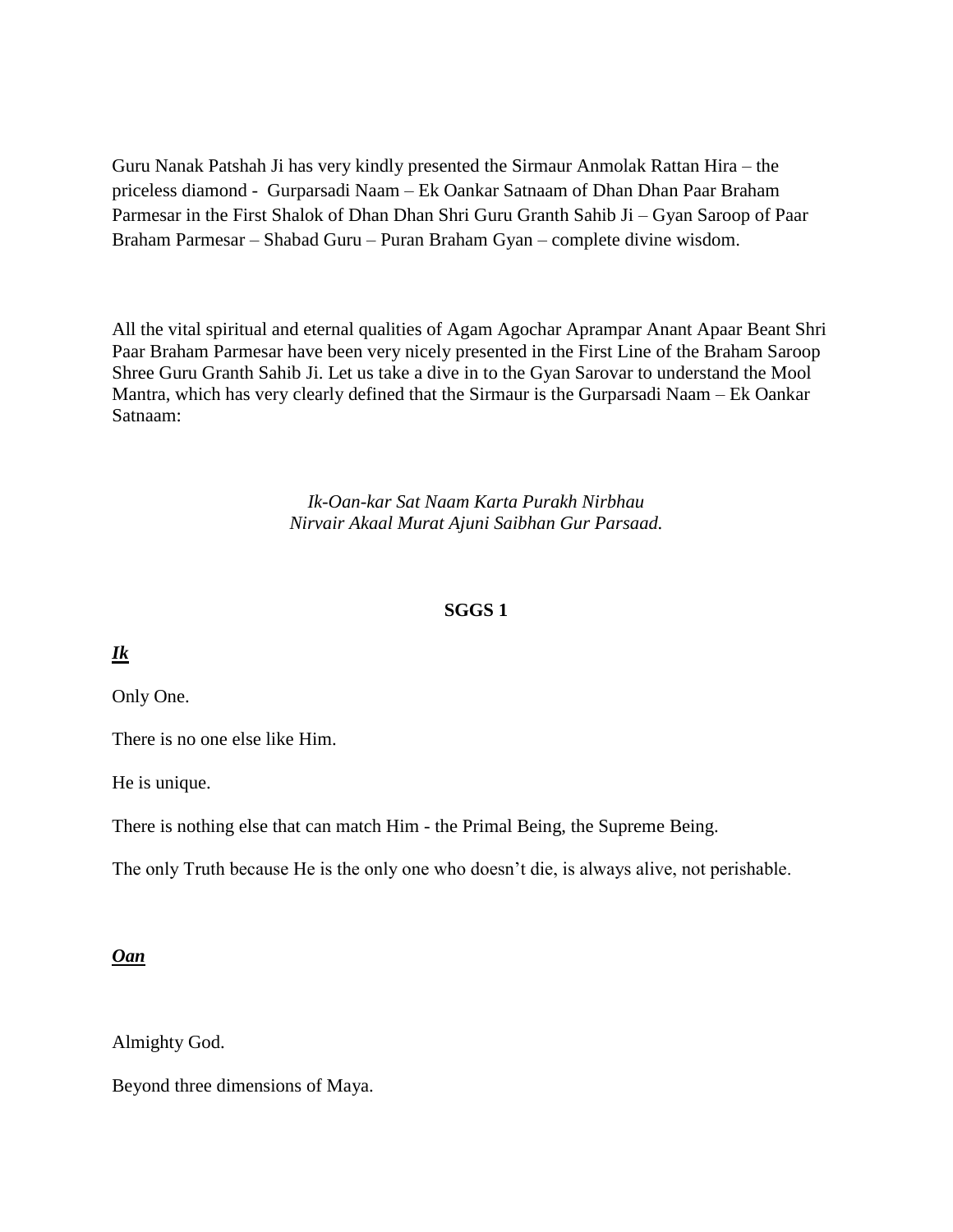No shape.

Nirgun Saroop (original primal formless God). Paar Braham (Supreme God) Akal Purakh (Immortal Being) Param Jyot (Supreme Light) Puran Parkash (Perfect Radiance)

#### *Kar*

One Nectar Amrit

Complete Silence is the Nectar

*Jo Ek Ras Hai Atam Ras Hai Braham Da Nirgun Saroop Param Jyot Hi Atam Ras Hai Puran Shanti Hi Atam Ras Hai*

## *Sat Naam*

Ek Oankar's Name(NAAM) is "TRUTH" (SAT).

Ek Oankar is the one that exists in reality – the all pervading TRUTH.

SAT NAAM is the origin, the seed of Creation.

SAT NAAM is not perishable.

Beyond description, no boundaries, no limits, is infinite.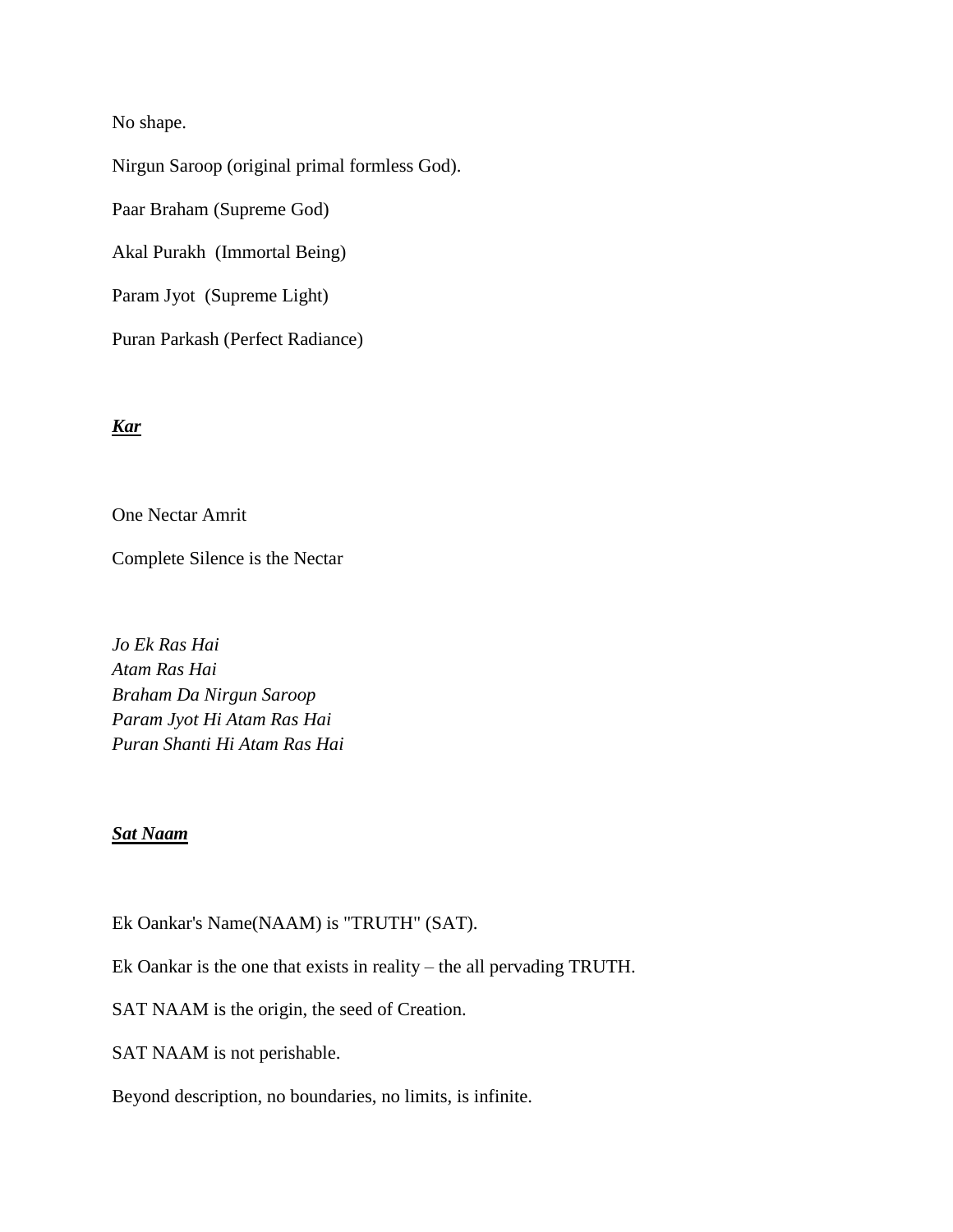*Ek Oankar Sacha Naam Hai Jo Hond Vala Hai Jo Sat Hai Jo Aad Jugadi Sat Hai Beej Manter Hai Maha Manter Hai Jo Man Nu Tar Denda Hai Jo Man Nu Vas Kar Denda Hai Jo Man Nu Shant Kar Denda Hai Jo Man Nu Panj Doot Tu Mukt Kar Denda Hai Jo Man Nu Hirdey Nu Paviter Kar Denda Hai Jo Aap Param Jyot Puran Parkash Hai Jo Sabh Da Janam Data Te Palan Hara Hai Jo Agam Agochar Hai Agam Hai Anant hai Apaar Hai Beant Hai Jo Insaan Nu Apne Aap vich Abhed Kar Ke Apna Hi Roop Bana Denda Hai Jo Atam Ras Hai Jis Di Mehma Kathi Nahin Jaa Sakdi Hai* 

#### *Karta Purakh*

Who does everything

He is the one who runs the entire universe

Who brings up every one.

*Jo Sabh Kuch Karta Hai Jis De Hukum Ander Sabh Kuch Vaparda Hai, Jo Sari Srishti Nu Chalanda Hai Jo Sare Jiv Atmavan Di Seva Sambhalta Karda Hai*

#### *Nirbhau*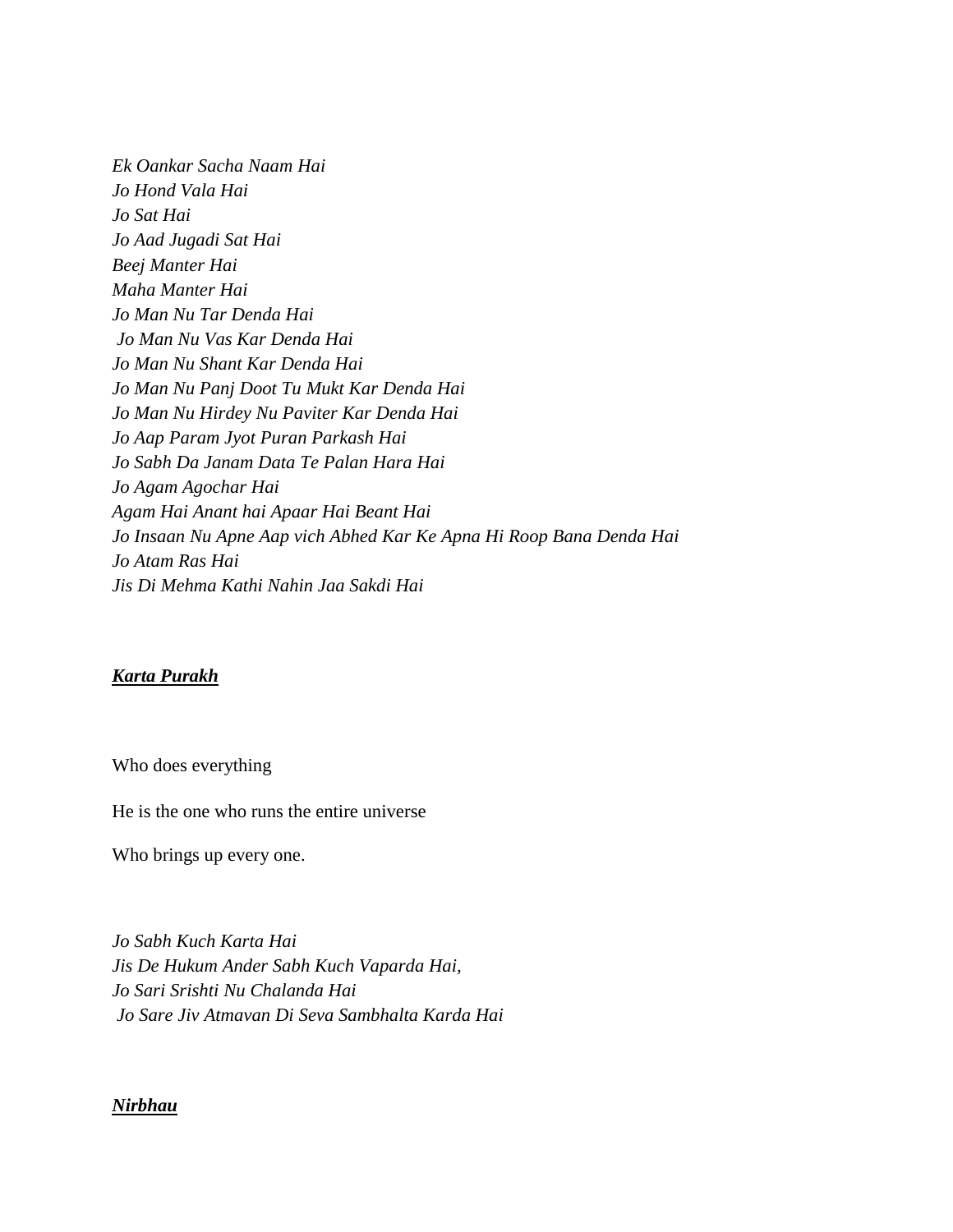#### Fearless

Everything else in Creation is fearful.

The entire Universe is in fear.

He is the only one who is free from all fear.

*Jis Nu Koi Bhau Nahi Hai, Jo Nidar Hai, Jis Nu Kise Da Koi Dar Nahin Hai Baki Sabh Shrishti Bhau Vich Hai Jo Sare Bandhana Tu Mukt Hai*

#### *Nirvair*

Without any enmity,

No animosity with any one in the entire universe

Single vision

Always speaks the truth and sweet words

Always think good of others and does good to others,

Who is full of complete humbleness

Who is very simple.

*Koi Vair Nahin Karda Kise Naal Bhi, Jo Sabh Da Mitter Hai, Kise Da Vairy Nahin Hai Sabh Nu Ek Drishti Naal Dekhda Hai Amrit Vachan Mith Bolra Hai*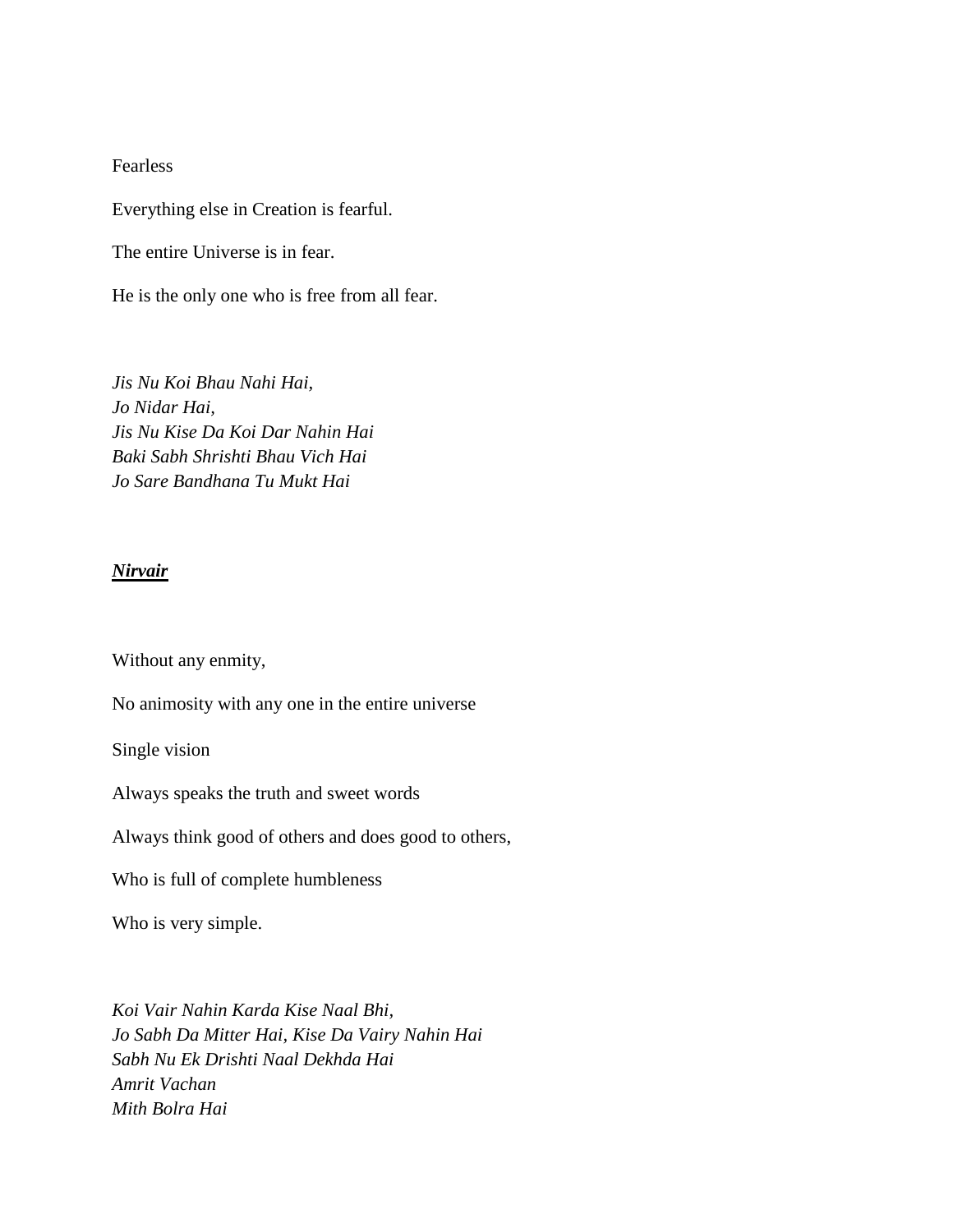*Jo Sabh Nu Pyar Karda Hai Jo Maha Parupkari Hai Sarbat Da Bhala Karda Hai Jo Sada Puran Nimrata Vich Vaparda Hai Jo At Saral Hai* 

## *Akal Murat*

Who doesn't die

Beyond time and space

Can't be measured, limitless, no boundaries

Unimaginable

*Jo Kal De Chakkar Tu Pare Hai Akal Hai, Kal Tu Rehat Hai Jisda Koi Ant Nahin Hai, Jo Beant Hai, Agam Hai, Apaar Hai, Anant Hai Jis Di Vishalta Di Kalpna Nahin Kiti Jaa Sakdi Jisda Pura Bhed Kise Na Payea Hai*

## *Ajuni*

Beyond the cycle of life and death

Was always present, and present before the beginning of the universe, is always present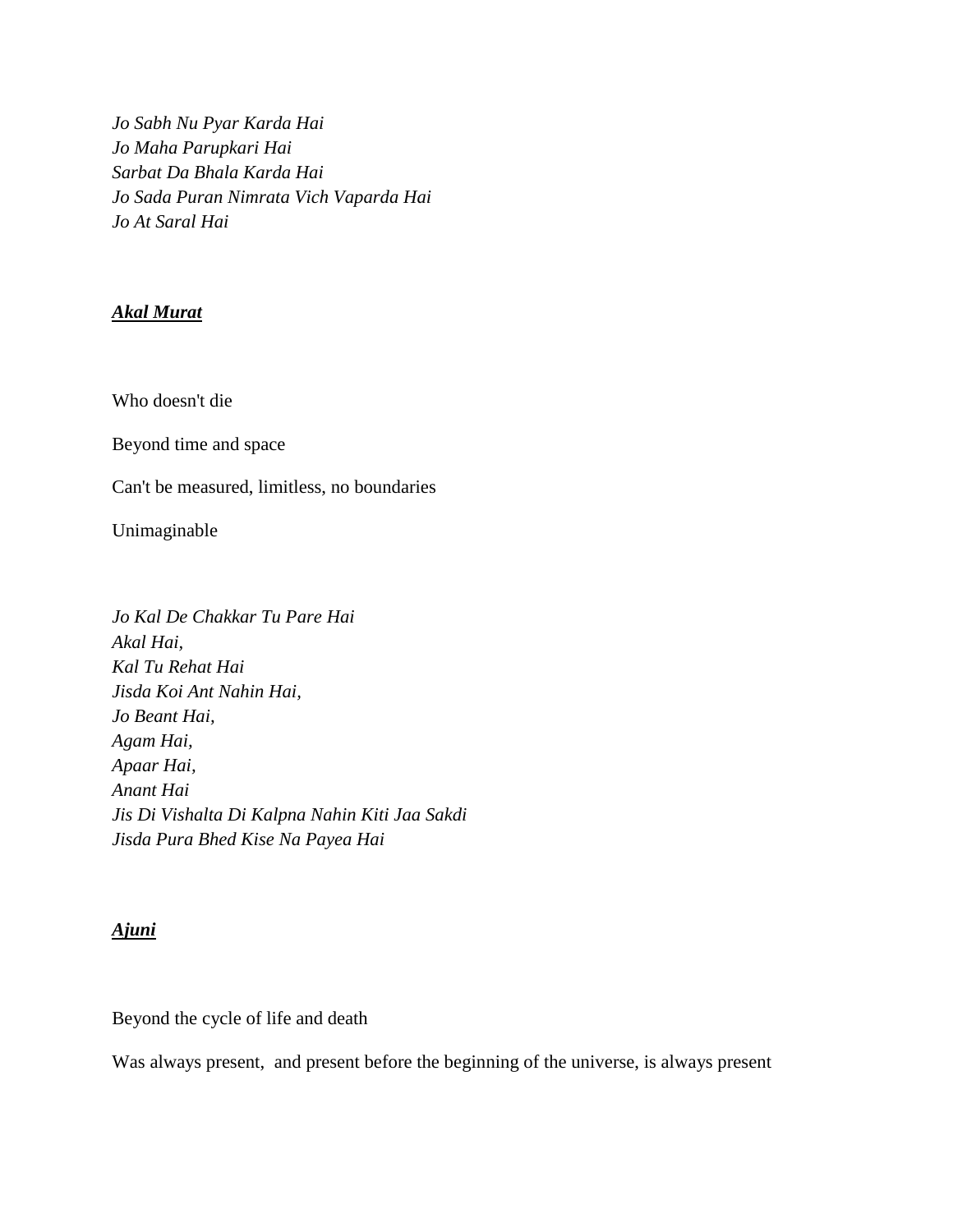*Jo 84 Lakh Juni De Chakkar Vich Nahin Penda Hai, Janam Maran De Bandhna Tu Pare Hai, Jo Janam Maran De Rog Tu Mukt Hai, Jo Aad Jugad Tu Sadivi Hai, Na Kade Jamda Hai Na Kade Marda Hai, Sat Chit Anand Hai*

## *Saibhan*

Self lighted.

Doesn't require any support, self created.

He is the one who is taking care of every one of us, the entire universe.

*Apne Sahare Aap Parkashmaan Hai Jisne Apni Sajna Aap Kiti Hai Jo Sabhna Di Sambhal Karda Hai*

## *Gurparsad*

Gur means Akal Purakh and the Guru.

Parsad means blessings (Kirpa).

Gurprasad means that God is only achievable only with the grace of the Almighty.

In summary, Sat Naam (God named "Truth") is the only one with all the qualities of the Mool Mantr and other unmeasurable and undefinable qualities and which is achievable only with the blessings and grace of Almighty.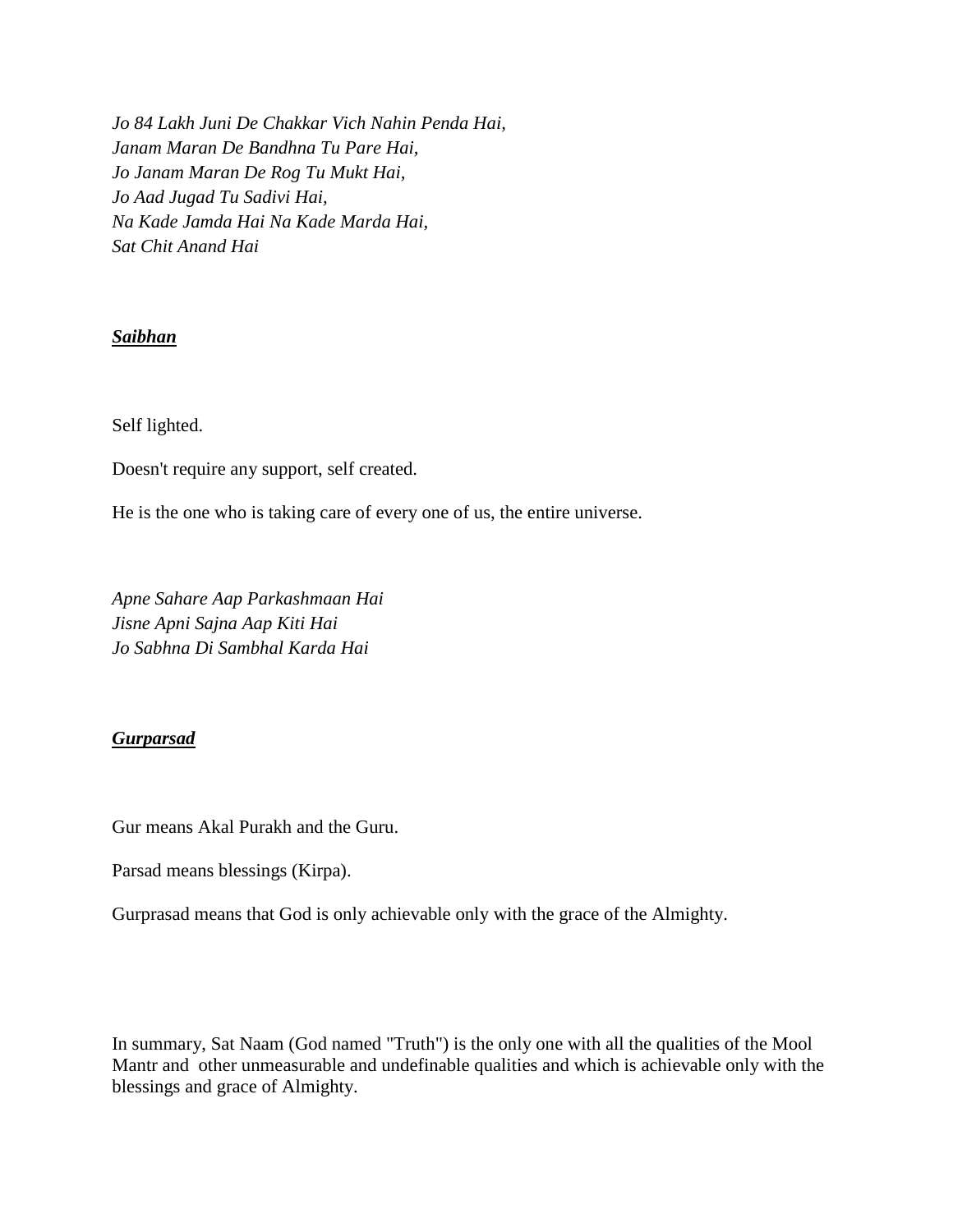In order to understand it in a more simpler way let us put the Shabad "SAT NAAM" after every Shabad of Mool Manter:

## IK-ONKAAR **SAT NAAM** KARTAA PURAKH **SATNAAM** NIRBHA-O **SATNAAM** NIRVAIR **SATNAAM** AKAAL MOORAT **SATNAAM** AJOONEE **SATNAAM** SAIBHAN **SATNAAM** GUR PARSAAD **SATNAAM**.

One God whose name is SAT".

Creator Being whose name is "SAT".

Fearless One whose name is "SAT".

Hate free Being whose name is "SAT".

Undying Image, whsoe name is "SAT".

Unborn, whose name is "SAT".

Self-Illumined, whose name is "SAT".

By Guru's Grace God is attained, whose Name is "SAT".

The Mool Mantra is beyond description. The entire Gurbani contained in Shri Guru Granth Sahib is the detailed description of the Mool Manter only. The Mool Manter is also called the Beej Manter and

> *The Beej Mantra, the Seed Mantra, is spiritual wisdom for everyone.*

> > SGGS 274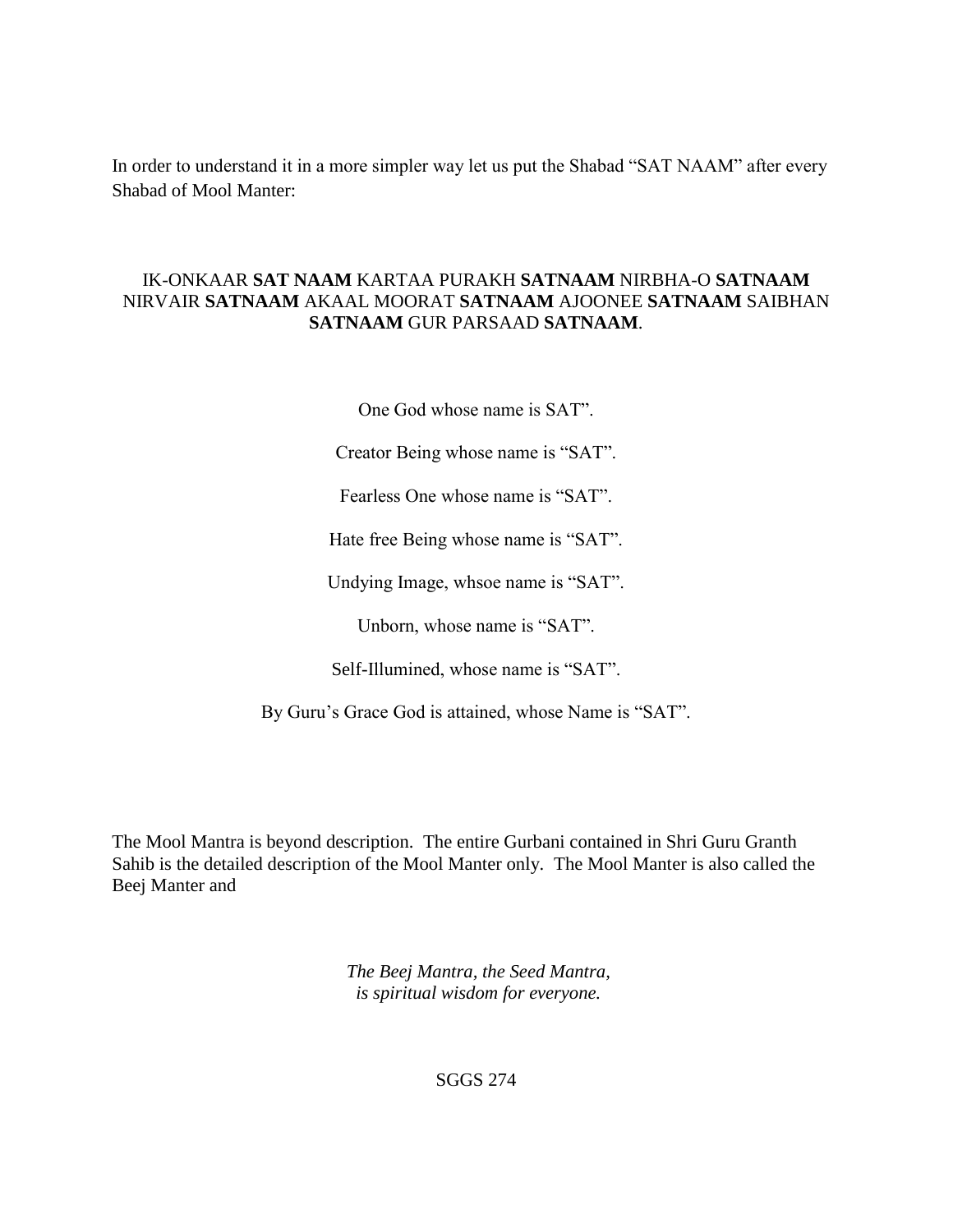The entire Gurbani is the praise of the Mool Mantra. It is the praise of the Naam, Sants, Bhagats, Braham Gyanis, Satguru, Jan, Gurmukh and Gursikh. It has come from Akal Purakh through the Sant Satgurus, who sang it and saved it in the form of Dhan Dhan Shri Guru Granth Sahib Jee for us to follow.

The entire Gurbani concentrates on the Naam. And the Naam has been very kindly presented in the First Line of Dhan Dhan Shri Guru Granth Sahib Jee – which is "*Ik Oankar Satnaam".*

The entire Gurbani tells us how we can become one with the Origin through the Gurparsadi Naam – "*Ik Oankar Satnaam*".

Everything else is the praise of the Gurparsadi Naam – "*Ik Oankar Satnaam*". Wherever the word "Naam" is written in the Gurbani, it is referreing to the Naam defined in Mool Mantra , the Gurparsadi Naam that is "*Ik Oankar Satnaam*". This is the first and the foremost lessen of Gurbani, it is the priceless diamond which has been very kindly presented in the first line of the Shri Guru Granth Sahib Jee.

The only thing we all need to understand is that the "*Ik Oankar Satnaam*" is the Gurparsadi Naam of Dhan Dhan Paar Braham Parmesar. And if we accept and understand that and have complete belief in it then if you are able to get the Gurparsadi Naam then your journey to Sachkhand can be very easy one. This can't be achieved without the Sangat of a Puran Sant Satguru, a Puran Braham Gyani, Param Padvi, Jivan Mukt, who is authorized by Akal Purakh to give Gurparsadi Naam to Sangat.

The ones who are blessed with the Gurparsadi Naam are very lucky, and those of you are not yet blessed with Gurparsadi Naam should prey for getting the Gurparsadi Naam. And if you are lucky enough and if your prayer comes from the true heart and also if your deeds - Karni is good, and have great good fortune from past lives (Purble Janam Ke Sanjog), then you might meet a Puran Sant Satguru who might bless you with Gurparsadi Naam, hold your hand and give you Jivan Mukti (salvation).

*By good fortune, I have met the Saint Guru.*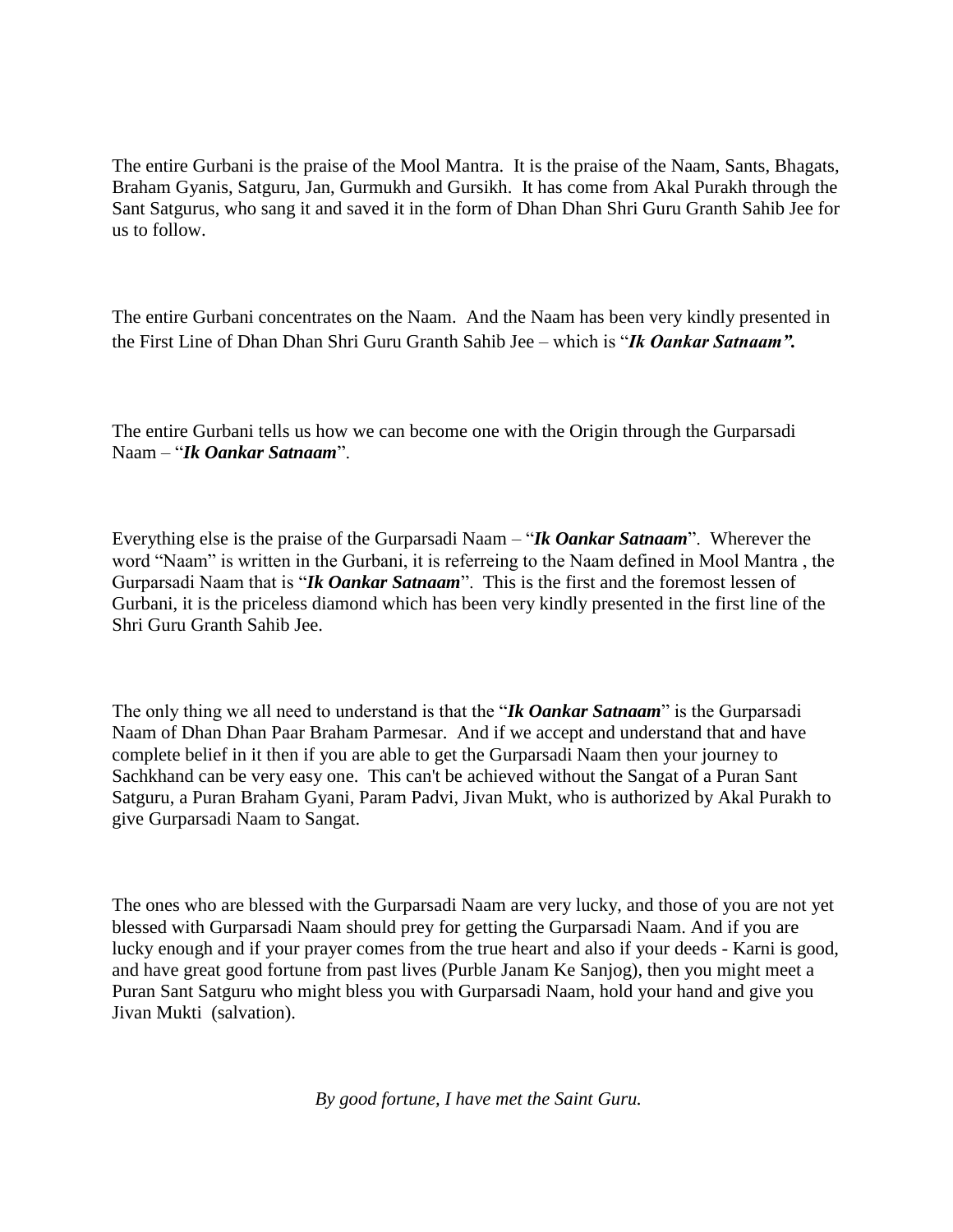## SGGS 97

So only Braham Gyani, Puran Sant, Puran Sadhu Pargatyeo Jyot is capable of giving Gurparsadi Naam to Sangat. Gurbani is full of these verses which prove this verdict about Gurparsadi Naam and where will you get it.

In Sikhism, the Gurparsadi Naam was brought on this Earth by Nirankaar Roop Dhan Dhan Shri Guru Nanak Dev Ji it continued to be available through the Guru Gobind Singh Ji and then through the Gur kirpa of Dhan Dhan Panj Pyare who were eternally blessed by Dhan Dhan Shri Guru Gobind Singh Ji and who were Puran Khalsa, Puran Braham Gyanis.

After this there have been other Braham Gyanis who have been the custodians of the Gurparsadi Naam and have served the Almighty under His Puran Hukam. Similarly in the current time and space there are such Puran Sants, Puran Braham Gyanis on this earth who are the custodians of the Gurparsadi Naam, and they are authorized by Dhan Dhan Paar Braham Parmesar to serve this Naam to the Gursangat. This is what has been taught to us by the ten Gurus (Dus Patshahian), and all the Sants and Bhagats of all ages : serve *Akal and only worship Akal* and nothing else. The real worship starts with the Gurparsadi and complete surrender to Gur and Guru, it is the ladder to reach Sach Khand.

For achieving our spiritual objectives to meet the Almighty and be one with Him and become Jivan Mukt, we will need to seize the current moment, delete the past, and not worry about future. Let us concentrate on

*Ik Oankar Satnaam Ki Seva- serving One God Named Truth*

*Simran - meditation*

*and Parupkaar* – *doing good to others*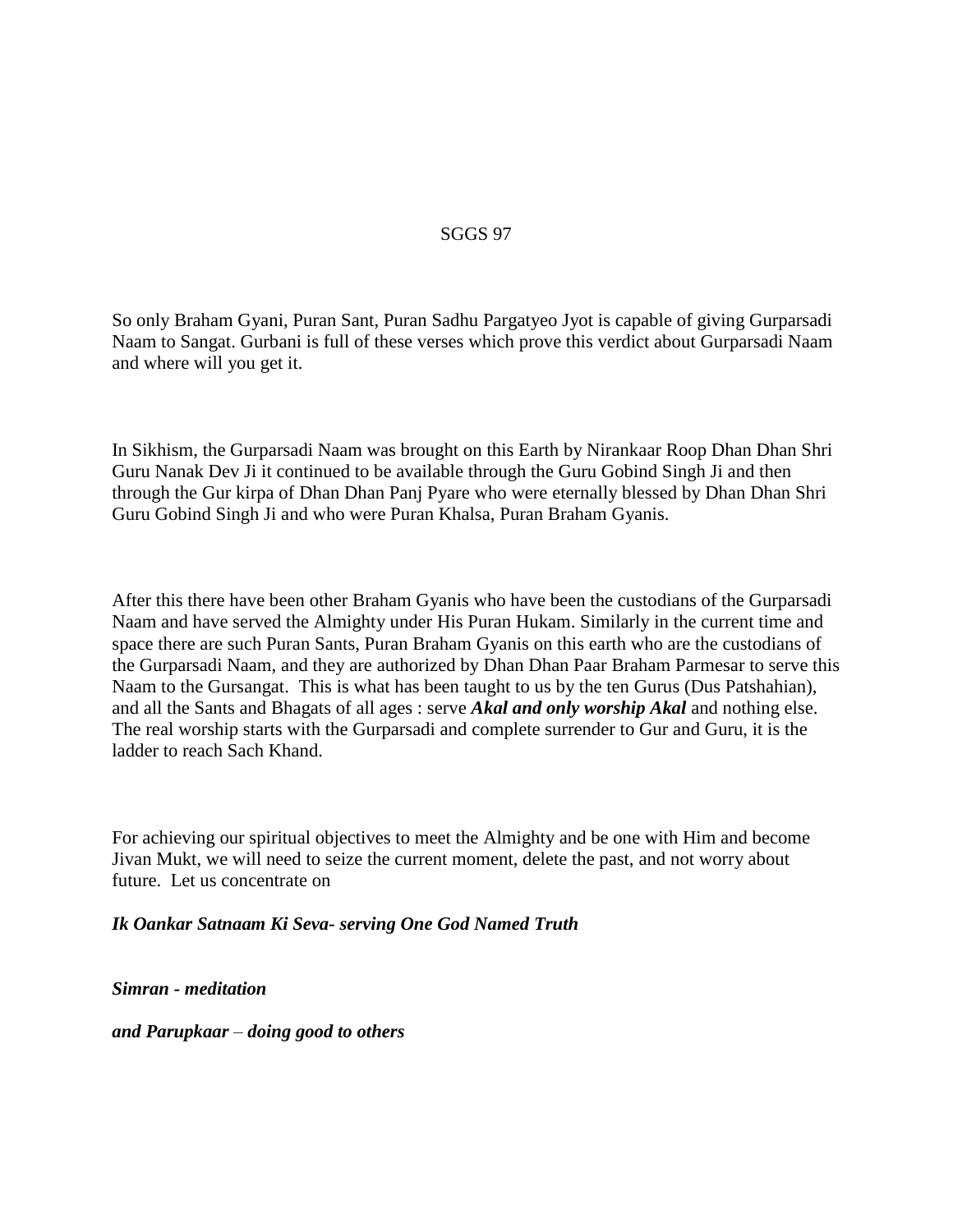Let us make all our deeds truthful in the present, all Sat Karams, no untruthful deeds. Lets become a completely truthful person and live as a completely truthful (Puran Sachyara) in the present time. The future will become automatically be bright and the effect of the past lives will be deleted by *Ik Oankar Satnaam Ki Seva.* 

**In a nutshell the Guru that the holy scriptures (Guru Granth Sahib) praise is God's Name – Ik Oankar Satnaam (i.e Granth Ka Guru is Gurparsadi Naam – Ik Oankar Satnaam."**

**Dassan Dass (Slave Of God's Slaves)**

# <span id="page-20-0"></span>**5. Gur Parsaad & Gur Parsaadee**

This article will provide some insight in to the truth regarding the word "Gur Parsaadee", which has been very frequently used by us.

Infact there are two divine words: "Gur Parsaad" and "Gur Parsaadee", which we will be attempting to explain in the following text. The divine word "Gur Parsadee" has been presented about 219 times in Dhan Dhan Shri Guru Granth Sahib Ji. "Gur Parsad" has been used 709 times in Dhan Dhan Shri Guru Granth Sahib Ji, starting with the very first verse - Mool Mantra:

> Ik-Onkar Sat Naam Karta Purakh Nirbhau Nirvair Akal Murat Ajuni Saibhan Gur Parsaad.

*One Universal Creator God. The Name Is Truth. Creative Being Personified. No Fear.* 

*No Hatred. Image Of The Undying, Beyond Birth, Self-Existent. By Guru's Grace.*

*SGGS 1*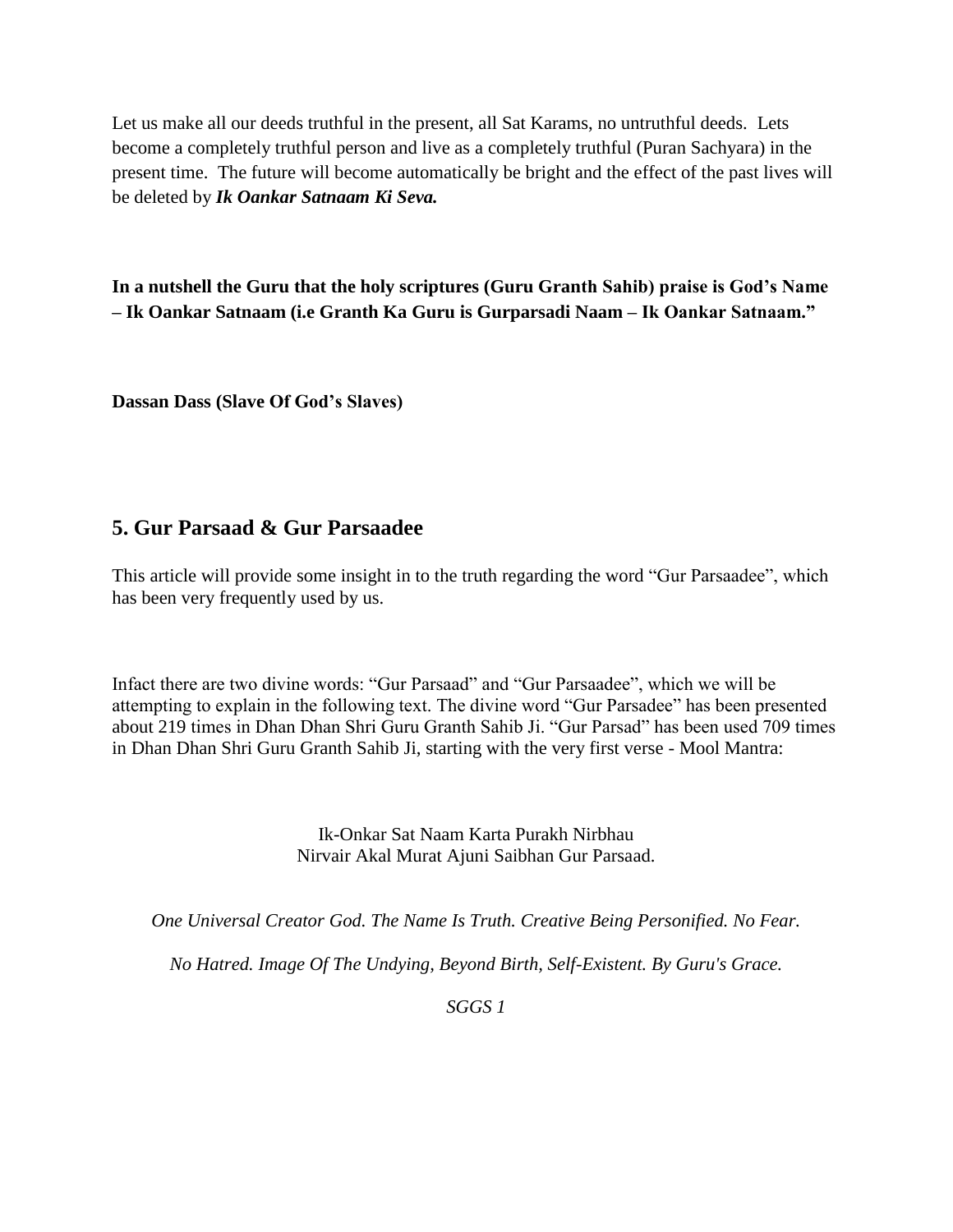The word Gur means Dhan Dhan Paar Braham Parmesar and the word Parsaad means the Eternal Blessings, the combined divine meaning of "Gur Parsaad" therefore is the Eternal Blessings of Dhan Dhan Paar Braham Parmesar.

**ik-oNkaar sat naam** – which is the Naam of Dhan Dhan Paar Braham Parmesar - has the following qualities : **karta purakh nirbhaU nirvair akal murat ajuni saibhang.** And attaining to these is achieved with the **gur parsaad.**

This means that the Naam of Dhan Dhan Paar Braham Parmesar and all His Divine Qualities are achieved only through His own Eternal Blessings. Ik Oankaar Satnaam is therefore a Gur Parsaad.

This has been further evident from the following divine words that Ik Oankaar Satnaam can only be achieved by Gur Parsaad – Eternal Blessings of Dhan Dhan Paar Braham Parmesar.

> *One Universal Creator God. Truth Is The Name. Creative Being Personified By Guru's Grace:*

## SGGS 855

*One Universal Creator God. Truth Is The Name. By Guru's Grace: SGGS 81*

There are two ways to receive the GurPrasadee Naam:

1) Direct from God: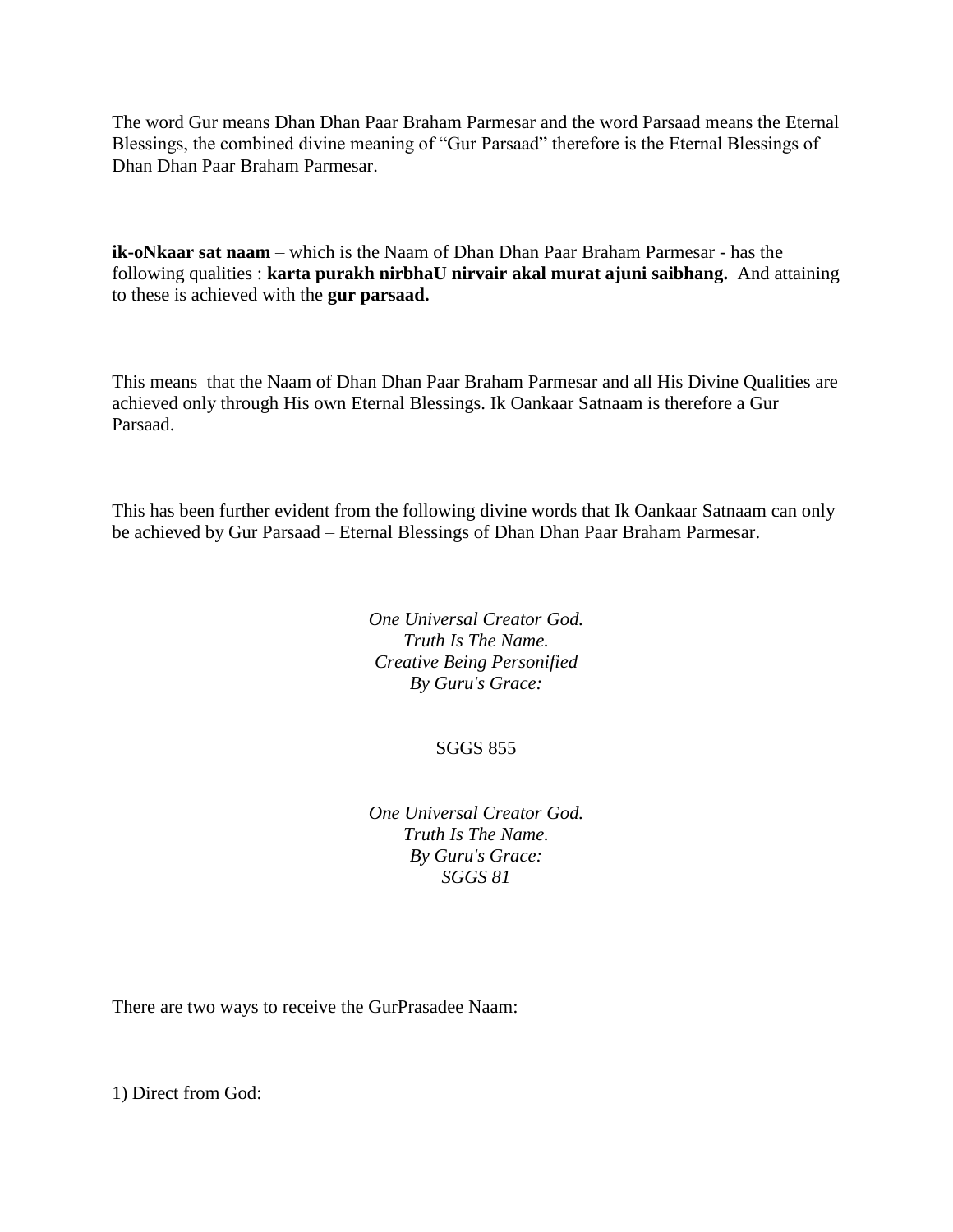Akal Purakh Himself gives His Gur Parsaad Naam to some extremely eternally blessed souls like

- Dhan Dhan Guru Nanak Patshah,
- a Puran Sant Satguru,
- a Pargatyeo Jyot Puran Braham Gyani;

2) Direct from Guru:

For others, a Puran Sant Satguru is the source of this Gur Parsaad – Eternal Blessing. Just like Dhan Dhan Guru Nanak Patshah was a source of this Gur Parsaad for Bhai Sahib Bhai Lehna Ji. Dhan Dhan Shri Guru Angad Dev Ji, and this continued until Dhan Dhan Shri Guru Gobind Singh Ji And subsequently other Pargatyeo Jyot Puran Braham Gyanis. Puran Sant Satgurus have been blessed with the spiritual powers and authorized by Dhan Dhan Paar Braham Parmesar to eternally bless their Gursangat with this Gur Parsadee Naam. Similarly the Pargatyeo Jyot Puran Braham Gyani, a Puran Sant Satguru of today has the Gur Parsaadee Naam and being so is authorized by Dhan Dhan Paar Braham Parmesar to shower these Eternal Blessings on His Gursangat. This has been very nicely presented in the following Shalok of divine wisdom:

> *One Oankar, the primal energy, realised through the grace of the divine preceptor*

## SGGS 8

The divine essence of both these words "Gur Parsaadee" and "Gur Parsaad" is same. The word "Parsaad" signifies the Eternal Blessing (Noun) and "Parsaadee" signifies when the Eternal Blessings have been showered on our soul (Verb and sometimes Adjective).

There is a great divine significance of these words in Puran Bhagtee. It is a mandatory divine law as defined in the Braham Gyan of Dhan Dhan Shri Guru Granth Sahib Ji, which signifies the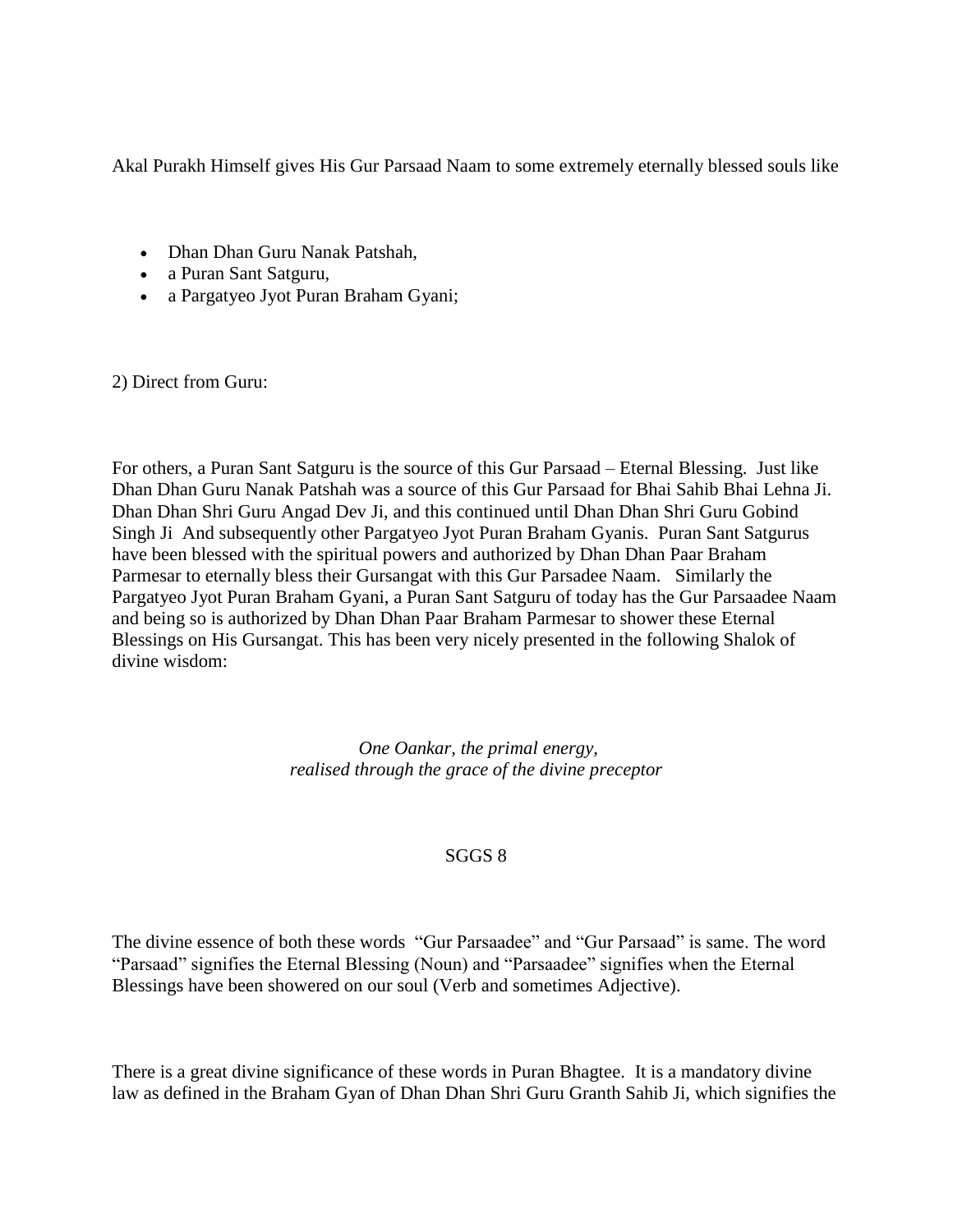essence of the entire spiritual ladder which is used by a soul with Gur Parsaadee Naam towards the completion of the journey to the Sach Khand, to meet the objective of this human life and to meet the Almighty and be one with Him, merge with Him, and become a Param Padvi Puran Braham Gyani, a Puran Sant Satguru, a Pargatyeo Jyot Jivan Mukt.

It is very essential for us to understand the meaning of this divine word for Puran Bhagtee. The spiritual journey can't be completed with out the Gur Parsaad. All the fine steps from Karam Khand to Sach Khand can only be completed by Gur Parsaad. The Bhagtee can't be completed without Gur Parsaad, it is mandatory to be Eternally Blessed by the Almighty directly or through a Puran Sant Satguru for achieving the completion of Bhagtee. That is why this divine play to meet the Almighty is called a Gur Parsaadee Game.

For understanding this Gur Parsaadee Game we will very humbly suggest the Gursangat to try and learn this divine wisdom and work towards the achievement of this Gur Parsaad in order to achieve the objective of our current life – which is achieving salvation; Jivan Mukti. Let us look at some of these Shaloks of divine wisdom and try to learn from them what they are telling us, how this Gur Parsaadee Game works, and what does it do:

*By Guru's Grace, He abides in the mind, and egotism is driven out.*

## SGGS 30

Haumai- Ego is the worst enemy, which can only be cured when the Gur Parsaadee Naam – Sat Naam goes in to the mind, highest level of Gur Parsaad is the Gur Parsaadee Naam – Ik Oankaar Satnaam, and only this Naam can cure the most serious mental sickness of Ahankaar – Haumai – Ego; this mental sickness has been defined as the one which is responsible for keeping us in the cycle of life and death, and this can only be driven out of our soul and mind by Gur Parsaad, and what is Gur Parsaad – is the Ik Oankaar Sat Naam.

> *By Guru's Grace you shall be saved. Through the Word of the Guru's Shabad, you shall cross over the terrifying world-ocean of poison. ||1||Pause||*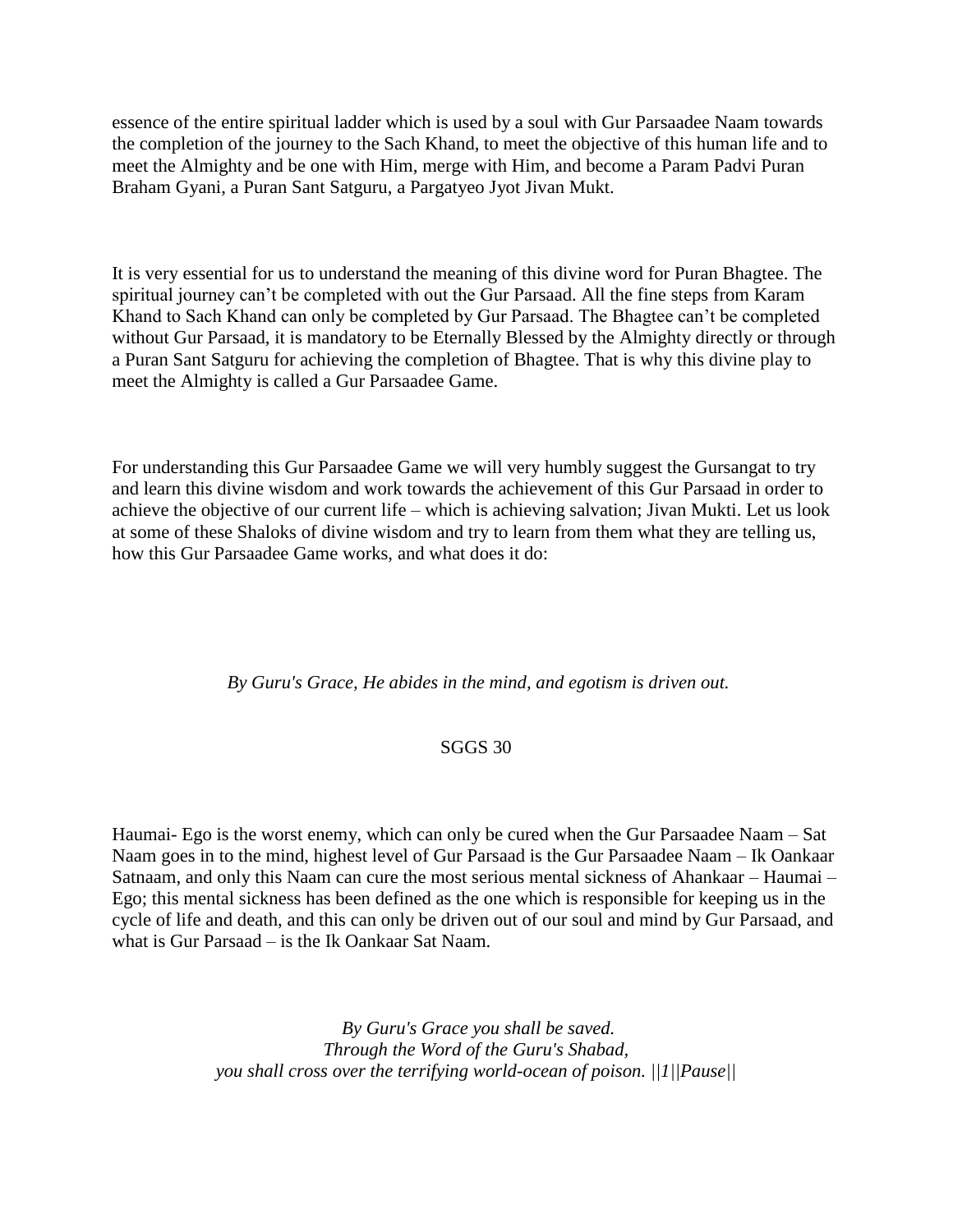#### SGGS 33

The entire world is a sea of poison, the entire world is nothing but Maya, which keeps us involved on a continuous basis in worldly affairs, and only a Gur Parsaadee Gur Shabad can save us from this sea of poison, and what is the Gur Parsaadee Gur Shabad has already been presented in the Mool Mantra.

> *By Guru's Grace, one remains blended with the True Name of the Creator. ||3||*

#### SGGS 33

The merger with the Almighty, the Doer is only achieved through Eternal Blessings. The absorption of our soul in the True Naam of Dhan Dhan Paar Braham Parmesar is only through the Gur Parsaad – Eternal Blessings. This is the spiritual stage of a soul when the Gur Parsaadee Naam goes in to the every bit of the soul and body, it becomes a completely truthful entity, it becomes one with the Almighty, and this process is Gur Parsaadee, this is a spiritual stage that comes in Sach Khand.

> *By Guru's Grace, He dwells in the mind, and one remains immersed in His Name. SGGS 36*

The Naam goes in to the mind only with Gur Parsaad, that is why it is called Gur Parsaadee Naam, this is a very high spiritual state of the soul and body when the Naam goes in to the mind – Surat, this stage comes in Karam Khand, when one goes in to Smadhi and then Sun Smadhi, this is where the real Gur Parsaadee Game begins, the real Bhagtee starts, the Bhagtee account is opened in the Dargah of Akal Purakh, and this stage comes only with Gur Parsaad as described earlier in this text, either directly by Akal Purakh, or by the Eternal Blessings of a Puran Sant Satguru.

> *By Guru's Grace, understanding comes, and then the Door of Liberation is found.*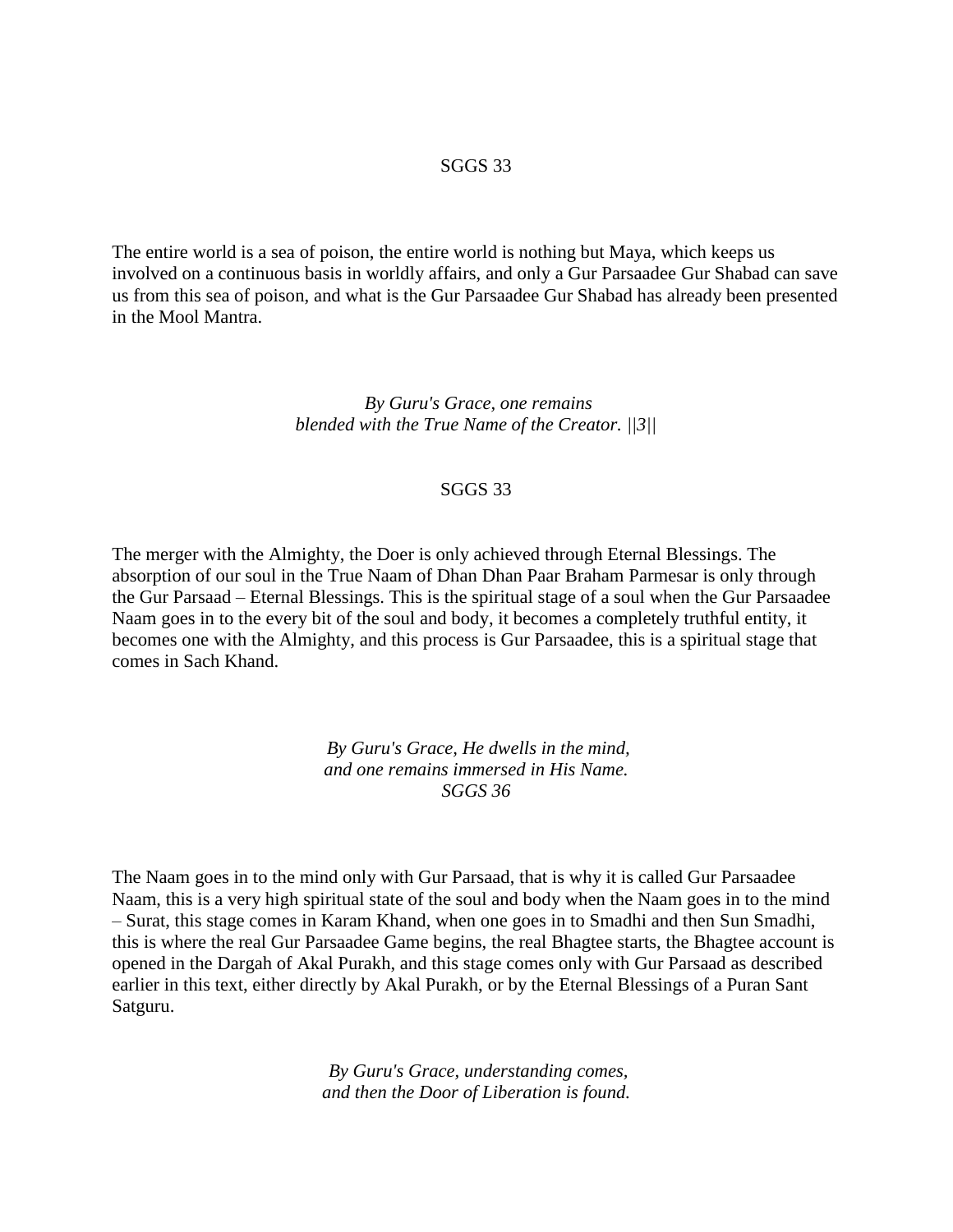#### SGGS 36

The understanding – Tat Gyan, of divine wisdom comes only with Eternal Blessings, and with this divine understanding of the Gur Parsadee Game the door to liberation is found, and the door to liberation is Sach Khand, there is no liberation – salvation – Jivan Mukti below Sach Khand, so the door to the Sach Khand is a Gur Parsaadee Khel.

> *By Guru's Grace, your face shall be radiant. Chanting the Naam, you shall receive the benefits of giving charity and taking cleansing baths.*

#### SGGS 46

The person whose face is radiant has been relieved of the Panj Doots, Asa Trishna and Mansha – all desires, the one who has won over his mind. Such a soul is the one who is Eternally blessed with Naam and earns the service of the Truth – Akal Purakh with a bath in the Amrit – Puran Parkash Param Jyot, this cleansing bath relieves him of the effects of the Panj Doot and desires.

It is very difficult to explain each and every verse with the Shabad Gur Parsaad and Gur Parsaadee in the Gurbani, however, the meaning underlying is the same, the path to Sach Khand, the path to the discovery of truth, the path to become completely truthful person and be able to serve the truth, the winning over of the mind, winning over Panj Doot and the desires, to become one with Almighty, to obtain Param Padvi, is a Gur Parsaadi Khel.

In the end let us take a few minutes and do a self evaluation as to where do we stand in light of the above divine wisdom.

Are we involved in the Gur Parsaadee Khel or not?

Do we have Gur Parsaadee Naam – Ik Oankaar Satnaam?

Are we moving on the path of Puran Bhagtee with Eternal Blessings?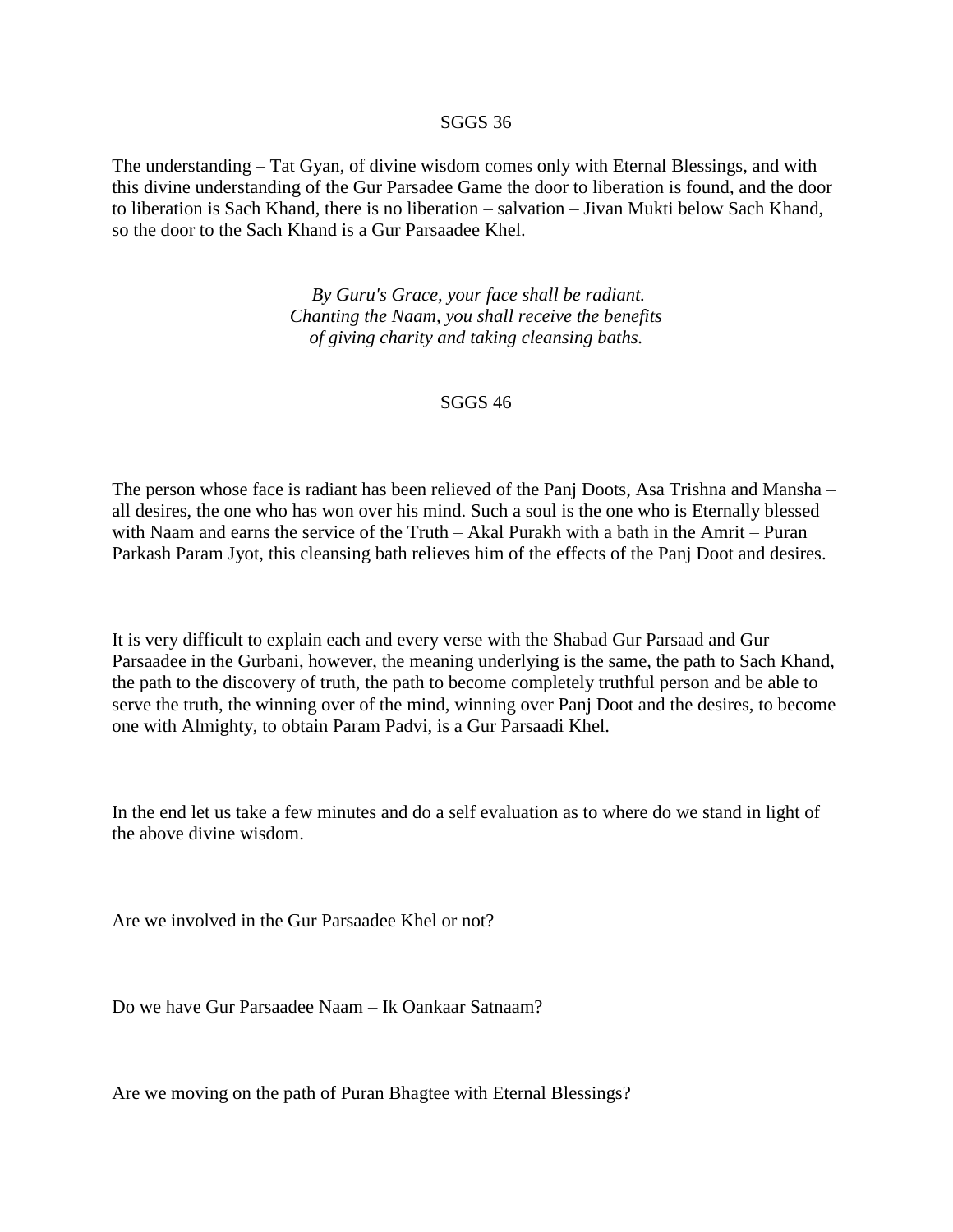Will we be able to achieve salvation – Jivan Mukti and ake use of our current human life?

We are confident that once you start analyzing yourself in light on above divine wisdom, you are sure to find a way out, and there is only one way out – Gur Parsaadee Naam Ik Oankaar Satnaam, which can be Eternally Blessed on you by a Puran Sant Satguru, a Pargatyeo Jyot Puran Braham Gyani.

The Gursangat of such an enlightened soul will definitely be able to bring you closer to the Almighty.

Dassan Dass (Slave Of God's Slaves)

# <span id="page-26-0"></span>**6. The Meaning Of the Word 'Amrit'**

O Nanak, there is only One Amrit; there is no other Amrit at all. O Nanak, the Amrit is obtained within the mind, by Guru's Grace.

## SGGS 1238

Guru Angad Patshah Ji has very kindly presented the deep divine definition of "Amrit" in this verse. The word "Amrit" is two wrods : "A" – "Mrit". "Mrit" means

- the one that is dead.
- which is perishable,
- · which has a limited life and will diminish when the life is over,
- which is under the control of the cycle of time and space,
- · which takes birth in time and space and vanishes or dies when the life is over,
- and the one who dies will also take birth,
- · so that means which is revolving in the cycle of life and death,
- · which takes birth and dies when the time limit ends to take rebirth and so on.

The Shabad "A" means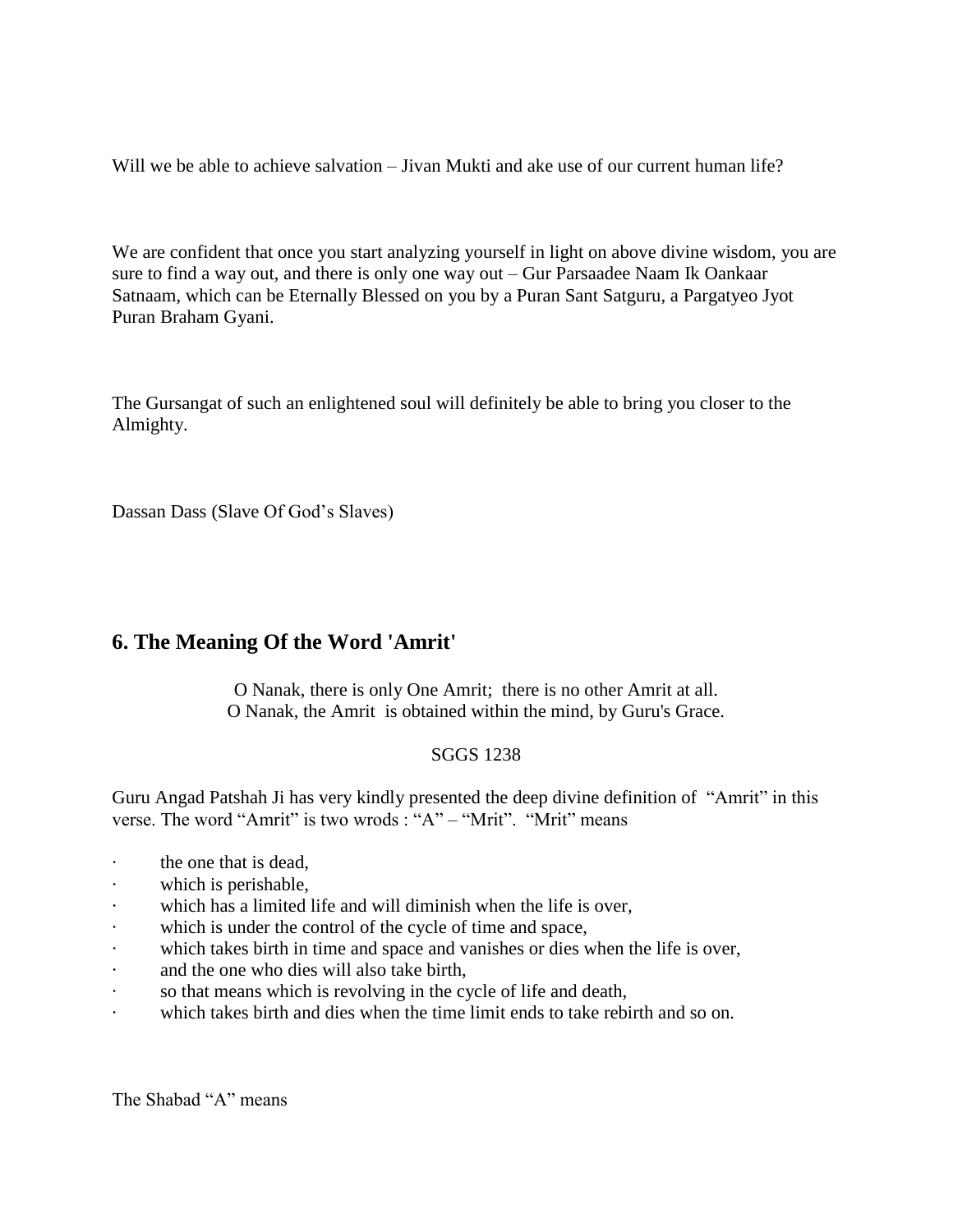- · No,
- · means which doesn't die,
- · which is beyond time and space,
- which is beyond the cycle of life and death,
- which is never born and nor dies.

The Shabad "Ek" in this Shalok :

- · refers to the Ek Oankaar,
- · the One as defined in Mool Mantra,
- the Only Doer.

"Nanak Amrit Ek Ha" therefore mean that there is only "ONE" such entity

- · Who is "Amrit",
- · Who is Ajunie as stated in the Mool Mantra and
- · Who is the Ek Oankaar, Akal Purakh, Paar Braham Parmesar Himself.

Everything else is "Mrit".

There is no such other entity which is "Amrit". Only the Almighty, is "Amrit". Everything else, whatsoever it may be is "Mrit".

Therefore, the word "Amrit" is not just a word, it is :

- the identity of Dhan Dhan Paar Braham Parmesar,
- · the Naam of Dhan Dhan Nirankaar, and nothing less,
- · the Naam of the Nirgun Saroop Dhan Dhan Paar Braham Parmesar,
- the Naam of Param Jyot Puran Parkash divine light
- · the divine music Anhad Shabad of Dhan Dhan Sat Purakh:

## The unstruck sound current of the Shabad vibrates and resounds in the Tenth Gate; the Amrit Naam trickles down there. ||2|| SGGS 1002

Therefore, only God Himself is the "Amrit" and nothing less than that is "Amrit". Everything else is "Mrit".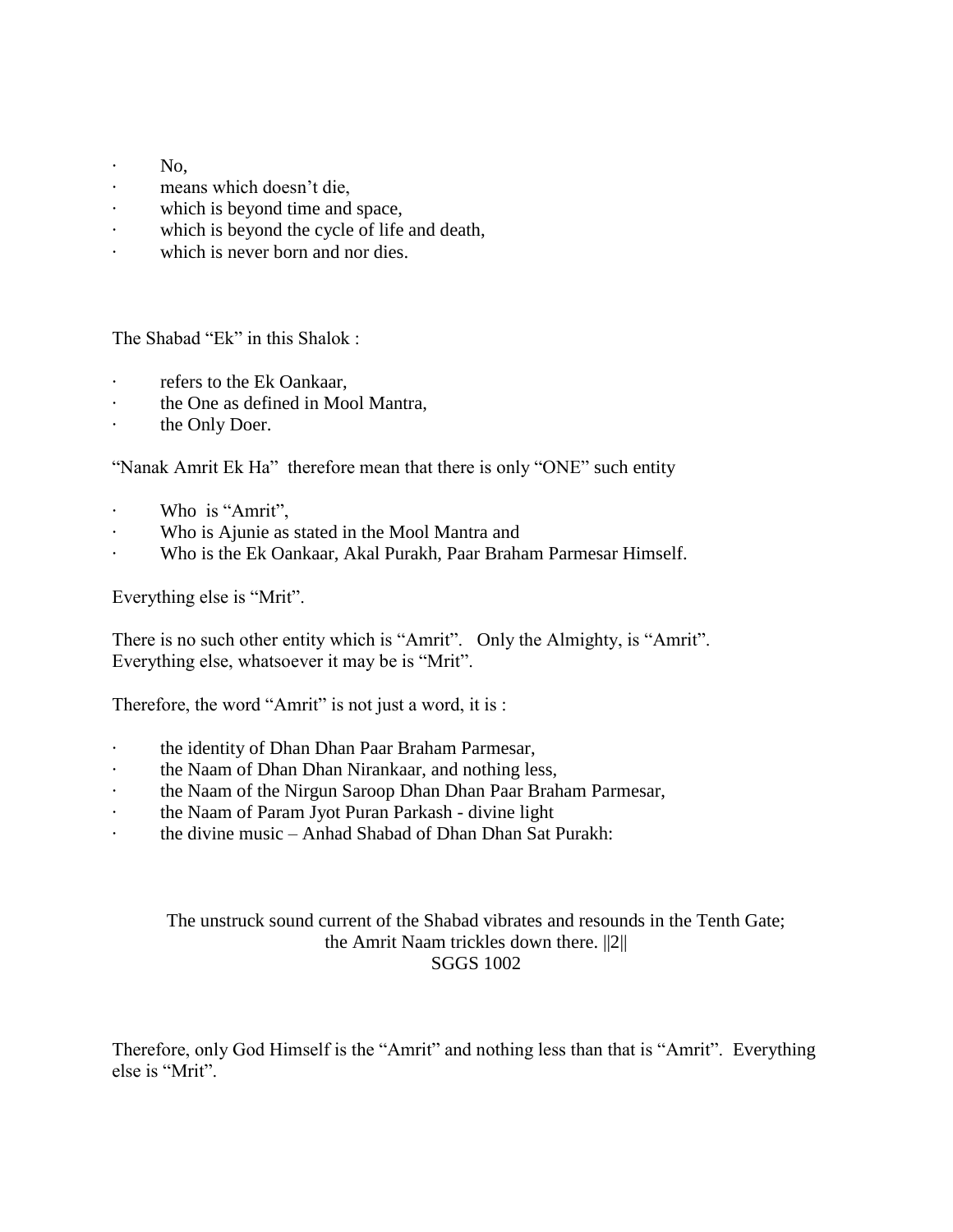This "Amrit" is the one defined in the Mool Mantra by Dhan Dhan Guru Nanak Patshah Ji:

One Universal Creator God. The Name Is Truth. Creative Being Personified. No Fear. No Hatred. Image Of The Undying, Beyond Birth, Self-Existent. By Guru's Grace.

This is what Jap Ji is telling us to meditate on: Jap:

True In The Primal Beginning. True Throughout The Ages. True Here And Now. O Nanak, Forever And Ever True. ||1|| SGGS 1

This is the only one which was Truth, is Truth and will remain Truth forever in all ages to come. It has been the Eternal Truth since inception of the universe and will remain Eternal Truth for all ages to come. And is the Eternal Truth now.

This means that only that entity which exists forever, has been in existence forever, will remain in existence for all ages to come, is the only Eternal Truth. And this Eternal Truth is the "Amrit" as defined in the Mool Mantra.

This means that according to Jap Ji Sahib we should be meditating on this Mool Mantra.

How fortunate we are to be born as a human being. This "Amrit" resides within us. This means that our human life is existent only due to this "Amrit":

The life in us is due to this "Jyot" – Light of God only. The moment this Jyot is pulled by the Almighty, our body becomes dead. The breathing and blood flow in our body is due to this Jyot only. And after the Jyot leaves, the body becomes just a piece of dirt, it becomes lifeless, becomes a hazard for the others, so it has to be cremated.

The Jyot in the real sense is the life or the Eternal Truth. So this Eternal Truth is inside our body, because mind is a part of our body. Infact body is the mind. Body does whatever mind tells it to do. And mind is operated by our own wisdom, which in turn is operated under the three qualities of Maya: Rajo Gurn, Tamo Gun and Sato Gun.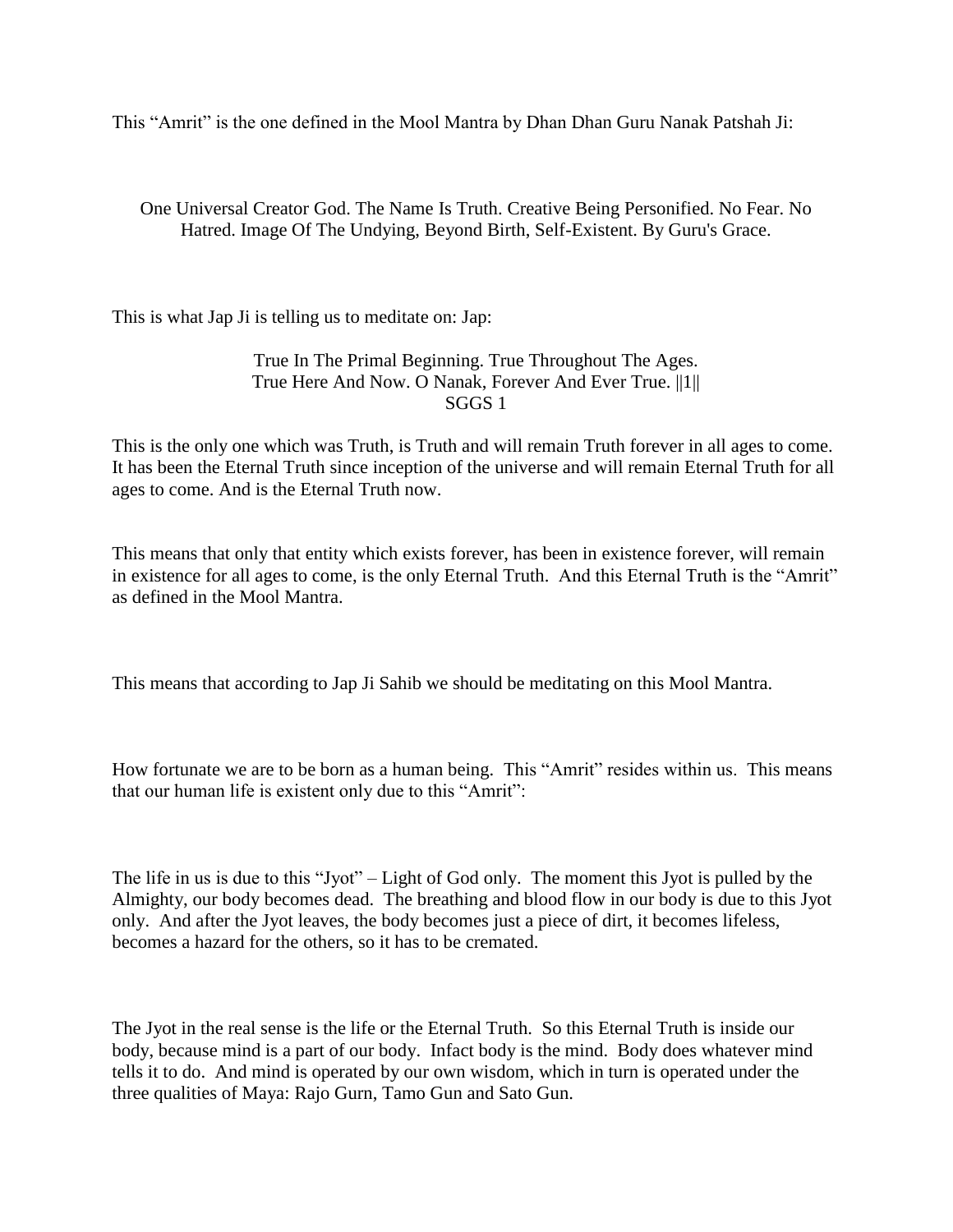The world "Munn" or "Mind" is a very tricky one to understand, we will give you a simple explanation what does "Munn" means, it consists of two words: M and N.

M means me, my, mine and

N means No.

Where there is no me, my and mine, the entity becomes a Jyot. Means when the existence of me, my and mine ends that is the point when this becomes Jyot:

## O my mind, you are the embodiment of the Divine Light – recognize your own origin.

#### SGGS 441

As long as the word M is in existence the Jyot is hiding inside. As soon as the word M disappears the Jyot becomes Param Jyot. This means that all our existence (body) is due to our own mind and as soon as the mind vanishes, means the ego, Ahankaar, Haumai vanishes, the existence becomes Jyot Saroop, it becomes a Param Jyot. And that is the "Amrit".

But this "Amrit" is Gur Parsaad. Meaning the Jyot will become a Param Jyot only by Eternal Blessings of Dhan Dhan Paar Braham Parmesar. The discovery of this Jyot within ourselves is the Gur Parsaad. When we understand the existence of this "Amrit" with in ourselves, this Gur Parsaad is either given by the Almighty or a Puran Sant, a Puran Braham Gyani, a Puran Sant Satguru, the one who has merged Himself in the Param Jyot and has become a Pargatyeo Jyot Himself can only enlighten us from inside and activate the Jyot inside us:

> The Amrit Naam is within the True Guru. SGGS 1424

The True Guru gives His Sikh the wealth of the Naam. SGGS 286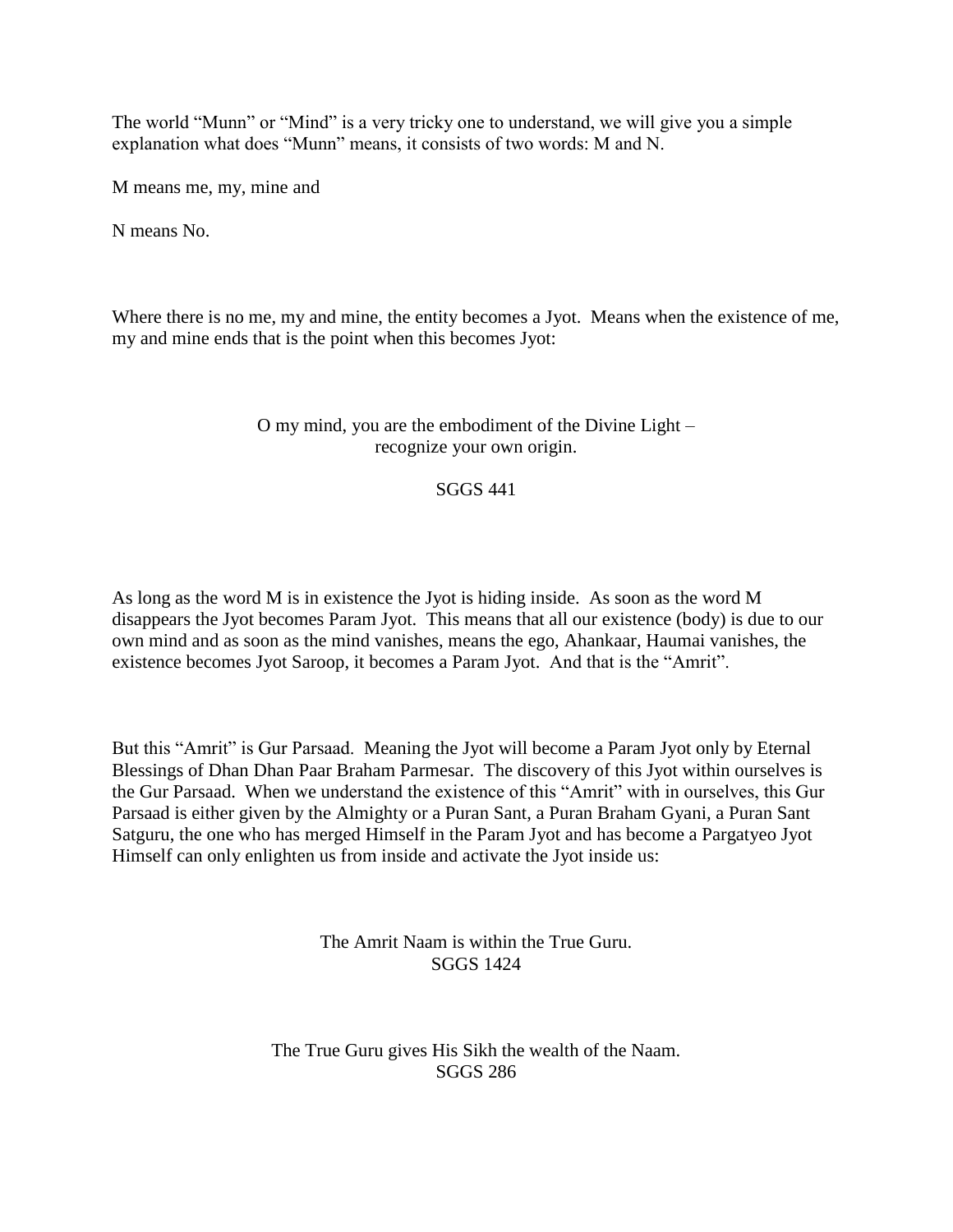## Without the Saints, there are no other givers. SGGS 610

And then by doing Bandgi we can make this Jyot brighter and purer to the extent that it becomes a Pargatyeo Jyot. The "Amrit" kills our Haumai, desires and brings the Maya under our control. The Panj Doots don't control us anymore, they become our servants. Rhat is the stage of complete realization and merger in to the Almighty, when the soul becomes one with Almighty.

Dassan Dass (Slave Of God's Slaves)

# <span id="page-30-0"></span>**7. How can I understand Guru Granth Sahib Ji deeply?**

Ik oankar sat naam satgur parsaad

Dhan dhan paar braham parmesar

Dhan dhan gur-guru-satgur-gurbani-sat sangat- sat naam

Guru pyare ji:

God bless you with the gur parsaad.

Question by Guru pyare ji :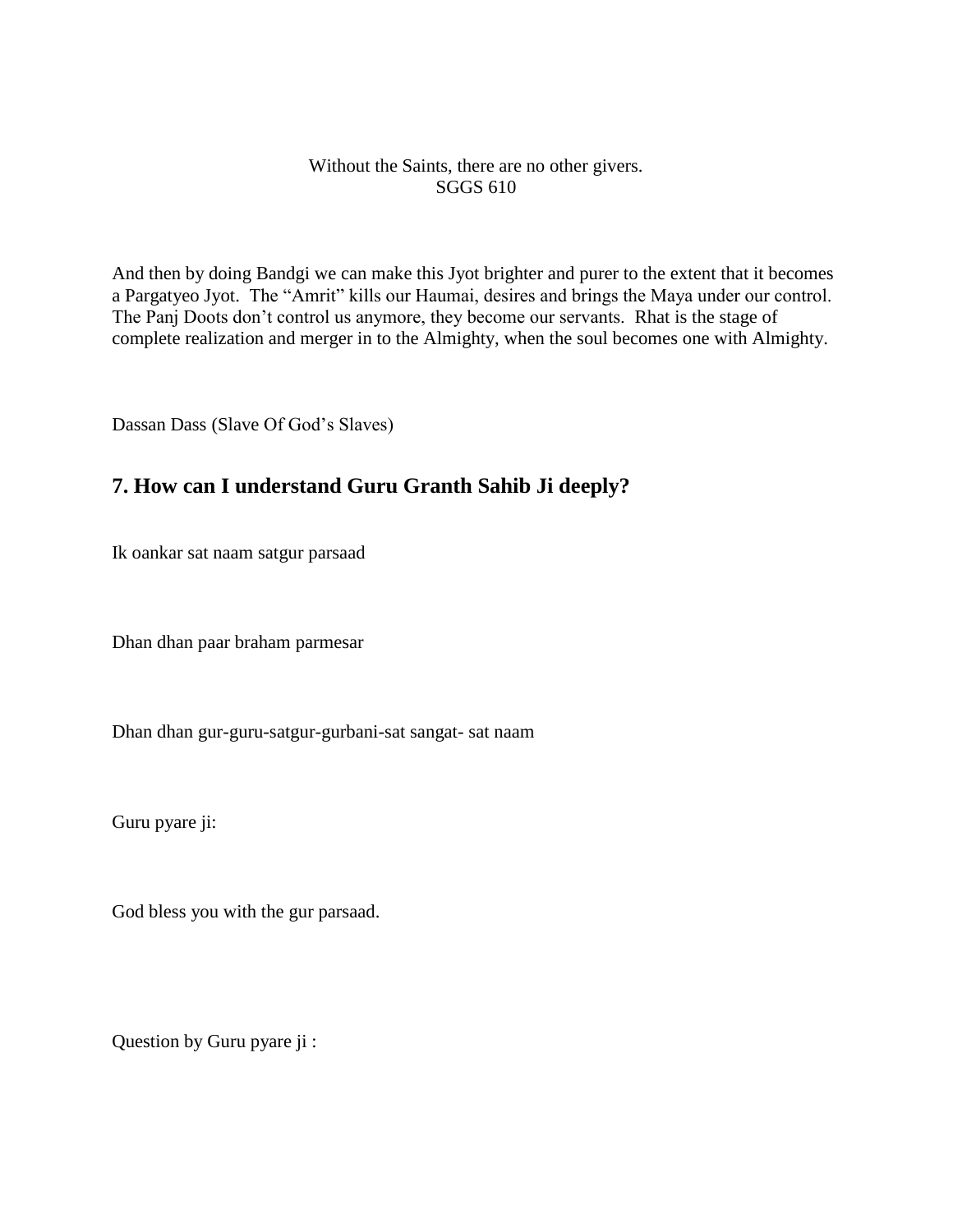please let me know how i can understand deeply meaning of Guru Granth Sahib ji?

Answer by Dassan Das Ji :

With the gur parsaad and gur parsaadi gur kirpa this question has been explained several times in some of the gur parsaadi writings already posted on the website [www.satnaam.info.](http://satnaam.info/) Please take some time to read more on this subject and related subjects as well on this web site. However, for the benefit of shree sat sangat ji we will once again take this divine opportunity given to us with he gur parsaad and gur kirpa and explain as to how can you understand the deep divine meaning of gurbani.

Gurbani is a language of sach khand, gurbani has come from sach khand, gurbani came to those guru sahibans, sants and bhagats who were in sach khand, so how can a person currently living his life in dharam khand or below dharam khand can understand gurbani – that is the real question and that is how it should be asked and that is how it can be understood. It is like a fourth grader trying to solve a rocket science problem which is not possible or will be a miracle if that happens. So in order to understand the gurbani you will have to dedicate yourself to naam simran – prabh key simran gyan dhyan tatt budh – there are three distinct advantages according to this shalok of sukhmani sahib, however there are numerous benefits of naam simran, but for your to know how will you be able to start understanding gurbani is to dedicate yourself to naam simran – then you will reep these three unbelievably infinite rewards – you will get the gyan – which means the divine wisdom, gurbani is divine wisdom, so naam simran will start flowing inside your hirda the real divine meaning of gurbani and eventually you will reach the braham gyan stage – you will achieve this highest amrit, the amrit of braham gyan and when that happens then the divine wisdom starts to flow from your inside, and not by reading scriptures, then whatever is written in gurbani happens with you in all physical and practicle senses, then whatever is written in scriptures become your own wisdom as you physically experience the divine knowledge writen in the scriptures.

The second advantages is (however, it is no different than the first one just explained) that you go in to the stage of dhyan – which is spiritually a very high stage – going in to dhyan means give up everything upto god, giving your tunn munn and dhan to the gur and guru – which brings in the gurparsaad of naam ki kamai, puran bandgi and seva – parupkaar and maha parupkaar and when you go through this gur parsaad then you become a puran braham gyani and when that happens then there is no end to your divine wisdom, then you become a walking encyclopedia of the devine wisdom, the next big advantage of naam simran is achieving the tutt budh – which is the highest level of divine wisdom, a puran braham gyani is a puran tatt gyani – puran tatt is akal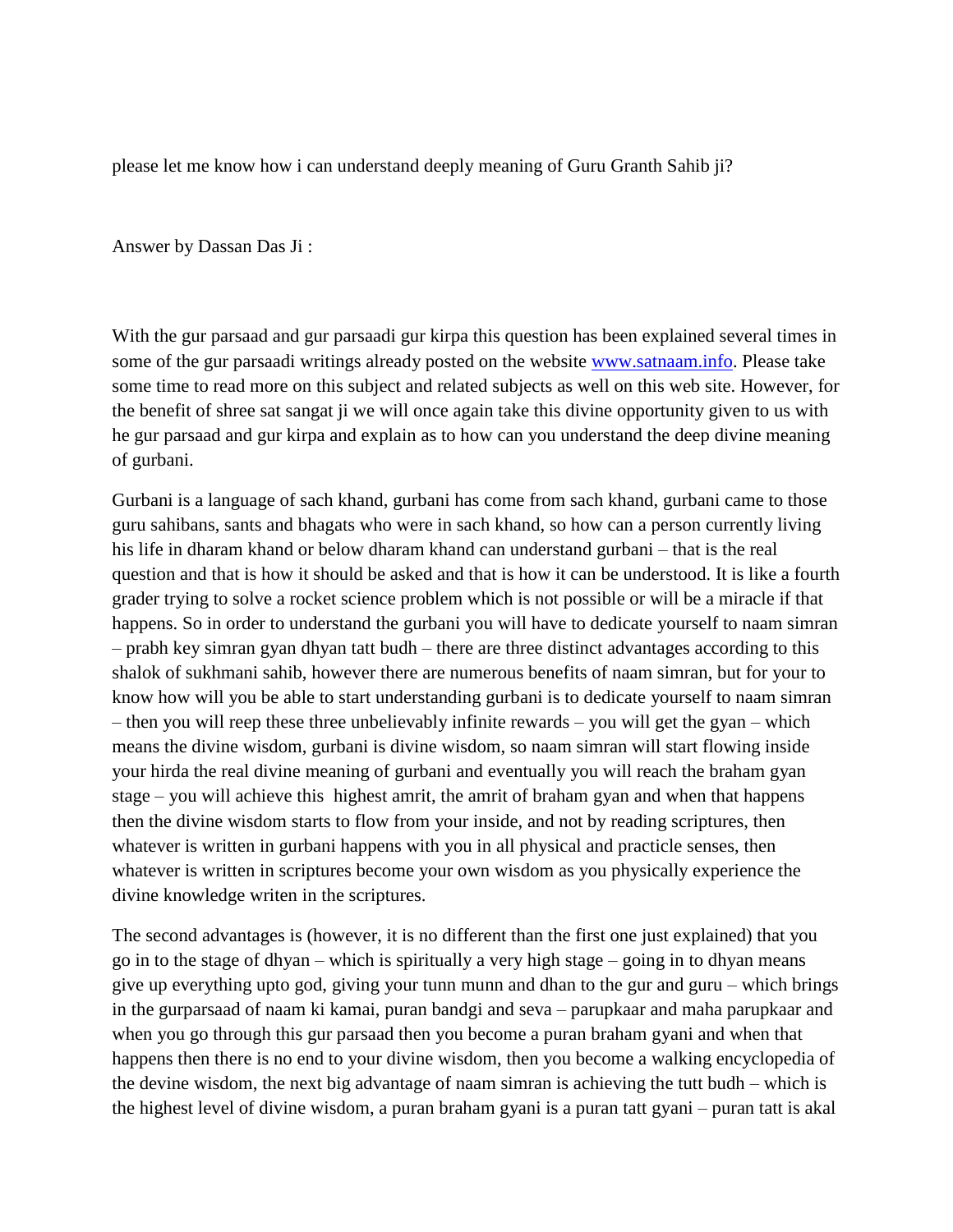purakh himself. When this happens then there is no power whatsoever can separate you from akal purakh and then you become a source of divine wisdom.

As you progress in your naam simran the meaning of gurbani will keep on becoming more and more clear and deeper to you, as your bandgi goes higher and higher you will start to feel the infinite depth of the amrit – mansarovar, as your bangi reaches the puran awastha then you will be able to take a deeper dive in to the mansarovar – a stage will come when you will feel and experience in all physical senses that whatever is written in gurbani is happening to you, as your bandgi goes even higher then you will physically and practically experience that every shabad takes you deep in to the mansarovar.

So the bottom line is focus on naam simran:

sat naam sat naam sat naam sat naam sat naam sat naam sat naam sat naam sat naam sat naam sat naam sat naam sat naam sat naam sat naam sat naam sat naam sat naam sat naam sat naam sat naam sat naam sat naam sat naam sat naam sat naam sat naam sat naam sat naam sat naam sat naam sada sada sat naam

And you will start to understand the real divine meaning of gurbani as you will be blessed with the gur parsaad of gyan dhyan and tatt budh.

Dassan Dass

# <span id="page-32-0"></span>**8. Some Sants Give Panch Shabads (5 Names) for naam simran**

Dear Sardar Ji/Maharaj Ji

I understand gurbani says Panch Shabad, some Sant(s) prescribe special panch shabads, what other shabads are suitable in Naam Simran?

I am pleased with Satnaam.info and it is source of learning for me.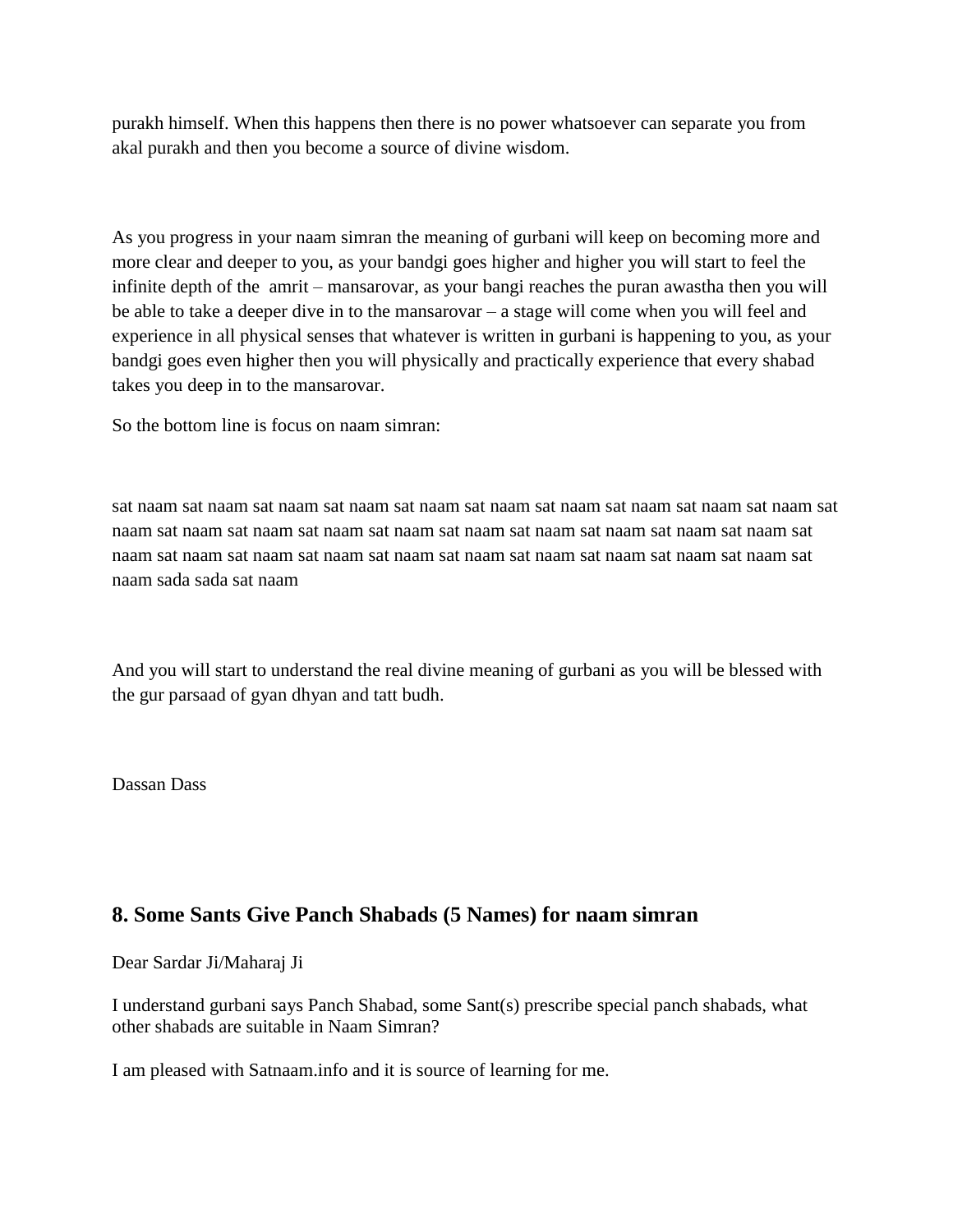Looking forward to your reply soon.

**GSS** 

-----

Ik oankaar sat naam satgur parsaad Dhan dhan paar braham pita parmesar ji Dhan dhan gur-guru-satgur-gurbani-sat sangat-sat naam

Guru pyare GSS ji:

Gur fateh parvaan karna ji.

Thanks a zillion times to dhan dhan paar praham pita parmesar ji and dhan dhan guru sahib ji for giving us an opportunity to communicate with you about this divine truth. We hope this helps you and motivate you to dedicate yourself for reaching this divine stage of bandgi where you enjoy the gur parsaad of panch shabad anhad naad - divine music.

Panch shabad anhad naad – is a nonstop divine music that is heard in the dassam duaar after the opening of the dassam duaar. Panch – means five sounds of divine music – like five instruments of music playing and their combination makes it panch shabad – when the dassam duaar opens then a direct contact is made with the nirgun saroop of dhan dhan paar braham pita parmesar and when that happens then one starts hearing this divine music in the dassam duaar – it sounds like being heard in the ears, but that is not true, in the divine sense this anhad – the one which has no boundary, non stop, never stops, infinite – is heard in the dassam duaar and not in the ears. This is also the akhand kirtan - the divine music that never stops, this divine music originates from the origin – ik oankaar sat naam and is the real divine amrit – anhad shabad dassam duaar wajjyeaa taa amrit naam chuaayeaa thaa (gurbani). This divine music never stops – and so is gurbani – it never stops, infact gurbani comes from this music – in plain words this divine music and gurbani is constantly flowing from akal purakh ji and those who are blessed with the gur parsaad of dassam duaar opened get this gur parsaad of anhad naad or panch shabad anhad naad, or anhad shabad, or akhand kirtan. This is a divine blessing of a very high order. Some of the people who go very high in their bandgi start to hear the gurbani as well, that is what happened to the guru sahibans – they were blessed with this divine capability, they experienced the gurbani before they sung it or they wrote it in the current form. This divine music keeps on becoming sharper and clearer and more and more prominent as your status of mind keeps on moving towards higher levels of silence – more peaceful you are from inside your hirda more prominent will be this music become. This divine music is very hard to explain in words and can only be experienced physically by those who are fortunate to have this gur parsaad.

Please feel free to communicate as you like.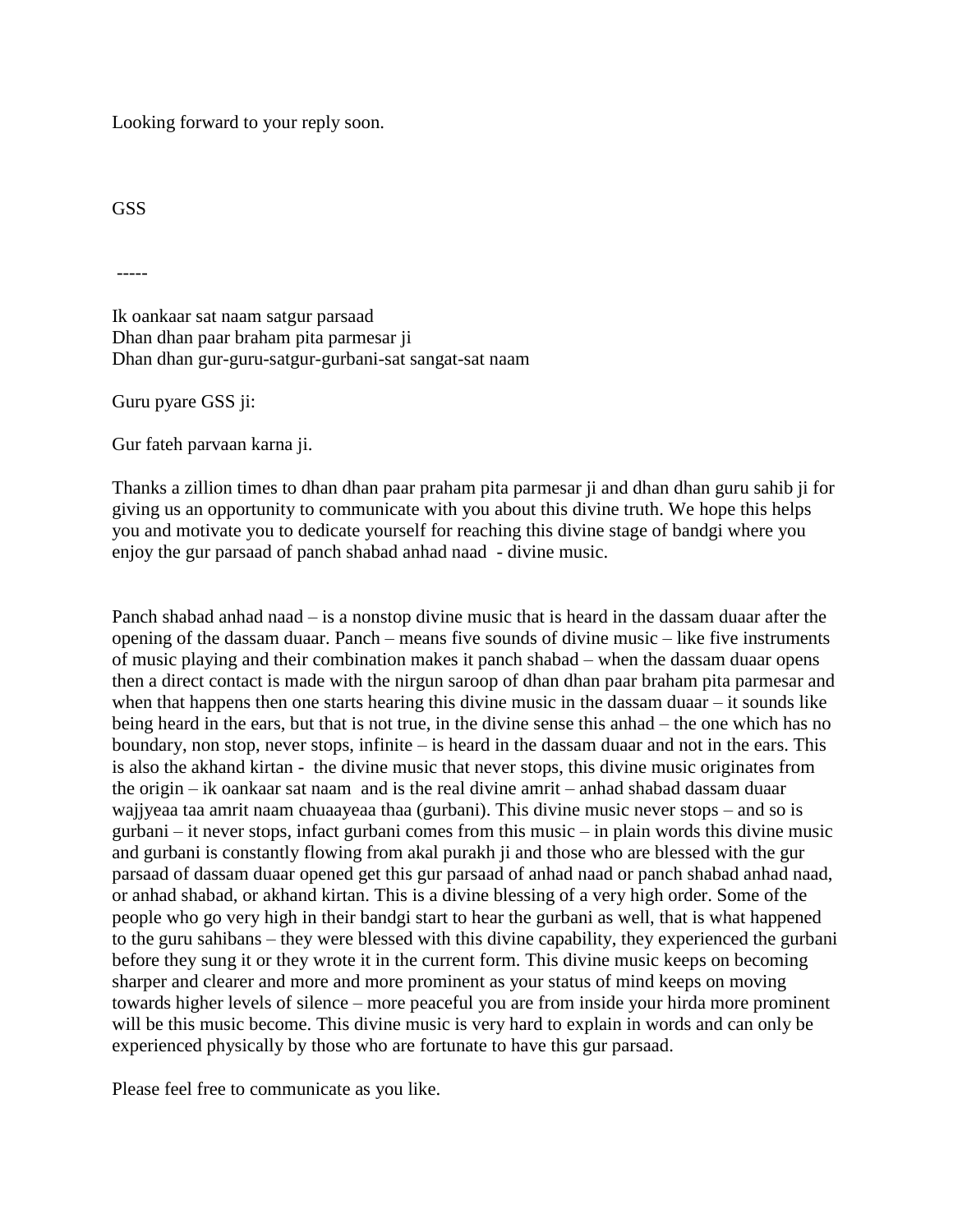God bless you with the gur parsaad.

Dassan dass

----

Satgur Ji thank you.

**GSS** 

# <span id="page-34-0"></span>**9. The Arrangement Of Invocations (Mangals)**

The following article is from the internet:-

In Guru Granth Sahib all new chapters, titles and subtitles start with an invocation, which is called a mangal in Sanskrit language.

An invocation or a mangal is a prayer to God before the start of any work.

This tradition is also found in the holy Quran and Hindus scriptures.

Five different types of invocations have been used in Guru Granth Sahib and they vary in length and substance.

The classification of these invocations is as follows: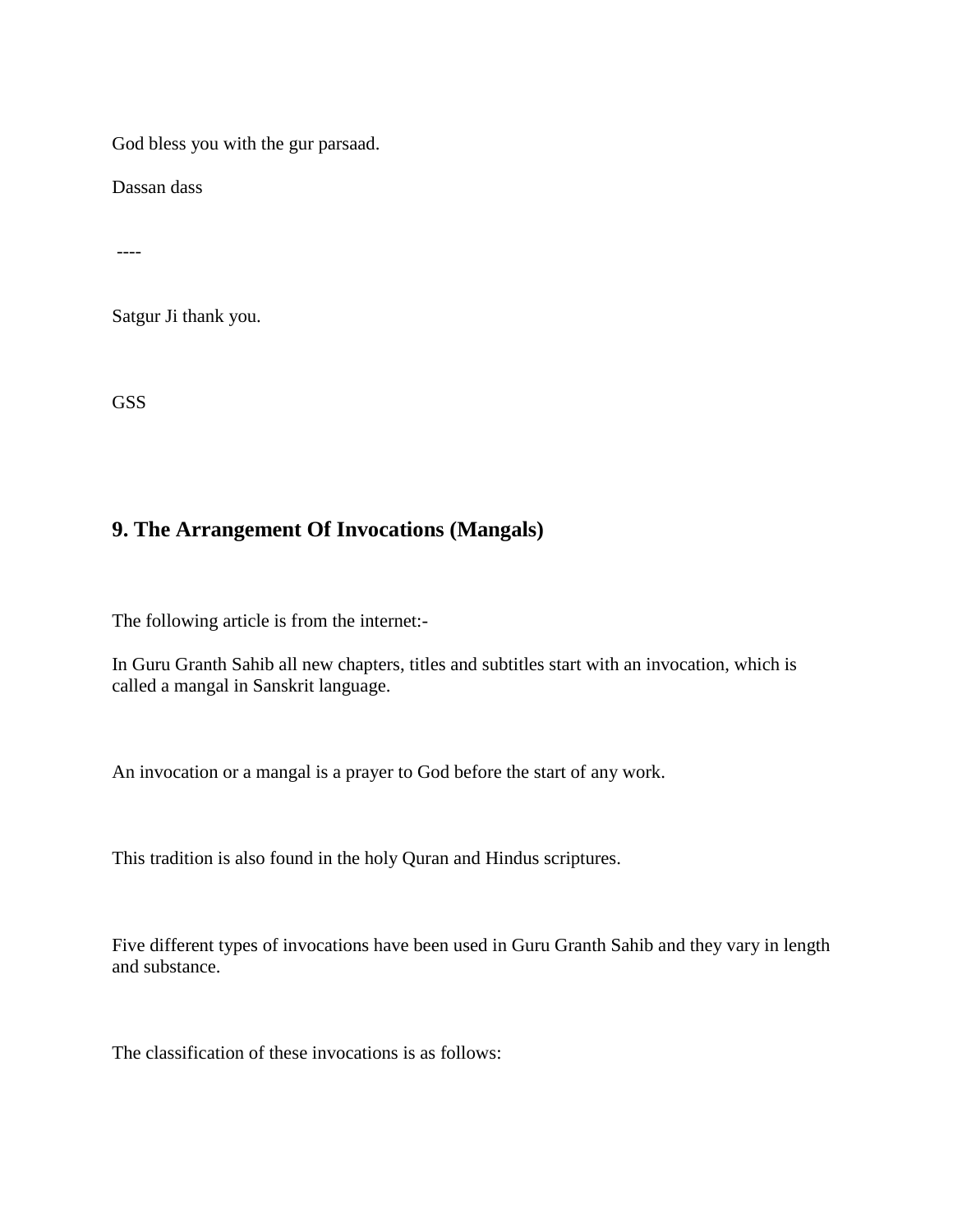## **1. Ik Oankar - (One Almighty Creator)**

This mangal has been used in the concluding hymns. The mangal literary means that there is One God, who is all powerful and the sole Creator and we all need his protection.

## **2. Ik Oankar Satguru Prasad**

This mangal has been used for 519 times. It has three more syllables added to the first mangal. The three syllables stand for three qualities of God:

- · Sat means Truth: the permanent entity.
- · Guru means Teacher: the giver of knowledge
- · Prasad means Grace: the blessings.

## **3. Ik Oankar Satnam Gurprasad**

This mangal has been used only twice. It has one new syllable in it and one slightly changed syllable The meaning of these syllables are:

Satnam also mean Truth (whose name is Truth): the permanent entity,

Gurprasad means God's Grace: He can be realised only by his grace.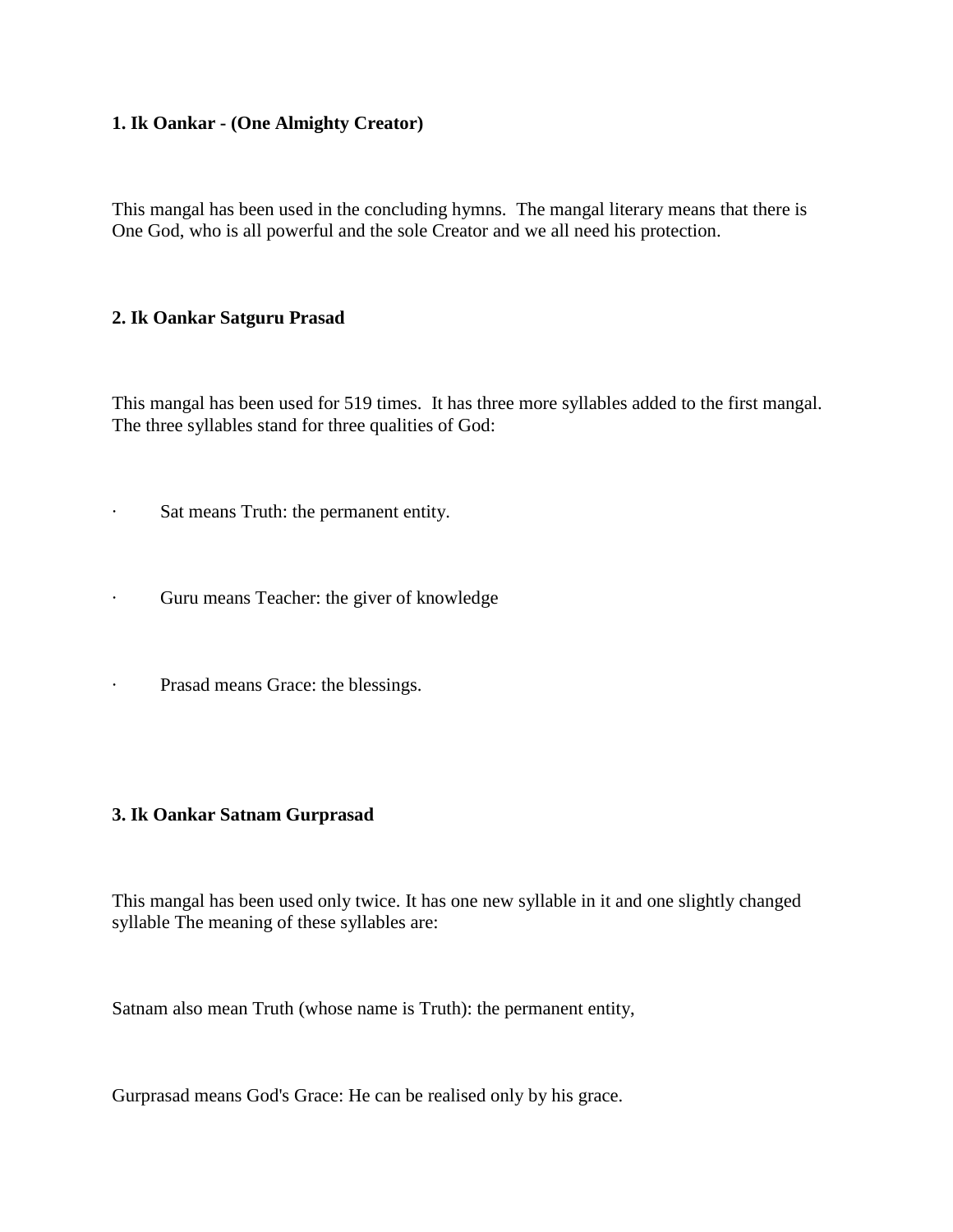### **4. Ik Oankar Satnam Kartapurkh Gurprasad:**

This mangal has been used 9 times. It has one new syllable when compared with mangal (3), the meaning of this syllable is:

Kartapurkh: God is the greatest designer and creator of this world.

### **5. Ik Oankar, Satnam Kartapurkh Nirbhau Nirver Akalmurat Ajoone Saibhau Gurprasad.**

This mangal has been used 33 times. And is also called the Mool Mantr and used for deep and powerful meditation. The Siri Guru Granth Sahib Ji opens with this invocation and 26 out of 31ragas also open with this invocation. The meaning of it is as follows:

- · Ik Oankar God is One, Almighty and Creator
- · Satnam His Name is "The Truth"
- · Kartapurkh he is the Designer and Creator
- · Nirbhau- he is beyond fears
- · Nirvaer- he is beyond enmity
- · Akalmurat he is beyond deaths
- · Ajoone- he is beyond births
- · Sebhau- he is self illuminated
- · Gurprasad he is realised with His own Grace.
- · · · · · · · · ·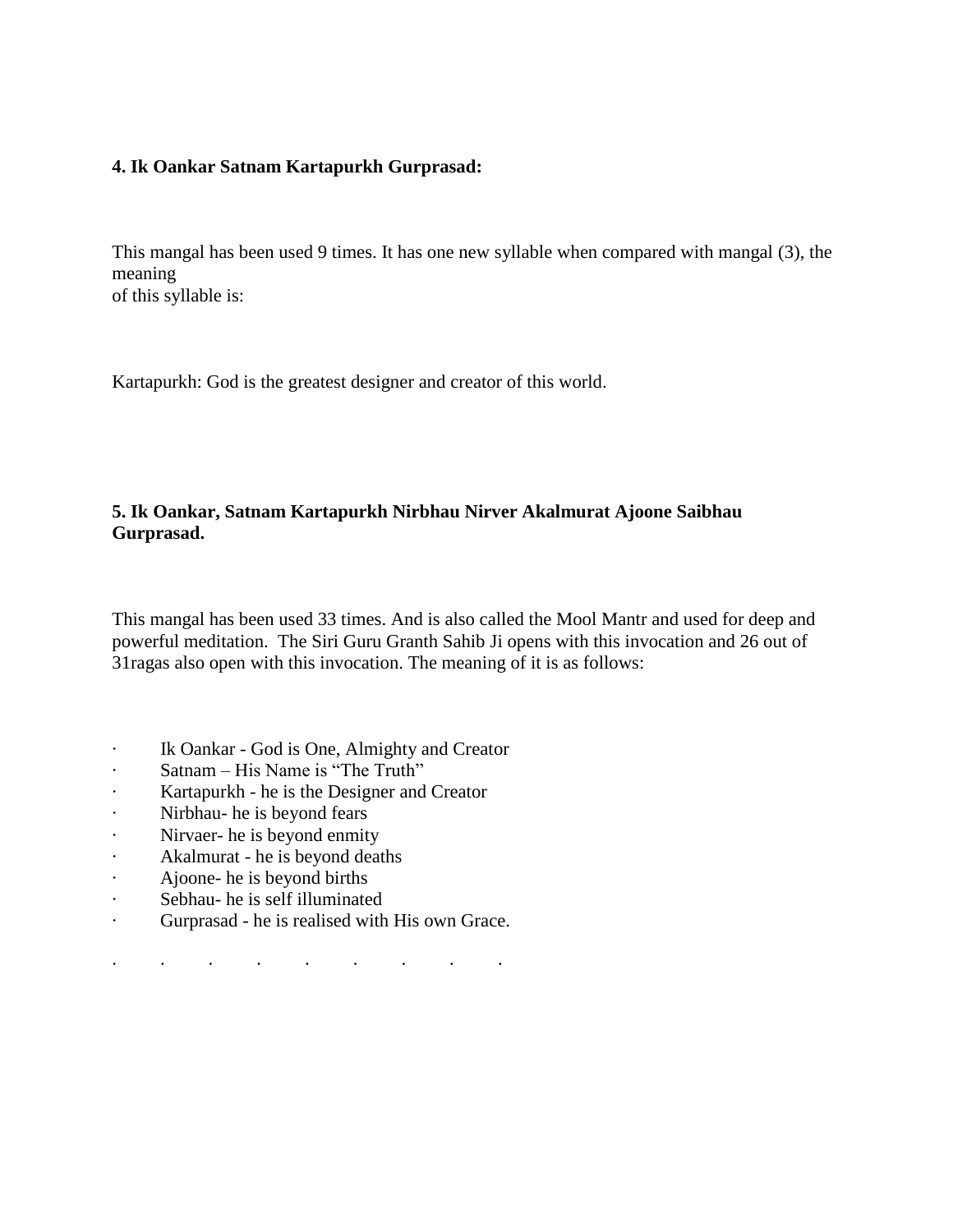# **10. Languages Used In The Siri Guru Granth Sahib Ji**

## **What is more important, the meaning or the language of SGGS Ji?**

I saw the following:

[http://www.sikh-uni.ac.uk/01/lectures/sem2000/lect\\_08.htm](http://www.sikh-uni.ac.uk/01/lectures/sem2000/lect_08.htm)

The languages used in the Siri Guru Granth Sahib ji are:

- a. Panjabi Sikh Gurus , Bhagat (saint) Sheikh Farid and others
- b. Sindhi Guru Arjan
- c. Sanskrit Guru Nanak, Guru Arjan and others
- d. Influence of Arabic and Persian Bhagat Namdev
- e. Western Panjabi/Lehndi Guru Arjan
- f. Gujrati and Marathi Bhagat Namdev and Trilochan
- g. Western Hindi Bhagat Kabir
- h. Eastern Hindi Court poets
- i. Eastern Apabhramas Bhagat Jaidev

The languages used in the Dasam Granth are:

- a. Braj
- b. Hindi
- c. Panjabi
- d. Persian

Which leads me to the conclusion that Guru Sahibs wanted to spread the Brahm Gian to as many people as possible via as many languages as possible. "It is not God that has language," as Bhai Gurdas Ji said to the Brahmins, "it is only the ones that have bodies that need language to communicate". And Bhagat Kabir Ji said that people think these words(shabads) are just songs, but actually they are Brahm Vichar (discourse on God). SGGS Ji is the description and praise of God and so on as listed below. It is that that knowledge that has to reach the world - not the language it came wrapped it. For us to think that the language of SGGS cannot be printed in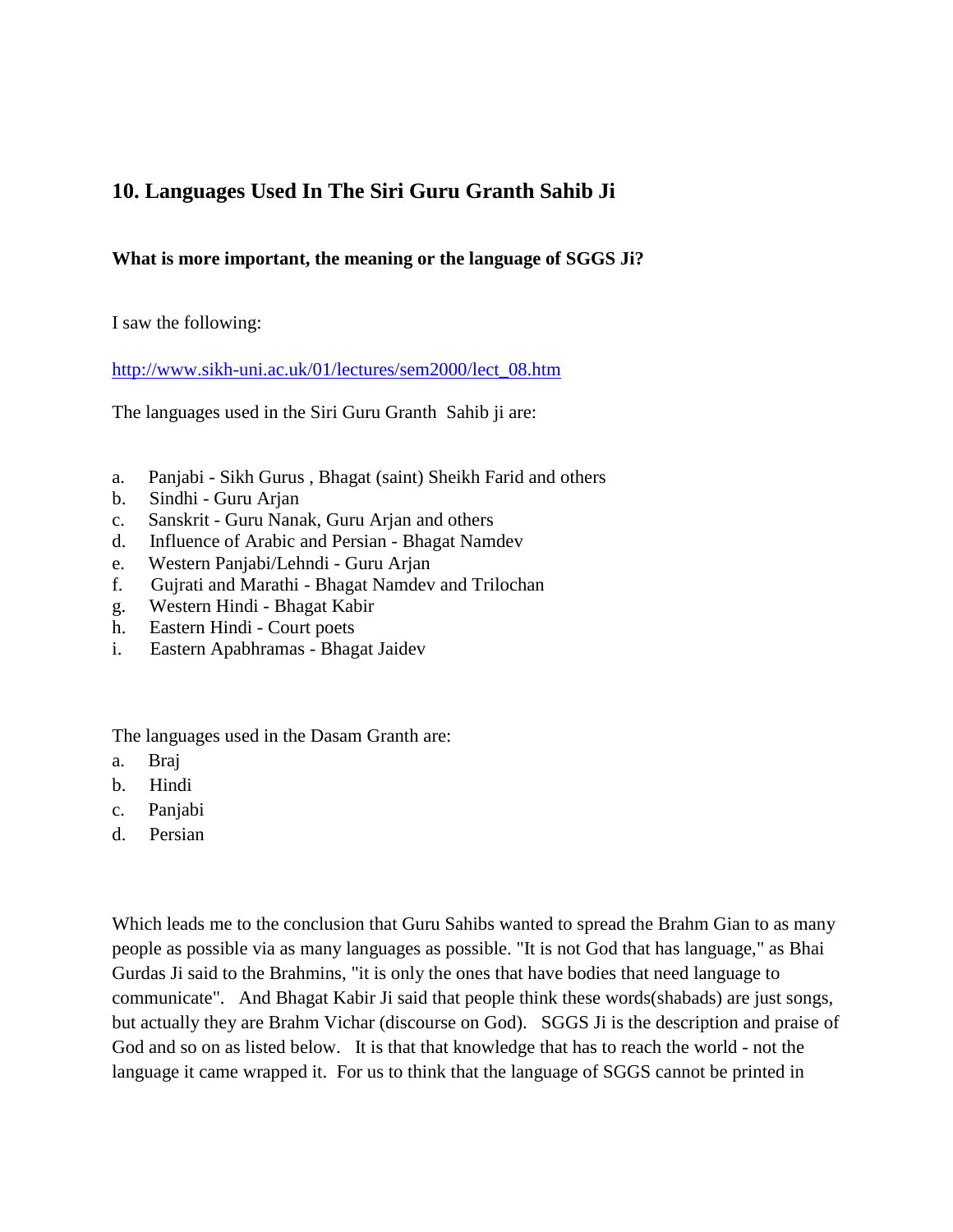other languages holds the knowledge of God back from Gods people. And the main gems of Brahm Gian that SGGS Ji covers are categorised as

- a. Praises of God
- b. Search of God
- c. Means of communication with God
- d. Methods to realise God.
- e. Religious commandments
- f. Rules of morality
- g. The Sikh theology

thanks

dust of your feet

# **11. Raag : The Glorious Divine Music Of The Lord**

Raaga signifies the glorious divine music of the Lord. It is the happiness that evolves through the meeting of Nar-Nari (Lord -Devotee). This very state is felt by the "Suhagans" of Lord, and is indescribable.

The Raaga (Raag) itself is the feed for the soul, and the soul flourishes when it absorbs the heavenly music of the Lord. The Raag is a medium of pure state that connects us to the pure one. It acts as a catalyst (enhancer) for the spiritual seeker, and thus helps in connecting with the Almighty. The true understanding of this occurs when one is moving towards the purity (true worship of the Lord) with devotional worship (prema bhagti), and total truthful living (puran sachiari rehat).

The Lord Himself is the creator of the Raag. Raag and Raagni are the two sides of a scale. From it came Adam and Eve in the dargah (Heaven). From Him came Sun & Moon, Heaven & Hell, Day & Night, Poem of Love - the notes in sat-saagar (seven sarovars). The whole Universe is moving under His will in a very melodious manner. The Anhad-Naad as described in SGGS Ji is a Raag of various unique sounds blended in a harmonious manner.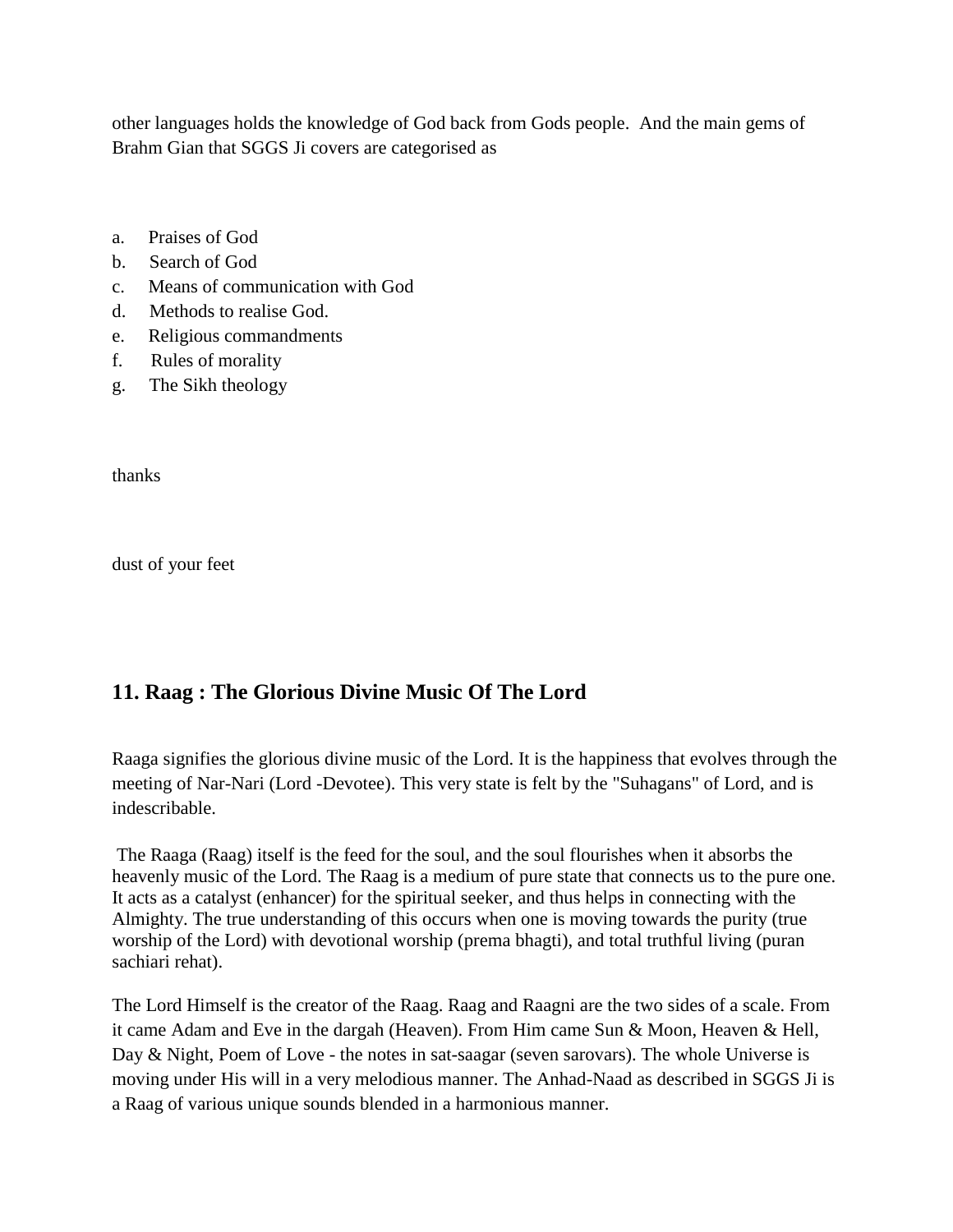### The Sound-current of the Naad vibrates there, and countless musicians play on all sorts of instruments there. SGGS 6

The baby's laughter and cries are the true love -Raag / Raagni. The meeting of male  $\&$  female in sohaag is Raag / Raagni. The Gurmukhs listen to this day and night.

### The Unstruck Melody constantly vibrates within; my mind is exalted and uplifted-I am lovingly absorbed in the Lord. SGGS 91

Now, if we look back at the history of Ten Guru times - Guru Nanak Ji Himself sang the Bani in various Raagas with the melodious music played by Baba Mardana Ji. The Gurbani quoted in SGGS Ji is Dhur Ki Bani - was conveyed by the Gurus and Bhagats exactly the way it came to them. As we notice in SGGS Ji -most of the Bani is quoted in Raagas. The bani is a perfect wisdom of the Lord that one has to listen to, live by, and experience all the time. The meaning of this brahmgyan translates in a pure manner when one is truly going through the deep samadhi experiences. The pure notes that the Gurmukh listens to are unexplainable, indescribable, and cannot be duplicated. The melody of the heavenly musicians cannot be put in finite terms.

#### The Unstruck Celestial Music vibrates for them at the Lord's Door, and they are honored at the True Door. ||3|| SGGS 42

The Raagi-Kirtaniyas during the times of Gurus used to sing Gurbani in pure Raagas. The knowledge of pure Raagas has diminished over the time, yet we find kirtan from few Raagis still in Raagas, such as Bhai Samund Singh, Bhai Bahadur Singh, Bhai Dilbag Singh, Bhai Avtaar Singh, Bhai Jawalla Singh, Bhai Chand (from the generations of Baba Mardana Ji).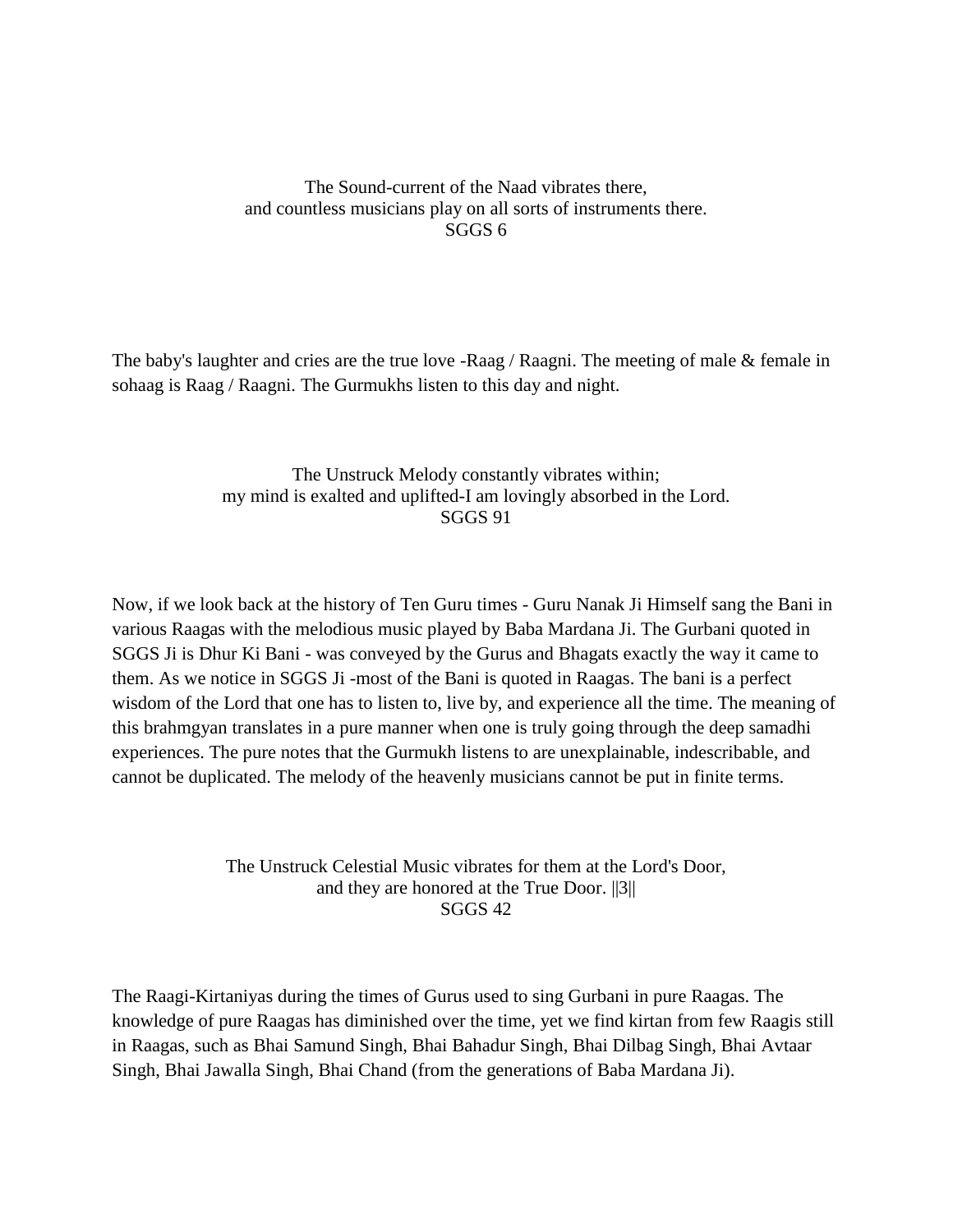### By great good fortune, one sings the Kirtan of God's Praises. SGGS 805

Guru Nanak Sahib went to Baghdad during one of his long trips (Udasi). At one time Baba started singing Gurbani in Raaga around mid-night. The venue happened to be in the vicinity of the dera of Peer Bahabul Din - a Muslim Saint. Guru Ji was opposed by the radical ones as the music is not accepted amongst radical Muslims. Guru Patshah gave this godly wisdom to the Muslims including the Peer that Raaga is the creation of the Lord, and singing His praise in Raaga only creates bliss.

If you attach the same Ragga with a wrong doing of lustful dance, and get absorbed in it. This can be the source of the hell for you. The Raag itself is pure, and adulterating it with evil deeds only creates the ill results.

Raag-Raagni is God's own desire to know Himself by unfolding His Samadhi after 36 Yugs, and to glorify Himself in the dance of meeting, separation and then meeting again. He created this play of Love Himself. Raag was deaf mute (pingla) at creation, and Raagni was the first sound.

#### Meeting her Husband, the soul-bride sings the songs of joy, and celebrates her Lord and Master. SGGS 499

The Raag Maalla mentioned at the end of Sri Guru Granth Sahib Ji provides a brief description of various Raags and Raagnis. It is a part of Sri Guru Granth Sahib Ji. It is an index of various Raags & Raagnis as such. One can truly understand these definitions in the true Samadhi experiences (abhias) with His blessings. All the notes are married in a pure rhythmic state in a pure raag. The raags are embodiment of pure feelings or states of pure emotions blended with various parts of day and night. It is true that all the Raagas listed in SGGS Ji are not enlisted in Raag-Maalla. What do we know about this?, and should be engage in any such assessments?

The sole purpose of a Lord's devotee is to enlighten the very self. The Sri Guru Granth Sahib Ji is Dhur Ki Bani - the godly wisdom communicated through various Brahmgyanis (Gurus & Bhagats). One ought not to indulge in getting in the very fine details, and any such backgrounds of this brahmgyan. The Lord is infinite - beyond explanation, and so is His wisdom. In fact we have to break our scaling abilities, and empty up ourselves like a little baby. Daas can try describing one of the personal experiences here.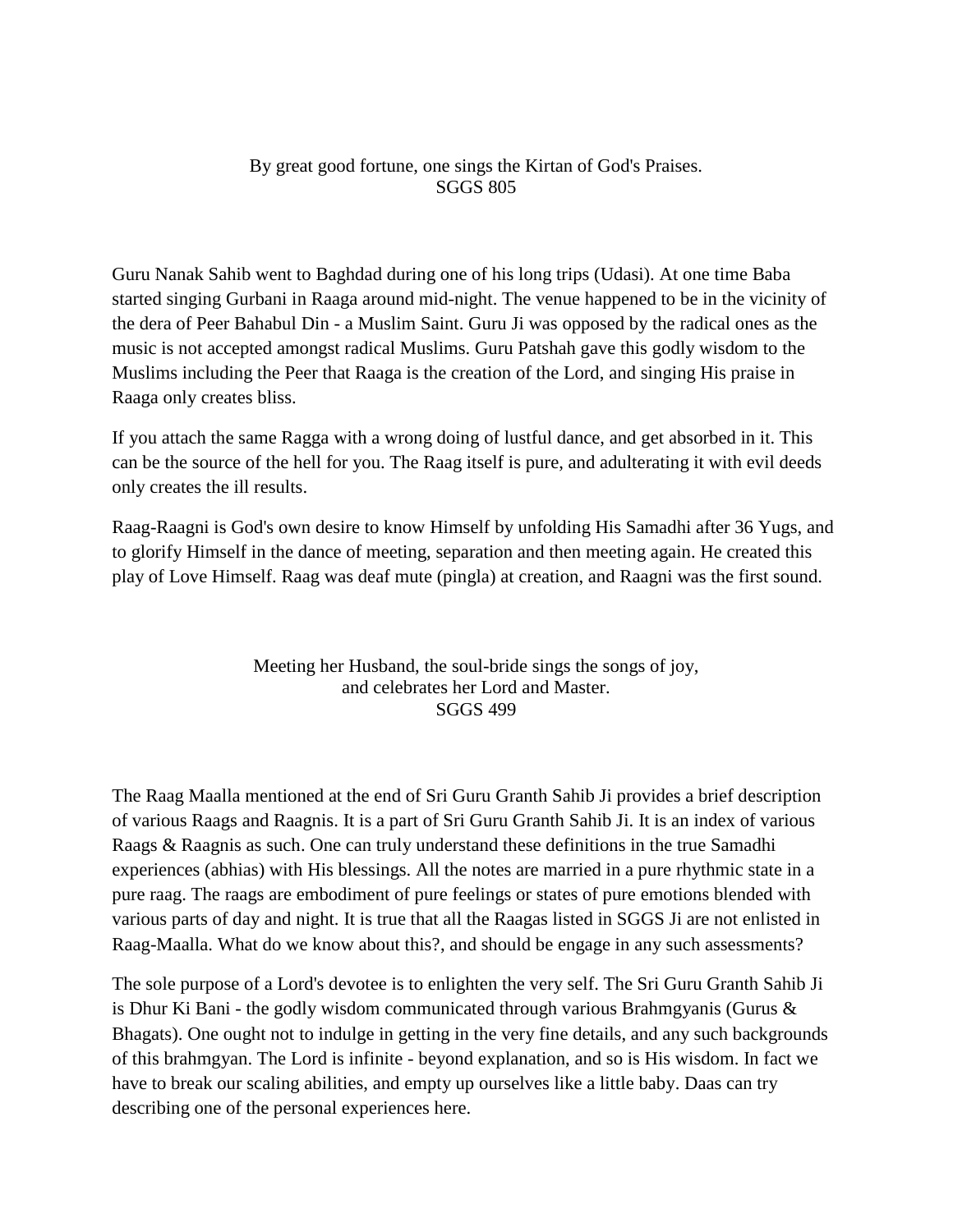Daas was casually sitting down in the living room (of course with His company) one day. A quote (hymns) from SGGS Ji came in the thoughts, and the urge was there to analyze, and understand it completely. A trace of ego was building in. A set of meanings and explanation walked through the mind. The meanings of the very quotes kept on changing every few seconds, everytime the mind tried going a bit deeper into the Gurbani. Daas went through this process for couple minutes, and then the Lord conveyed the message - "I am beyond description, and no one can understand Me, My Bhagats, and My Divine Wisdom in complete".

> No one knows Your limits. SGGS 268

Daas apologized before the Lord, and begged for nothing but His limitless love. Daas is grateful to the Lord to clarify this bharam sooner.

A similar situation occurred with Bhai Sahib Bhai Vir Singh Ji many years back. He was engaged in writing the translation of Sri Guru Granth Sahib Ji over few years of his efforts. Bhai Sahib Ji got into severe depression as he was coming closer to the completion of this task. He isolated himself completely from everyone, and instructed his sevadar (servant) not to let anyone come to his room. The sevadar was asked to keep log entries of all the visitors so that he could communicate with the visitors later on. The Lord sent Brahmgyani Baba Harnaam Singh Ji Rampur Kheda Wale to visit Bhai Sahib Ji. Baba Ji had never physically seen or met Bhai Sahib Ji before this (yet they were soul mates).

As Baba Ji was talking to the sevadar, Bhai Vir Singh ji realized (through his anbhav) this. He asked sevadar in a loud voice (from a deep room) to send Baba Ji in. Upon asking by Baba Ji, Bhai Sahib Ji explained the reason for his depression: He was occupied in writing the translation of SGGS Ji for quite sometime. Now that he is almost near the end, he is realizing that the translation he did in the earlier days is not accurate anymore (the meanings now are a lot different), and this is worrying him a lot. His biggest worry is if this translation gets out to the public, it is going to do a disservice by locking the finite explanation of infinite brahmgyan. It can mislead many spiritual seekers. This was the reason for his depression.

So, the point here is that the meanings of the Gurbani for an individual relates to his or her spiritual state. The meanings take a different turn as the level of purity in devotee's mind is elevated,.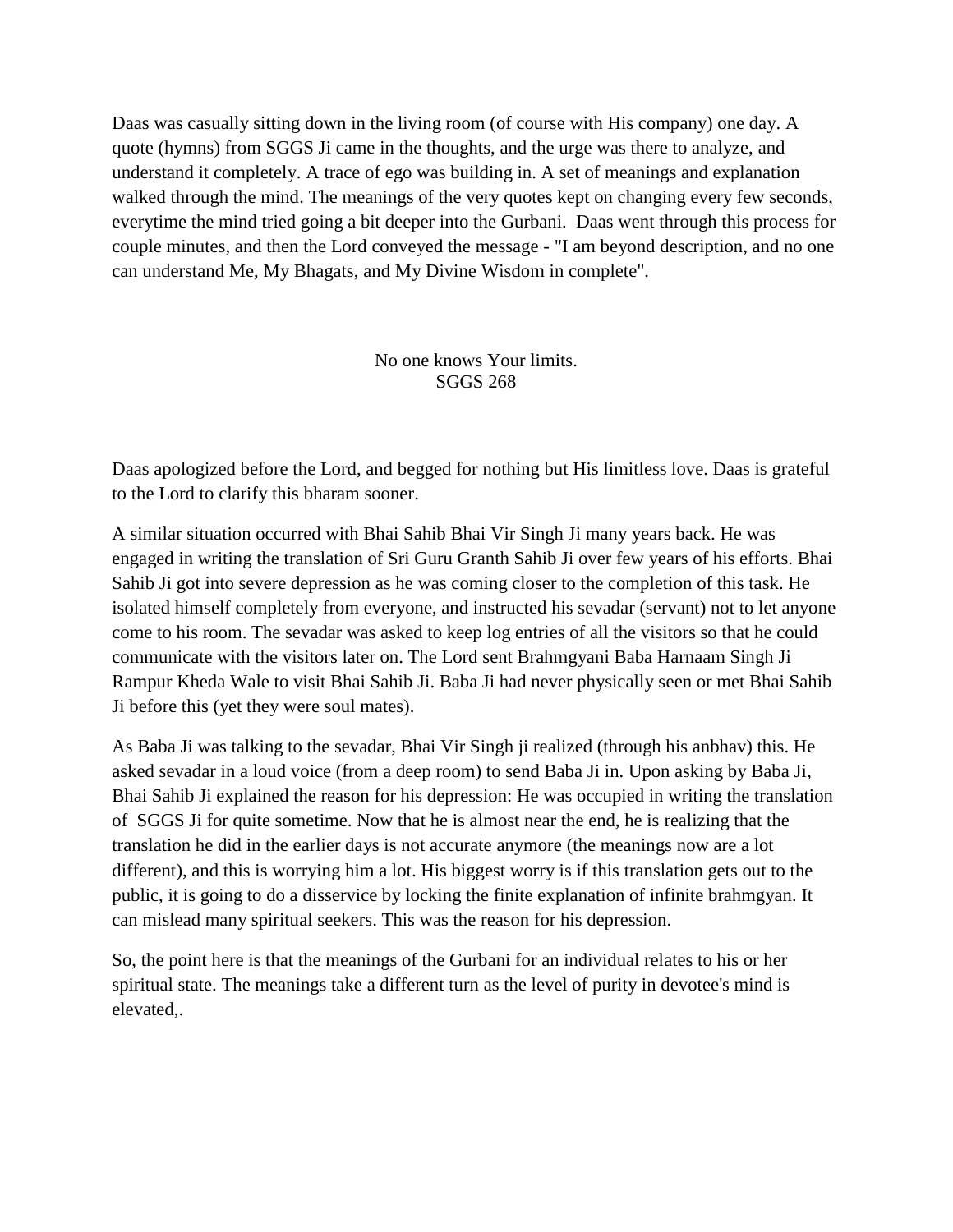The Gurbani is the most precious jewel of all. The mind itself is analogous to a mirror. The clarity in the mirror goes up as it gets cleaner.

If you want to know more about Him or His wisdom, seek for the company of His saints or brahmgyanis. Do not get trapped into the illusion of deh-pooja though. You have to serve the Guru (True Master) selflessly, and get his blessings to accomplish the salvation as was done by Bhai Lehna Ji. Bhai Lehna ji saw the Lord in Guru Nanak Dev Ji. Bhai Lehna ji was destined to get the salvation through Guru Nanak's blessings. With his total surrender, utmost faith and service, he eventually became the Nanak himself -

"Guru Angad". The Lord Himself does not take birth, or has any shape or color. Yet, he becomes apparent through His bhagats. SGGS Ji quotes -

> When this soul and that Lord are blended, then, having been blended, they cannot be known separately.  $||38||$

### SGGS 342

We ought to read or listen to the Gurbani and act on the brahmgyan. The meanings will come out as the spiritual state elevates. We cannot conceal the Infinite Lord, who liberates us. We should simply engage in a selfless prema-bhagti (devotional-love), and get out of any scaling ideas. He is beyond any of our imagination, and He Himself is the scale of Total Love (self).

#### God Himself is the balance scale, He Himself is the weigher, and He Himself weighs with the weights. SGGS 605

The holy SGGS Ji has captured some of His numerous Raagas. The Raagas are also there in Western, Japanese, and European Classical Music. They are labeled or identified differently but sur-gyan or notes are the same. God loves his entire creation (including Sikhs) without any discrimination. He has blessed all of his creation with His divine musical notes. Daas has happened to listen to creations of some musicians and vocalists including Mozart, Luciano Pavarotti, Zubin Mehta, Nusrat Fateh Ali Khan, Ravi Shanker, Yanni, Master Madan etc. The state of happiness resulted from these pure notes is not any different from Gurbani Raagas. The bliss (Amrit) from the pure musical notes is always there, and we just need to realize it.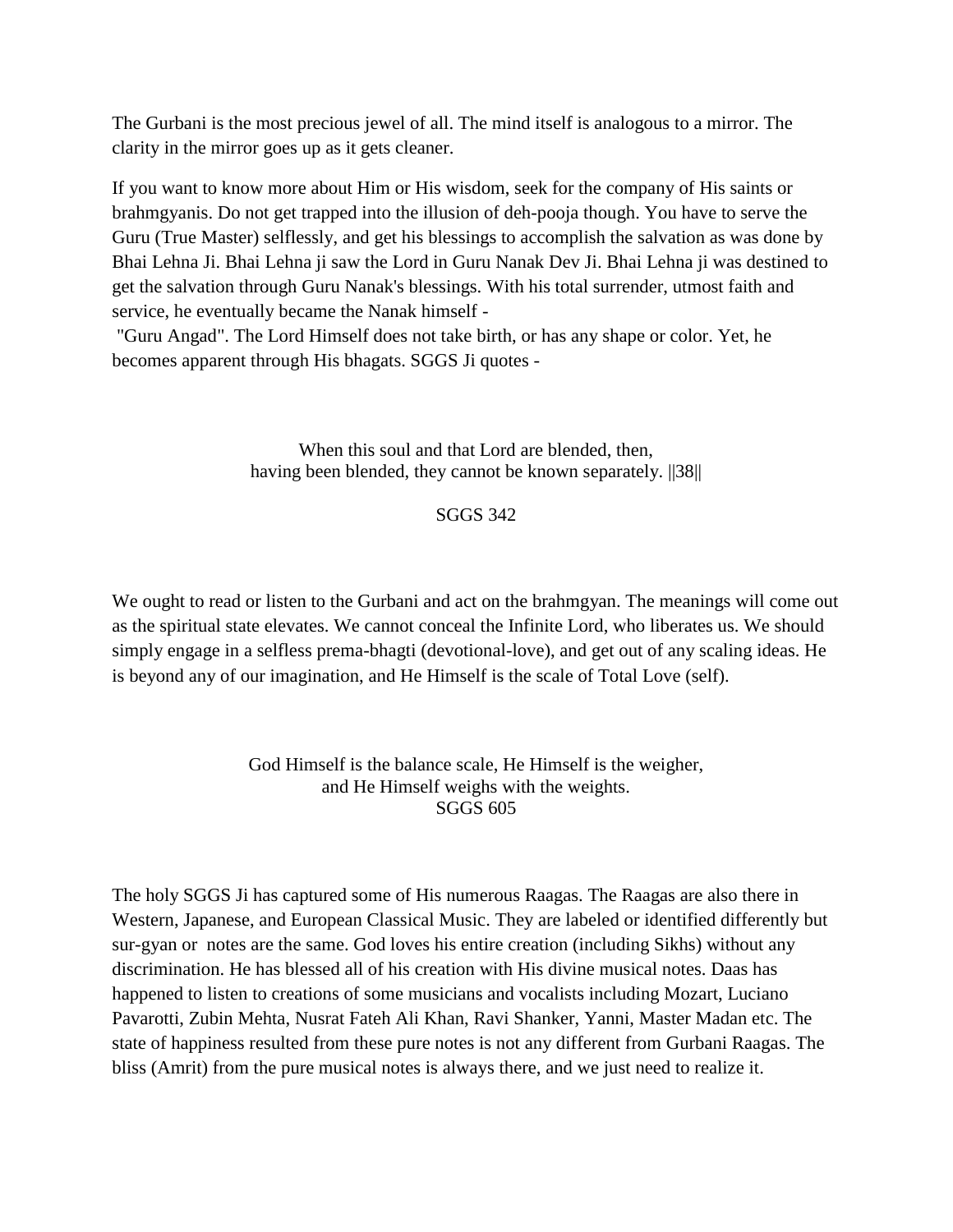### The Sound-current of the Naad vibrates there, amidst the sounds and the sights of bliss. SGGS 7

This realization of this glorious music of the Almighty happens when your mind (Hirda) is in a pure state. This again happens with His blessing only.

> By His Glance of Grace, we are lovingly attuned to the Sound-current of the Naad. ||1||Pause|| SGGS 92

The true essence of Raaga is only experienced in the elevated spiritual states. The blessed ones (Gurmukhs) live through this with their total selfless devotional love for Him. They are attuned to the pure notes of pure ambrosial love- the heavenly music of Lord - Raaga, all the time.

This write-up is made possible by the blessings of a puran brahmgyani , Sant Satguru Baba Ji and the Almighty.

A Humble Servant.

===

The Sikh Gurus and Indian Saints before them poured out their hearts to the Divine. They used Indian clasical music, and their words are considered to be the Words of God. They are great to meditate upon, even if you dont understand them - spiritually you will. Close your eyes , go into meditation and let the divne music stir your soul.

<http://www.gurmatsangeetproject.com/Pages/recordings.asp>

For a complete list of website with kirtan

[http://www.sikhiwiki.org/index.php?title=Kirtan\\_Websites](http://www.sikhiwiki.org/index.php?title=Kirtan_Websites)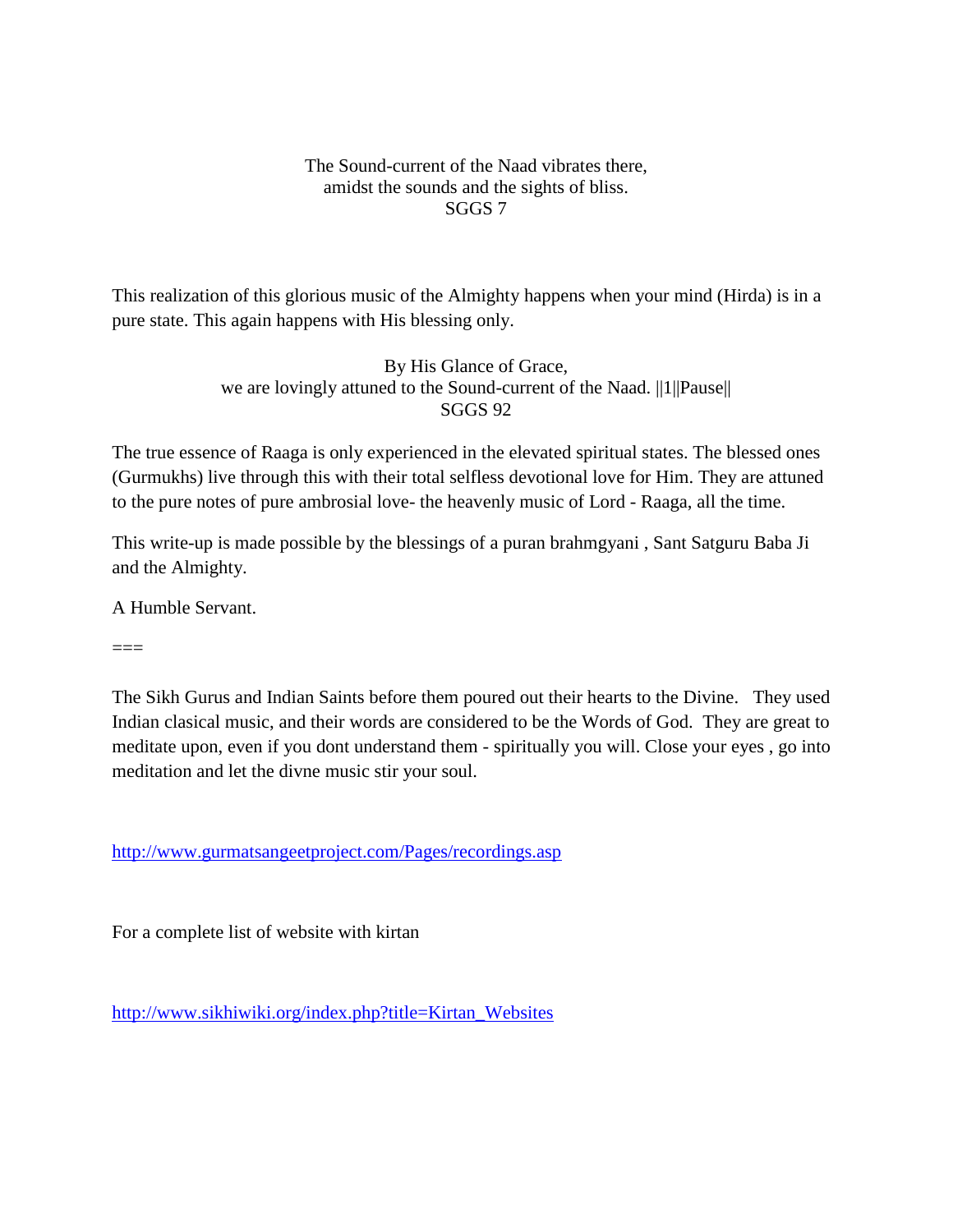# **12. A brief background on the Bhatts**

**Question :** At the end of Siri Guru Granth Sahib ji there are verses in praise of each of the first five Gurus. There are a lot of praises and mention of earlier Guru's and relating the Gurus to Sri Krishna Ji. How did the Bhatts know all these things about the ealier Guru's and of earlier prophets?

**Answer :** The Bhatts came to see the Fifth Guru Arjun Patshah to enroll their religious poetry in the Sri Guru Granth Sahib Ji. The Bhatts were undera strong illusion that their writings are the supreme most amongst other Gurus and Bhagats' Bani. The Guru noticed the clear Ego here, and as such declined to include their writings.

The Bhatts perhaps could not immagine the Akalpurakh's Pargatyo Jyote in the Gurus, and such seriously undermine their spiritual state. The Guru Kirpa pervailed , and the Bhatts see th eLord Himself in the Gurus in several forms - such as 'Bhagat Krishan Ji', and so on

They developed the utmost faith in the Gurus this way. Their Bani reflects basically whatever they observed in the Gurus. They even saw the previous Gurus from their time in samadhi, and this is how the Bani came about.

They saw the Lord in Partakh Roop in Gurus.

A Humble Servant

# **13. What does Shabd Guru really mean?**

Ik Onkaar SatNaam SatGurParsaad.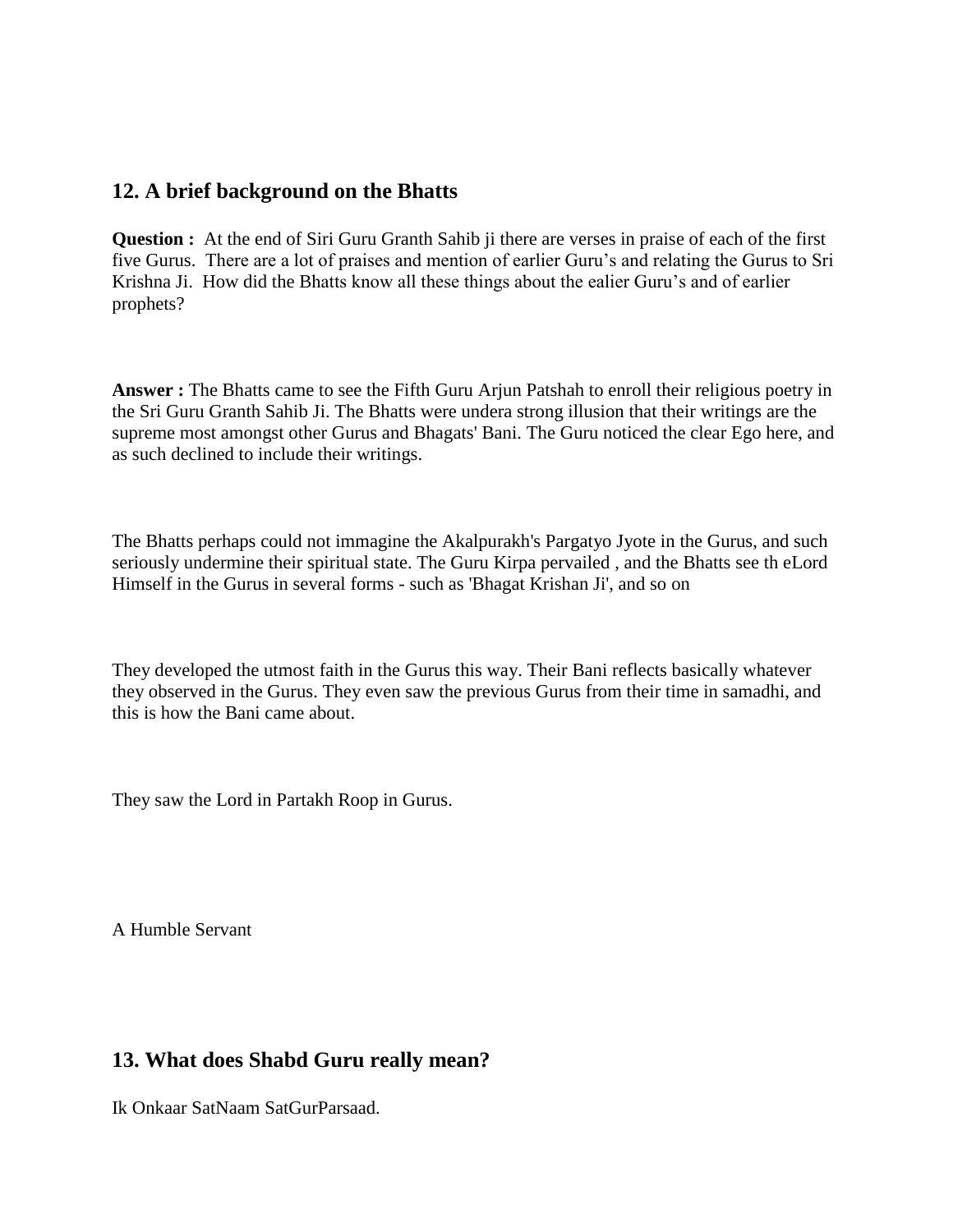We all have heard about the Shabad Guru. However, what does it really mean or it implies is poorly explained or understood. This word i.e. the Shabad has been used hundreds/thousands of times in the SGGS. So what or which is this Shabad that has been emphasized so much in the SGGS. Let us first look at the following:

> ਅਖਰੀ ਨਾਮ ਅਖਰੀ ਸਾਲਾਹ ॥ Akhrī nām akhrī sālāh. ਅਖਰੀ ਗਿਆਨ ਗੀਤ ਗਣ ਗਾਹ ॥ Akẖrī gi▫ān gīṯ guṇ gāh. page 4

# ਗਰਮਤੀ ਘਟਿ ਚਾਨਣਾ ਸਬਦਿ ਮਿਲੈ ਹਰਿ ਨਾੳ ॥੨॥

Gurmaṯī gẖat cẖānṇā sabaḏ milai har nā▫o. ||2|| Page 30 **Through the Guru's Teachings one finds the light of wisdom and Through the Shabad, the Name of the Lord is received. ||2||** 

# ਸਬਦੇ ਹੀ ਨਾੳ ੳਪਜੈ ਸਬਦੇ ਮੇਲਿ ਮਿਲਾਇਆ ॥

Sabḏe hī nā▫o ūpjai sabḏe mel milā▫i▫ā. **Through the Shabad, the Naam takes birth and one finds Lord's Union.** 

# ਅੰਮਿਤ ਏਕੋ ਸਬਦ ਹੈ ਨਾਨਕ ਗਰਮਖਿ ਪਾਇਆ ॥੨॥

Amriṯ eko sabaḏ hai Nānak gurmukẖ pā▫i▫ā. ||2|| page 644 **The Ambrosial Nectar is in One Shabad and ; O Nanak, only a Gurmukhs obtains it.**

It really says that the Naam of the Lord will be recieved in the form of a Word/Shabad comprised of the letters from the alphabet and the praise of Lord, acquiring the wisdom, and the singing of holy hymns/songs are all carried out using the letters/words. However, only one Shabad is the source of Amrit and the one who has surrendered to the Gur i.e. gurmukh drinks it or obtains it. By meditating With "The Shabad" one will get united with the Lord.

> ਪਵਨ ਅਰੰਭ ਸਤਿਗਰ ਮਤਿ ਵੇਲਾ॥  $page 943$ ਸਬਦੂ ਗੁਰੂ ਸੂਰਤਿ ਧੁਨਿ ਚੇਲਾ ॥ ਸਾਚੇ ਤੇ ਪਵਨਾ ਭਇਆ ਪਵਨੈ ਤੇ ਜਲ ਹੋਇ ॥ Sācẖe ṯe pavnā bẖa▫i▫ā pavnai ṯe jal ho▫e. page 19

ਆਪੀਨ੍ਹਹੈ ਆਪੁ ਸਾਜਿਓ ਆਪੀਨ੍ਹਹੈ ਰਚਿਓ ਨਾਉ ॥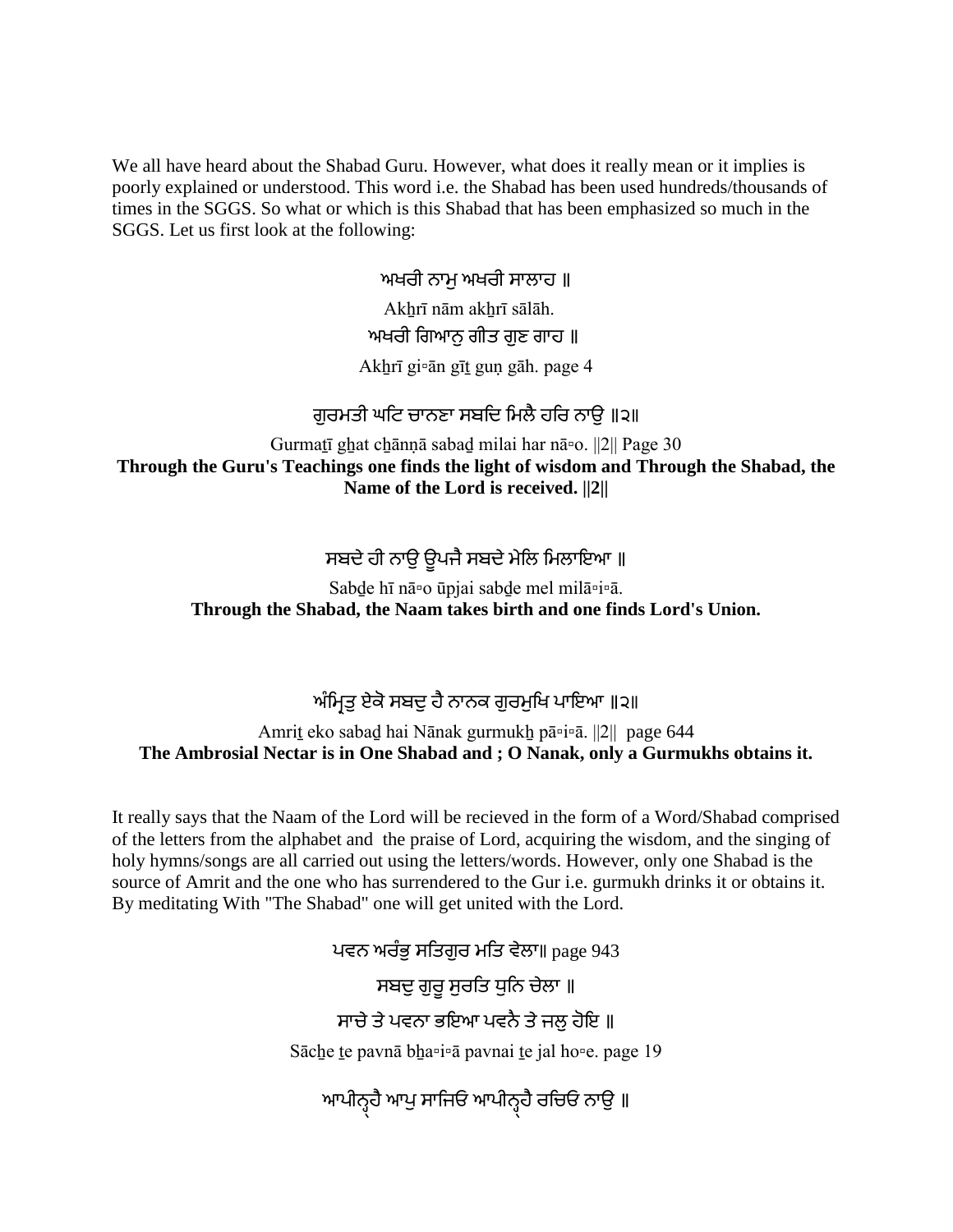#### page 463

#### **The True Being/Creator created itself and its Naam.**

At the beginning, in the conscious of Sat Gur/Purakh/Lord the vibrations of sound were at play, then the Shabad was spoken and air/breath was created. The resulting enchanting melody in the air created the mist and the basis of life i.e. the father of all life Water. Guru is what makes one realize or make it happen, like bringing out the hidden God from inside the human body. That is why the Shabad and air are called the Guru in the SGGS because they were at the base of creation. Lord created the creation and embedded itself/Naam in the creation. To look for this Shabad we do not have to go to far. The One Creator "Satnaam", the self-exist ant Primal being who is fearless, without enmity, beyond the cycle of life & death and does all sorts of things. This Satnaam shabad was given to Guru Nanak ji by the Gur. Babba ji was also recieved the Hukam to recite or meditate the same Shabad i.e. SATNAAM. Do not forget everything weather visible or not visible, the shabad, the air, the water all is SAT Purakh( True Being)/Lord because it came into existence out of nothing i.e. Sun Samadh.

ਸਬਦੈ ਸਾਦ ਨ ਆਇਓ ਨਾਮਿ ਨ ਲਗੋ ਪਿਆਰ ॥

Sabḏai sāḏ na ā▫i▫o nām na lago pi▫ār. page 594 **O my friend you could not develop a taste for the Shabad and that's why you were not able to find the Naam lovely.**

ਸਣਿ ਸਿਖਿਐ ਸਾਦ ਨ ਆਇਓ ਜਿਚਰ ਗਰਮਖਿ ਸਬਦਿ ਨ ਲਾਗੈ ॥

Suṇ sikhi□ai sād na ā□i□o jichar gurmukh sabad na lāgai. **Hearing the teachings one would not develop the taste as long as he has not become a Gurmukh and is not meditating the Shabad.** 

# ਸਤਿਗਰਿ ਸੇਵਿਐ ਨਾਮ ਮਨਿ ਵਸੈ ਵਿਚਹ ਭੁਮ ਭੳ ਭਾਗੈ ॥

Satgur sevi∘ai nām man vasai vicḫahu bḫaram bḫa∘o bḫāgai. page 590 **By serving the True Guru, the Naam comes to reside in the mind and the illusions/doubts/fear vanish.** 

ਤੇਰਾ ਸਬਦੂ ਤੁੰਹੈ ਹਹਿ ਆਪੇ ਭਰਮੂ ਕਹਾਹੀ ॥

Ŧerā sabaḏ ṯū'nhai hėh āpe bẖaram kahāhī. page 162 **Your Shabad/Naam are Yourself, Where is any doubt?** 

ਏਕ ਸਬਦ ਜਿਤ ਕਥਾ ਵੀਚਾਰੀ ॥

Ėk sabaḏ jiṯ kathā vīcẖārī. ਗਰਮਖਿ ਹੳਮੈ ਅਗਨਿ ਨਿਵਾਰੀ ॥४४॥

Gurmukẖ ha▫umai agan nivārī. ||44|| page 943 **The Gurmukh who recites the One Shabad will be able to put out the fire of egotism. ||44||**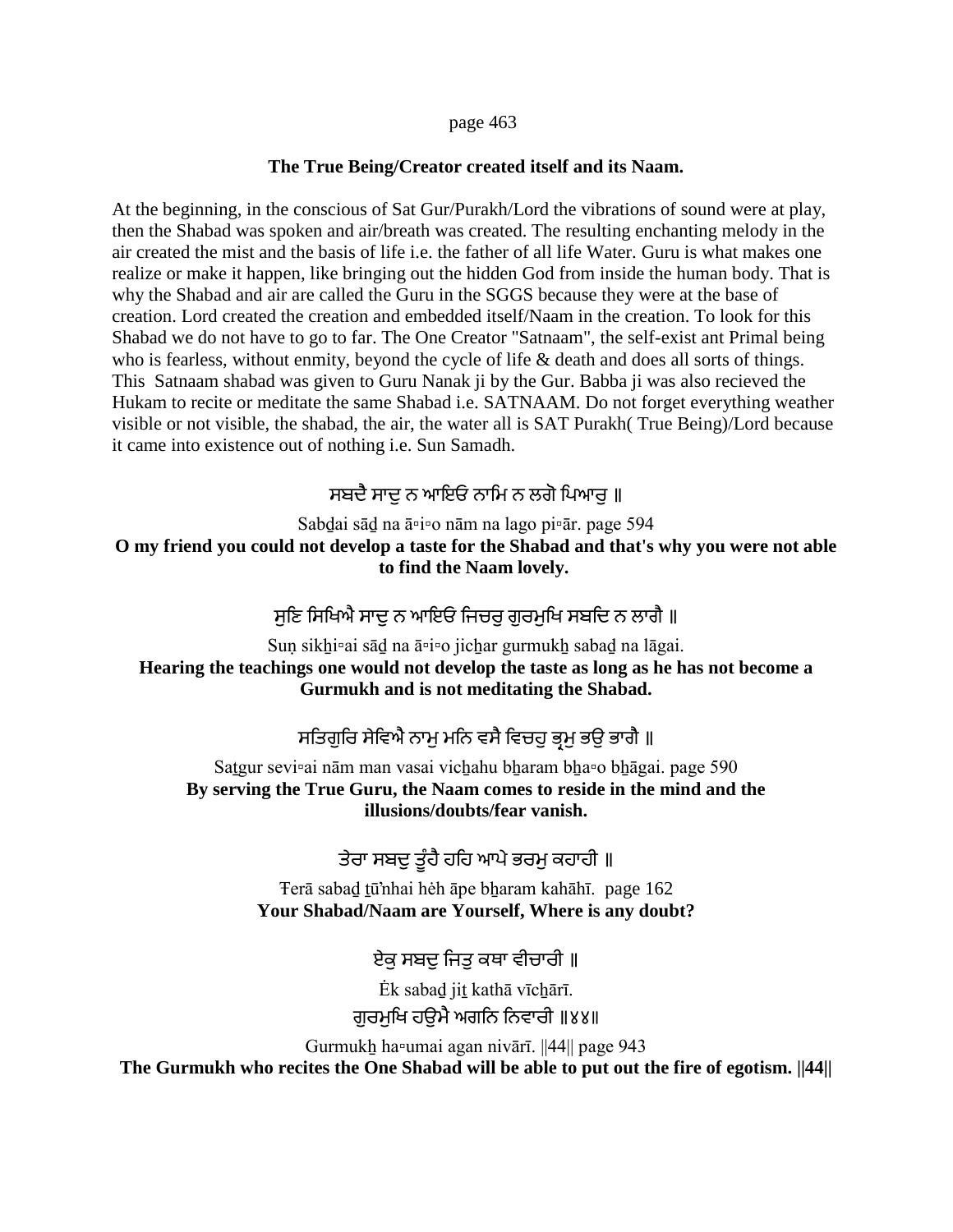# ਗੁਰ ਕਾ ਸਬਦੁ ਦਾਰੁ ਹਰਿ ਨਾਉ ॥

Gur kā sabaḏ ḏārū har nā▫o. page 1189 Gur Shabad, Lord's Naam are the medicine.

# ਹਰਿ ਆਪੇ ਸਬਦ ਸਰਤਿ ਧਨਿ ਆਪੇ ॥

Har āpe sabad surat dhun āpe. page 165 **The Lord Himself is the Shabad, the awareness and the sound.** 

## ਰਾਮ ਨਾਮਿ ਮਨ ਬੇਧਿਆ ਅਵਰ ਕਿ ਕਰੀ ਵੀਚਾਰ ॥

Rām nām man bedhi□ā avar kė karī vīchār. ਸਬਦ ਸੁਰਤਿ ਸੁਖ਼ੁ ਉਪਜੈ ਪ੍ਰਭ ਰਾਤਉ ਸੁਖ ਸਾਰੂ ॥

sabad surat sukh ūpjai parabh rāta $\circ$ o sukh sār. page 62

# ਸਤਿਗਰ ਸੇਵੇ ਸੋ ਸਖ ਪਾਏ ਜਿਨ ਹੳਮੈ ਵਿਚਹ ਮਾਰੀ ॥

Satgur seve so sukh pā∘e jin ha∘umai vichahu mārī. **One who serves the True Guru and eradicates egotism from within, finds peace.** 

ਨਾਨਕ ਪੜਣਾ ਗੁਨਣਾ ਇਕੁ ਨਾਉ ਹੈ ਬੂਝੈ ਕੋ ਬੀਚਾਰੀ ॥१॥

Nānak paŗ□ņā gunṇā ik nā□o hai būjhai ko bīchārī. ||1|| page 1246 **Nanak ji says for reading/praising the Lord there is only Naam however one get the awareness by understanding.** 

ਨਾੳ ਪਭਾਤੈ ਸਬਦਿ ਧਿਆਈਐ ਛੋਡਹ ਦਨੀ ਪਰੀਤਾ ॥

Nā▫o parbẖāṯai sabaḏ ḏẖi▫ā▫ī▫ai cẖẖodahu ḏunī parīṯā. page 1330 **One should Meditate on the Naam Shabad every morning before dawn and leave the worldly entanglements behind.** 

ਨਾਨਕ ਨਿਰਮਲ ਨਾਦ ਸਬਦ ਧਨਿ ਸਚ ਰਾਮੈ ਨਾਮਿ ਸਮਾਇਦਾ ॥

Nānak nirmal nāḏ sabaḏ ḏẖun sacẖ rāmai nām samā▫iḏā. ||17||5||17|| page 1038 **Nanak ji says with the immaculate sound/Music and reciting of the Shabad, one gets into the True Naam.** 

ਪਰੇ ਗਰ ਤੇ ਨਾਮ ਪਾਇਆ ਜਾਇ ॥

ਸਜੈ ਸਬਦਿ ਸਜਿ ਸਮਾਇ ॥੧॥

Pūre gur te nām pā□i□ā jā□e,Sachai sabad sach samā□e.  $||1||$  page 560 **One obtains the Naam from a perfect Guru and by reciting the True Shabad, one merges in the True Lord. ||1||**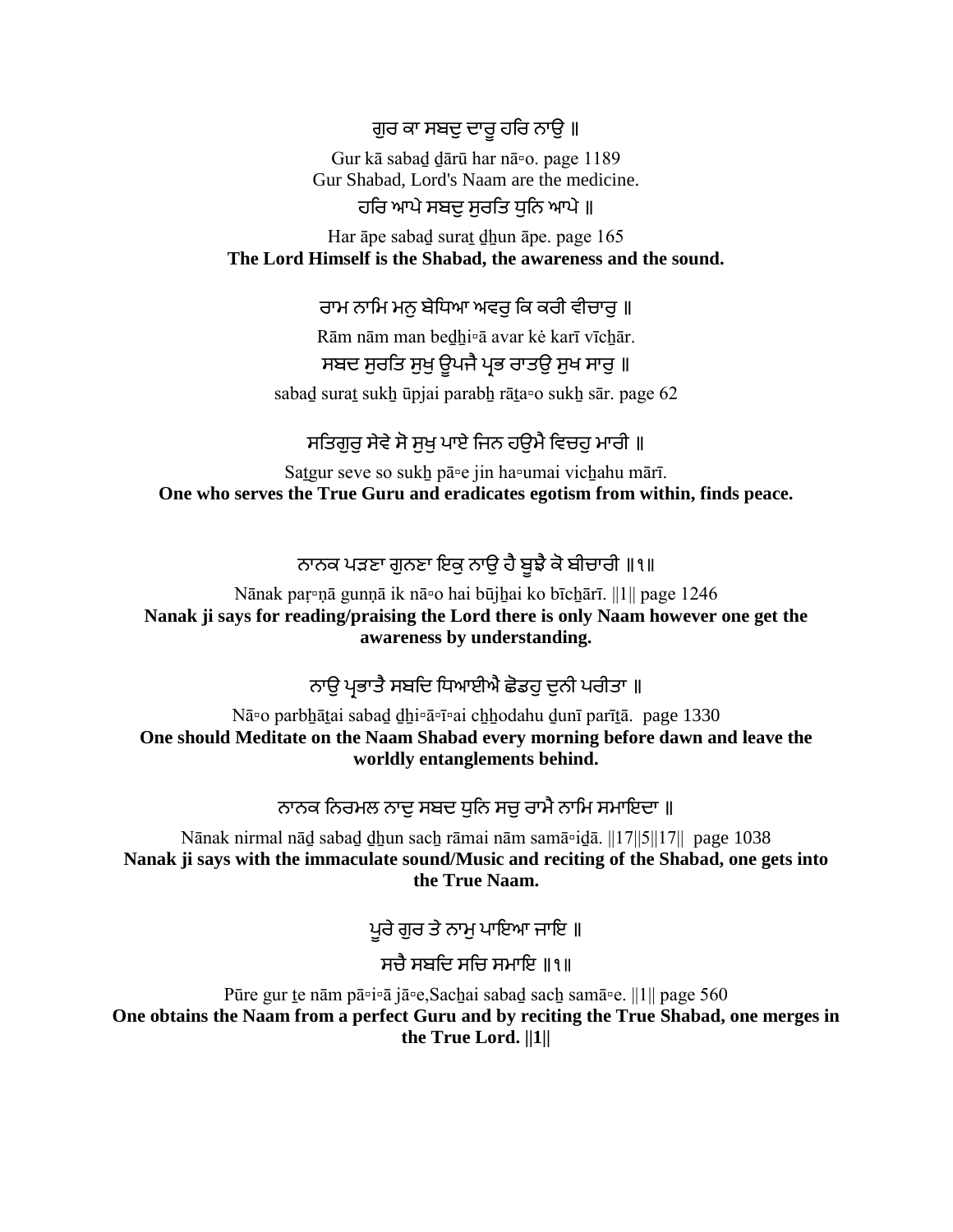ਗੁਰ ਕੈ ਸਬਦਿ ਧਿਆਇ ਤੁ ਸਚਿ ਲਗੀ ਪਿਆਰੁ ॥१॥

Gur kai sabaḏ ḏẖi▫ā▫e ṯū sacẖ lagī pi▫ār. ||1|| rahā▫o. page 994 **Meditate on the Guru's Shabad, only then you will love the True Being. ||1||Pause||**

ਗਰ ਸਬਦ ਦਿੜਾਵੈ ਰੰਗ ਸਿੳ ਬਿਨ ਕਿਰਪਾ ਲਇਆ ਨ ਜਾਇ ॥

Gur sabad dirāvai rang si∘o bin kirpā la∘i∘ā na jā∘e. page 65 **Without His Grace, one cannot obtain and recite the Gur Shabad with love.** 

ਨਾਨਕ ਨਾਮੁ ਸਲਾਹਿ ਸਦਾ ਤੁ ਸਚੈ ਸਬਦਿ ਸਮਾਹਿ ॥४॥

Nānak nām salāhi sadā tū sachai sabad samāhi. ||4||4||page 1334 **Nanak ji says, sing the Naam of the Lord forever and you will merge in the Truth with The Shabad. ||4||4||** 

> ਨਾਮ ਬਿਨਾ ਸਭੂ ਝੂਠੁ ਪਰਾਨੀ IINam bina sabh jhūth paranī. page 890 **Without Naam everything is false**

> ਹਰਿ ਕੇ ਨਾਮ ਬਿਨਾ ਸਭ ਝੁਠੁ IIHar ke nām binā sabh jhūth. page 1151 **Without Lords name everytning is false**

ਨਾਨਕ ਗਲਾ ਝੁਠੀਆ ਸਚਾ ਨਾਮੁ ਸਮਾਲਿ ॥ । INānak galā jhūthī<sup>□</sup>ā sachā nām samāl. || 1|| page 1089 **All the talk is false, hold onto the True Name**

God is truth, Truth is God and true is Lords Name/Naam. Page after page the SGGS tells us that everything else is illusion/false/short lived or will vanish. Only the True Being and his Naam was there from the begining, has been through the ages and will be there forever. To merge with the embodiment of truth, one has to do, live, practice, think the truth. For that one need to meditate the Naam Shabad. However, it can only be obtained by the grace/blessing. Only a few has recieved it directly through the Concious, for others SGGS says can be obtained through the blessings of a Saint/Sant, Jan( the one who always, wake or sleep or working is tuned to Naam), Satguru.

In essence Naam is True Shabad and Guru.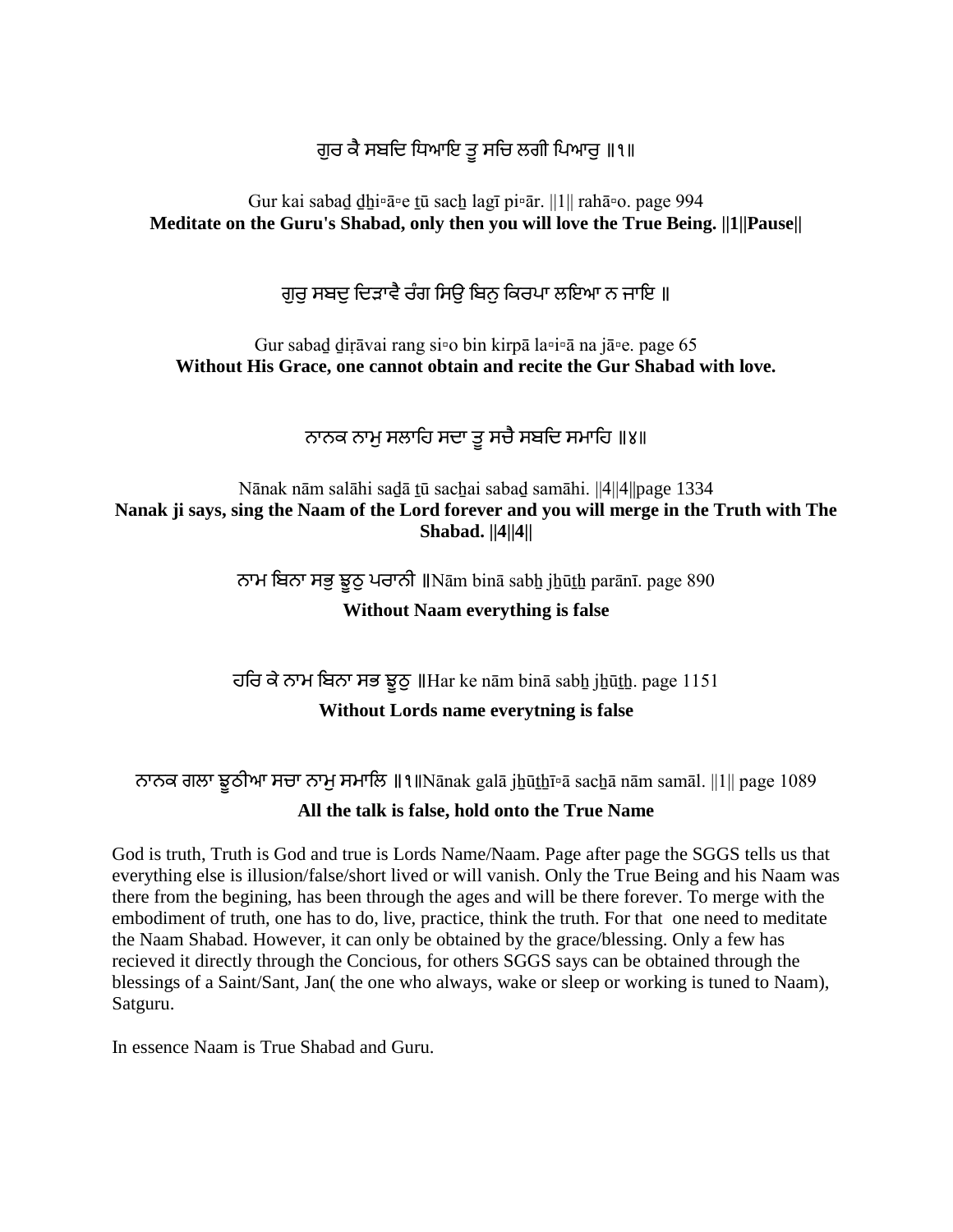Only those who will meditate on The Shabad, Gur Shabad, True Shabad which is Naam will be able to get the awareness/understanding in the concious, win over the mind, obtain the divine wisdom and merge with the Truth/True Being. Only the ones with the pure mind will be able to find the Lord in "The Shabad".

This writing was possible only with the blessings of Guru Gur. This I/Me can do nothing. We wrote as it came into the concious. We write/dance/listen as You wish. Nothing is mine, i am nothing.

Rajinder Chahal

[rajinderschahal@yahoo.com](mailto:rajinderschahal@yahoo.com)

# **14. Naam Is Not Only For Saints**

## **Ik Onkar Satnaam Sat GurParsaad.**

| <b>Sat Sat Satnaam</b> | <b>Sat Sat Sat naam</b> | <b>Sat Sat Sat naam</b> |
|------------------------|-------------------------|-------------------------|
|                        |                         |                         |

This head bows at the holy feet of the Guru; the Gur; all the Saints/Rishis/Peers/Bhagats and of congregation.

Naam is not only for Saints, it is for the benefit of all the mankind. Guru Nanak Ji emphasized that the recital of Naam is the most important for a human being. Infact the SGGS starts with the message of recital of the Creators name "SATNAAM" with the grace/blessing of Gur.

If one is going on a pilgrimage Guru Ji said Naam is the Holy Bath. If one wants to worship the Lord, Naam is the worship. Without Naam everything is False.SGGS says, At the end only Gur, Naam & Sadhu/Saint(who has Naam) remains.

Gur is hungry for your love and His meditation/memory/devotion. He gave you the body, the breath and all the necessities of life and you want to do business with Him by offering a fraction of what was given. You are trying to be smart won't work. One has to surrender completely, like He surrendered by living inside you(kothe ander kothri sache da which baas i.e. inside the home is a house where He resides) and you do not even notice it. He gave your fate in your hands by creating Law Of Karma i.e. whatever you seed thou shall you reap.

They all say SGGS is our Guru, but they do not practice or do what they are required to be really religious. There is no mention of what a religious person should wear or look like. There is no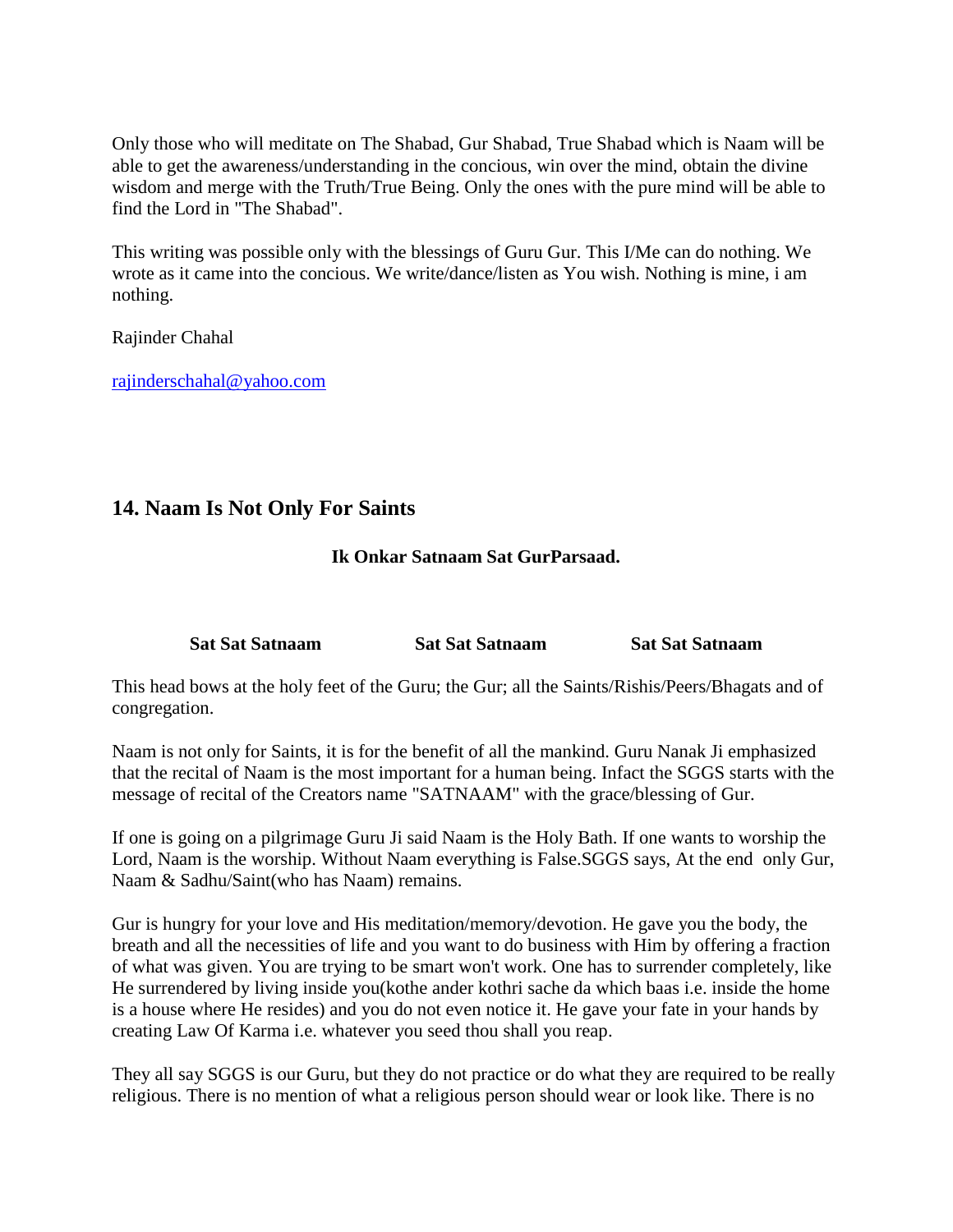talk about any rituals one should carry out to please the Creator. SGGS tells you how you should live your life by practising Truth, Love, Humility, Service, Kindness & so on.

Those things are only possible if one can see Him in everything, for which you have to go through Naam recital. However, you can have congregatation of truth/holy person only if it is your destiny. Unfortunately we have gone back to rirualism rather than working for the benefit of others.

We must take the message of Guru Nanak Ji to the world/masses. They probably will do better what we failed to do.

Dust of your holy feet,

Rajinder Chahal

# **15. What is religion?**

Sat Sat Satnaam Sada Satnaam

## Koorh firai parDhaan vay laalo **Falsehood controls/runs around like a leader, O Lalo**

What is religion?

*"Religion: A general term used... to designate all concepts concerning the belief in god(s) and goddess(es) as well as other spiritual beings or transcendental ultimate concerns."* —Penguin Dictionary of Religions (1997).

*"Religion: Relation of human beings to God or the gods or to whatever they consider sacred or, in some cases, merely supernatural."*

—Britannica Concise Encyclopedia (online, 2006)

*"Religion is to do right. It is to love, it is to serve, it is to think, it is to be humble."* —Ralph Waldo Emerson

*"Religion itself is nothing else but Love to God and Man. He that lives in Love lives in God, says the Beloved Disciple: And to be sure a Man can live no where better."* —William Penn

Let us see how religion is defined in "SGGS"

mannai mag na chalai panth. mannai Dharam saytee san-banDh. page 3 **The believers/faithful do not follow empty religious rituals.T**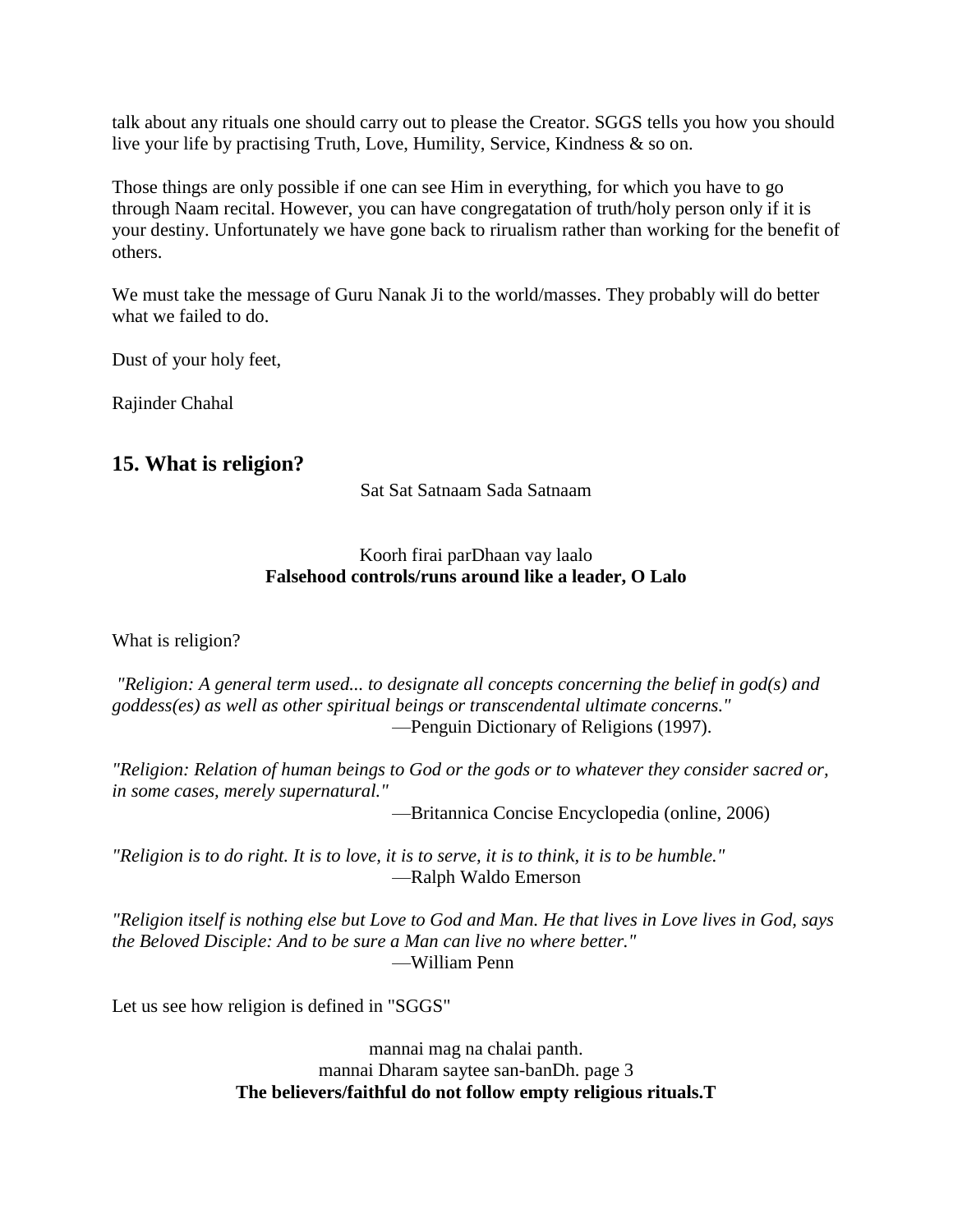#### **he believers have a relationship to the religion.**

taj sabh bharam bhaji-o paarbarahm. kaho naanak atal ih Dharam. page 196 **Renounce all your doubts, and recite the Supreme Lord's Naam Says Nanak, this is the eternal and unchanging path of religion.**

khojat khojat khoji-aa naamai bin koor. p.811 **Searched and searched- without the Naam, everything is false.**

tisai sarayvhu paraaneeho jis dai naa-o palai. aithai rahhu suhayli-aa agai naal chalai. ghar banDhhu sach Dharam kaa gad thamm ahlai.p.320 **Serve Him, O human beings, who has the Lord's Name in His lap. You shall dwell in peace and ease in this world; it goes with you to the world hereafter. So build your home of true faith/religion, with the unshakable pillars.**

saram Dharam du-ay naankaa jay Dhan palai paa-ay.p.1287 **Modesty/humility and religion both, O Nanak, are qualities of those who are blessed with true wealth(Naam).**

sant kirpaa tay mitay moh bharam. saaDh rayn majan sabh Dharam.page 183 **By the kind Mercy of the Saints, emotional attachment and doubts are removed. Taking a bath in the dust of the feet of the Holy/Saint - this is true religion.**

> is jug kaa Dharam parhahu tum bhaa-ee. aithai agai har naam sakhaa-ee.page 230 **Learn the Dharma of this age, O Siblings of Destiny; Here and hereafter, the Lord's Name is our Companion.**

karam Dharam baho sankh asaNkh. bin bhai bhagtee janam biranth.page 413 **There are so many rituals and religious faiths, their number is innumerable. Without the love of God, and devotional worship, one's life is in vain.**

jap tap sanjam Dharam na kamaa-i-aa.

sayvaa saaDh na jaani-aa har raa-i-aa. page 12 **I have not practiced Naam meditation, exercised inner self-discipline/self-restraint or righteousliving. I have not served the Saintly/Holy people; I have not gained any knowledge about the Lord. I have not practiced the religion.**

Dharam saytee vaapaar na keeto karam na keeto mit. **You have not traded in religion; if you have not made good deeds my friends.p.75**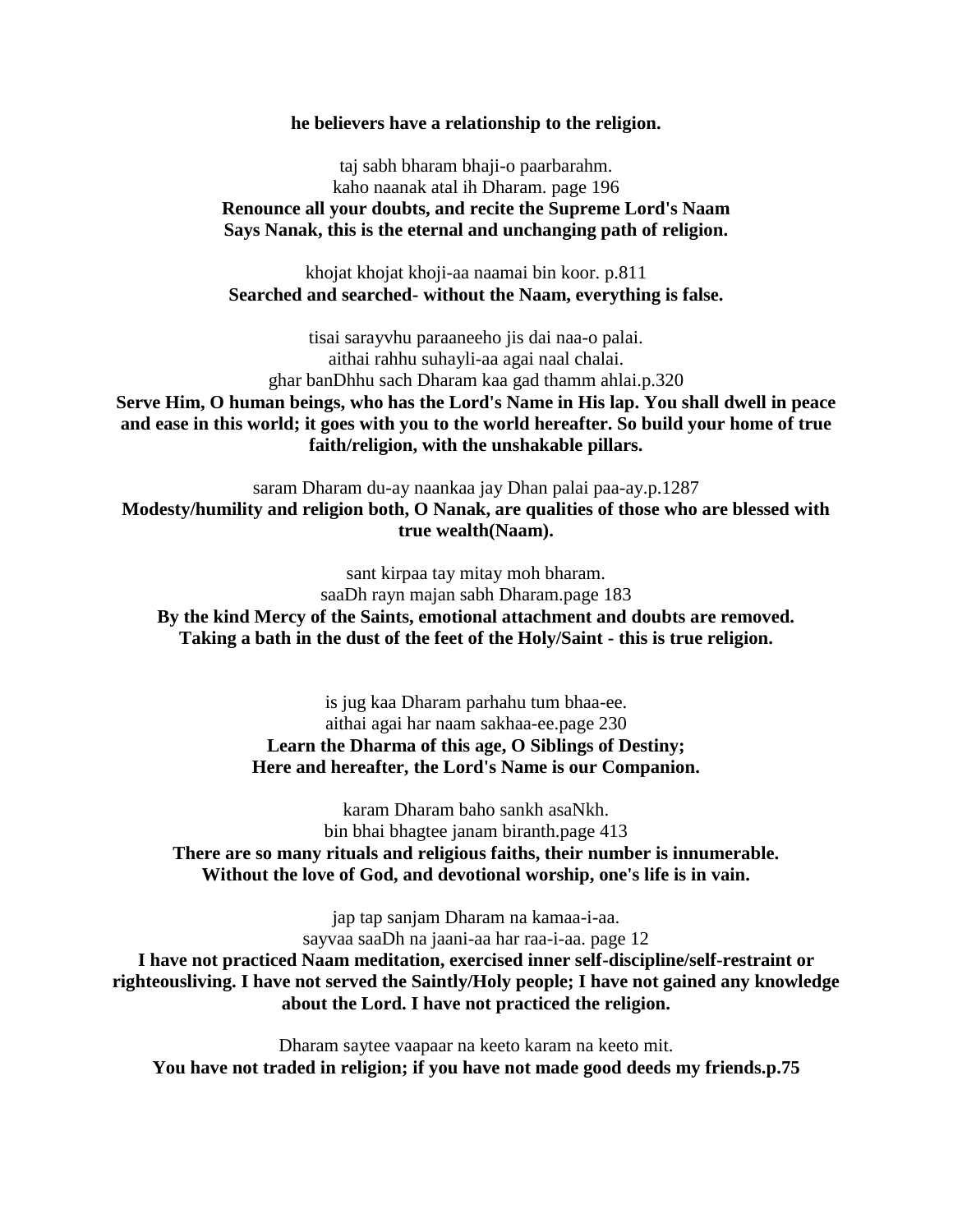gi-aan Dhi-aan gun sanjam naahee janam marhugay jhoothay. tirath varat such sanjam naahee karam Dharam nahee poojaa.p. 75 **Without divine wisdom, Naam meditation, self-discipline; the liars(people who follow falsehood) will remain caught in the cycle of birth and death. Pilgrimages, fasts, purification based on external cleanliness are not deeds of religion nor it is worship of the Lord.**

sat santokh da-i-aa Dharam sach ih apunai garih bheetar vaaray.page 379 **Truthfulness, contentment, compassion, one should embrace these qualities of religion into the home of one self.**

a-ugan chhodahu gun karahu aisay tat paraavahu. Dharam bhoom sat beej kar aisee kiras kamaavahu.p.418 **Abandon your vices, and practice virtue/good deeds, and you shall obtain the essence of reality. Plant the seed of Truth in the soil of religion/faith, and practice such farming.**

## sant kaa dokhee Dharam tay rahat. sant kaa dokhee sad mithi-aa kahat. page280 **The slanderer of the Saint is devoid of religion. The slanderer of the Saint always talks about wordly/materialistic things.**

The above is self explanatory, however, it is clear that practising true religion means the following:

-an devotional/unshakeable faith in the existence of Lord/God and living by His will

-unconditional love for the Lord, no doubts/duality/grudges/demands

-is blessed with Naam(by a Saintly/Holy person) and constantly recites the Naam(real meditation) until sees his presence everywhere/ in everybody i.e. it goes into every bit of one's body and is reflected in actions/behaviour/way of living

-serves the holy person/Guru(who has wealth of sacred Naam) with body, mind  $\&$ whatever one's possessions

-is content with whatever is given, exercises inner discipline, abadons the bad deeds and practices good deeds towards everyone

-deals with truth: love/humility & kindness/compassion are one's qualities

-does not engage in empty rituals, and so on

So from the above it is clear that religion applies to you as a individual for changing yourself, not to impose your will over others, live with the truth, work for the betterment of others i.e. put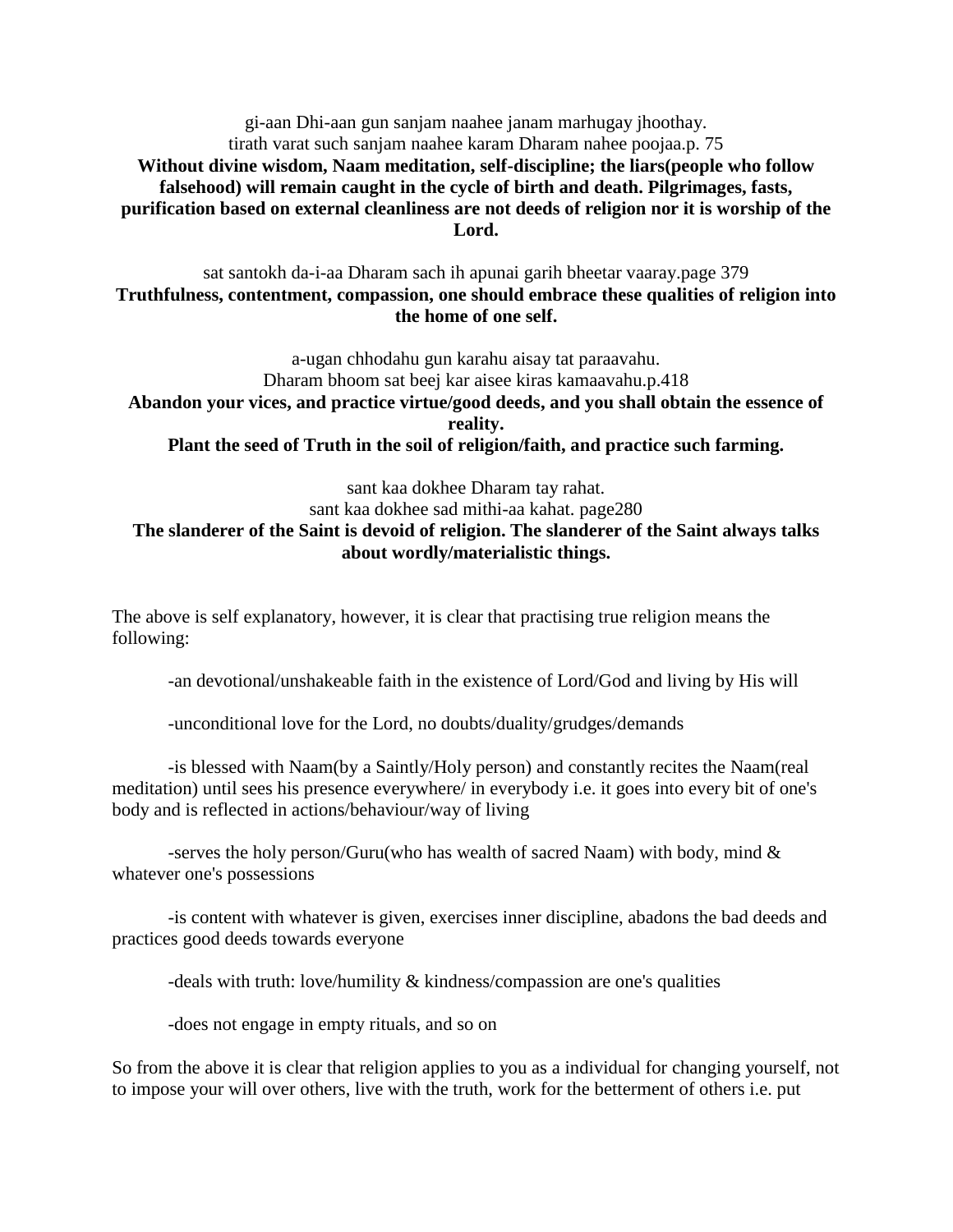yourself at service of others, treat them with dignity/equality and so on. If you are not willing to change then do not try to fool others by wearing religious robes/symbols, going to places of worship/on pilgrimages, by talking about religion. Your actions/deeds speaks volumes about your religion.

Sure pampered ceremonies, hymns sung to melodious tunes/music, delicious meals, shining places of congregation feels good/ looks nice. Are they promoting religion or they are conducted to organize masses, to exercise control over you by performing empty rituals/ by pushing you to adhere to certain things/ defined way of life. Actually organized religion is acting as a devil's agent by promoting materialism by way of prayers(tempering into your greed), by telling that your religion/god/saviour/prophet/guru is better than others(feeding your ego), promoting segregation rather than oneness, by giving false impressions that your sins/bad deeds are forgiven by going to place of worship. If your congregation does not include your wife/in-laws, your family and neighbours, the poor/shunned/needy, the black/brown/yellow,and so on, then you are not doing religion.

Religion is about living in/by the truth in the present/at the moment by surrendering yourself to the Lord. For it is His body. it is the real temple where He lives. By abusing/torturing/slandering others you are decimating it/denying His existence. Throwing mud at others is not going to clean you because the other may be living by His command. What you think is wrong may not be so. Do not try to be a judge and prosecutor. Point that finger at yourself and see what your actions are doing to others. Are you hurting someone, cheating others. Do not forget that what you think is other is actually Him. Whatever you seed you have to reap one day. Whatever was done in the past cannot be undone. It is being reaped today.

You can influence your future by seeding truth/love/compassion/humility/by giving what you can. Merely listening to the stories of past/holy verses, singing hymns is not going to change you because the action is missing and record is based on your actions/thought of actions. Be like a tree who gives shade/flowers/fruits/aroma to everyone (even to those when throwing stones) regardless of the colour/race/religion/sex/culture/dress. Become a walking temple/a saintly person. Stuck in the past, worrying about the future you are burning your present. Avail the moment, recite/live with the Lord and enjoy it whatever it brings; for once it is gone it is not coming back. Reciting mechanically/by mouth is not good enough, your actions are your real earrings.

The preachers/leaders distort the truth to exercise control over you, to benefit themselves in the name of religion. They do not practice real religion, because they are hungry for attention, power, influence, money etc. They are not in there for your benefit/betterment, they are interested in their own agenda/goals of materialistic gains.

aap na bujhaa lok bujhaa-ee aisaa aagoo hovaaN. naanak anDhaa ho-ay kai dasay raahai sabhas muhaa-ay saathai.p 140 **I do not understand myself, and yet I try to teach others. Such is the guide I am! O Nanak, the one who is blind shows others the way, and misleads all his companions.**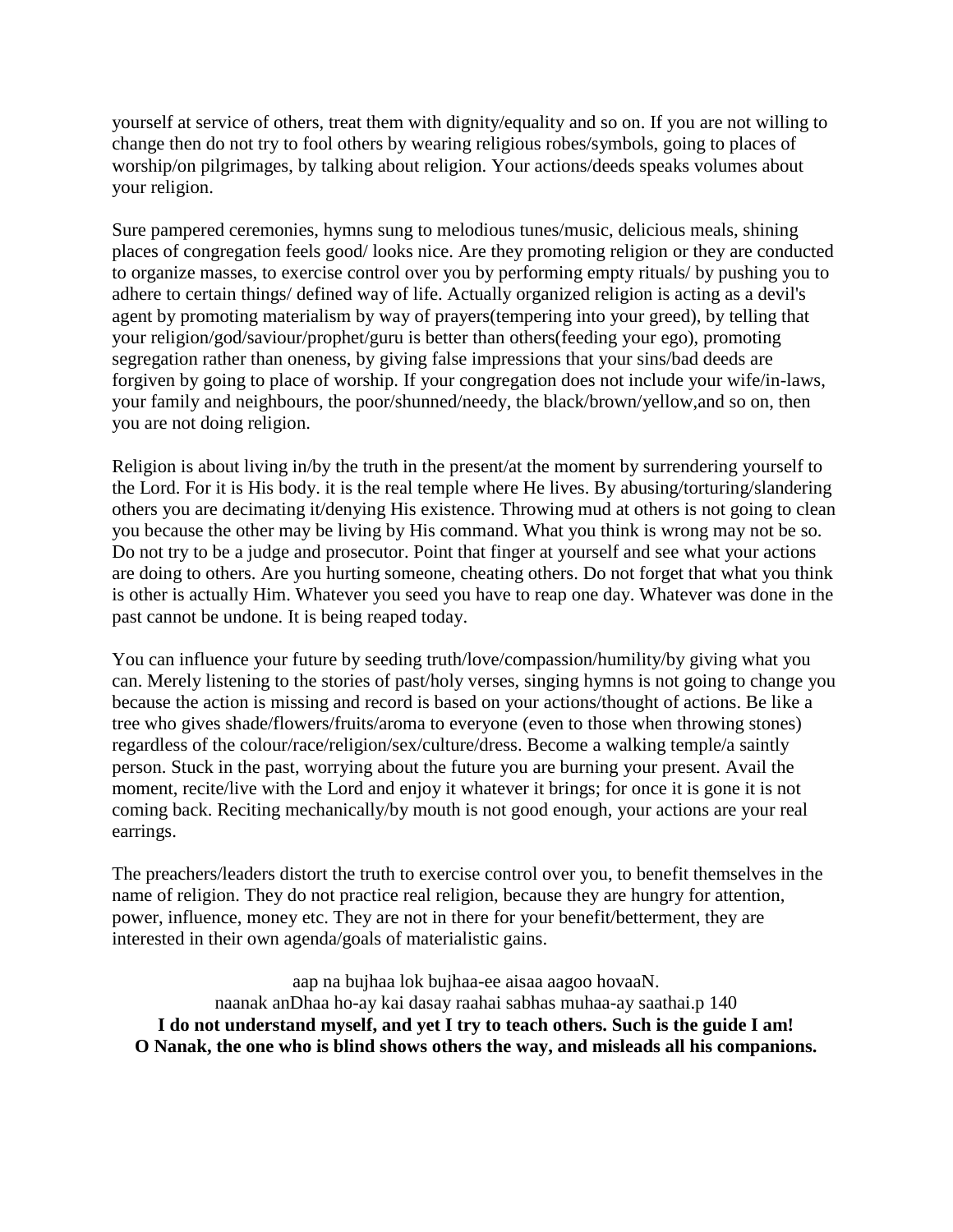### saram Dharam du-ay chhap khalo-ay koorh firai parDhaan vay laalo. kaajee-aa baamnaa kee gal thakee agad parhai saitaan vay laalo.p. 722 **Modesty and religion, both have taken a back stage/vanished, and falsehood runs/struts around like a leader, O Lalo. The Qazis and the Brahmins have lost their roles, and Satan now conducts the religious/marriage rites, O Lalo.**

Our aim is not to hurt anybody, but bring out the truth as the Truth will set you free, it is your salvation. Guru is not the body to which you bow it is the light which communicates through the body. Only Naam, not the knowledge, will help you to change yourself.

We are not good, no one is bad. This head bows to you all, for you are Him.

Lowest,

# **16. Without The Name, there is No Worship**

## **Without The Name, there is No Worship**

( bin naavai pooj na ho-ay.) p.489 SGGS

Why are we here i.e. what is the purpose of this life? How we came into this life form. What happens when I die? What is a soul. What happens to this soul after the physical death. Do we go somewhere else after death.

Can an individual do something which can affect whatever happens to the soul after death or it is pre-determined. How shall one conduct/live the life? Which actions, what sort of knowledge, and what religion should one practice?

Does any organized religion provides answers to above questions? Let us explore the fundamental truth about the life.

Body is house for the soul and Lord. Creative force through sexual energy creates a body and soul comes to live in this creation. Soul is image or the ray of light the which got separated from the Origin and represents the Giver. Creation by virtue of its materialistic nature is perishable.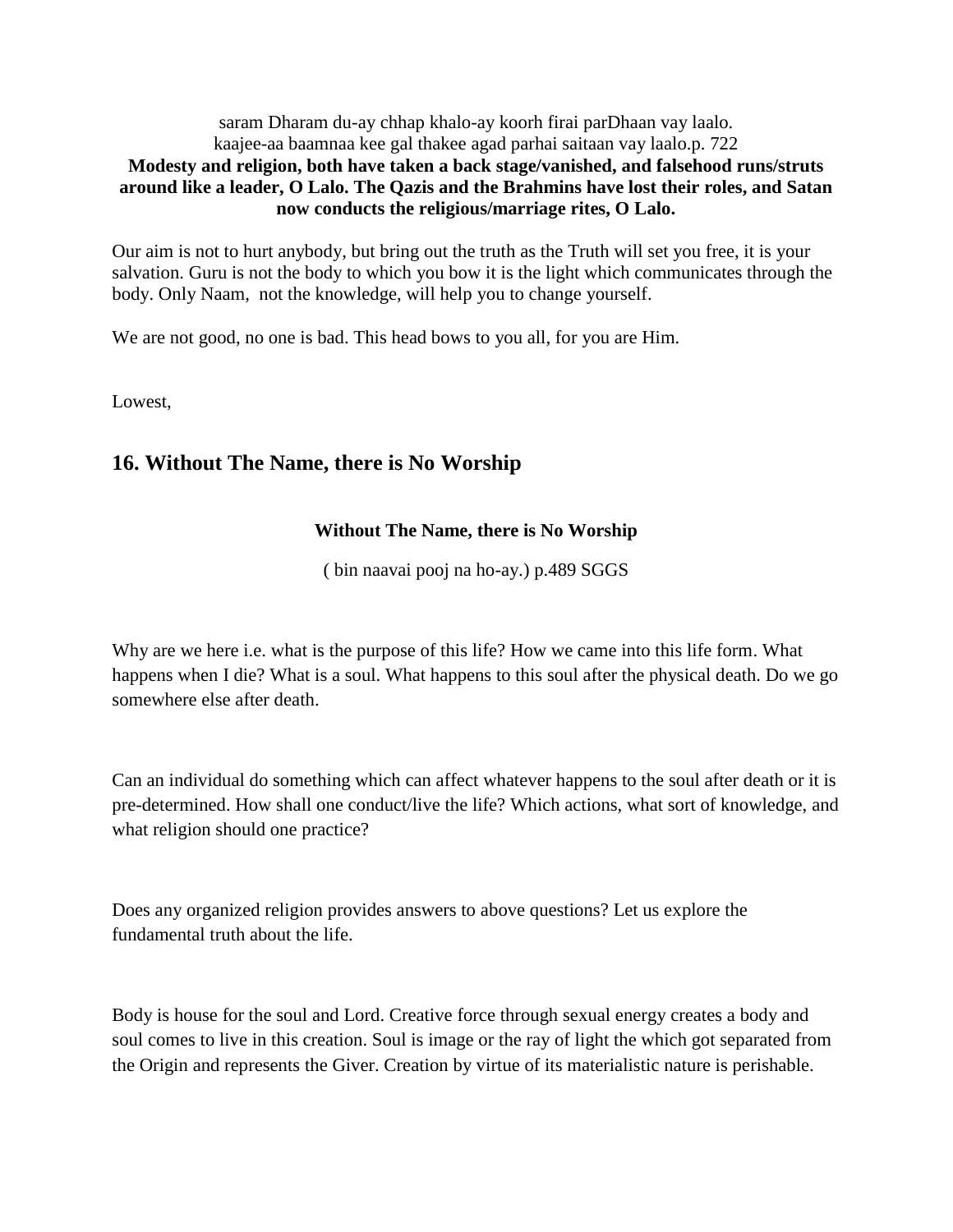However, the soul does not die and transfers from one body/house to another until it completes its journey and finds its way back to the Origin. Soul carries your account of doings/deeds.

The Giver lives in its creation no matter how small/ugly/bad (otherwise they won't be here). Actually we can say that creation lives in the Creator. The Giver provides the necessities of living to everyone until it has experienced for what it was created for.

aapay jorh vichhorhay kartaa aapay maar jeevaa-idaa. ||15||

## **The Creator Himself unites and separates; He Himself kills and rejuvenates. ||15||**

jaytee hai taytee tuDh andar.

## **As much as there is, is contained within You.(SGGS p. 1033)**

So we have two sets of parents, one's who helped in creation of the body and soul from and representing The Giver. What shape/form a body takes and where a soul goes is governed by the Law of Karma i.e. one's own deeds to balance the account( who did whatsoever to whomsoever). Body perishes and mingles with dust but soul lives thus The Giver is our real Father & Mother & home. Being present in everything the concepts of sex/shape/form/name/look/worldly religion etc. does not apply to the God.

Through the journey, mind (materialistic realization of soul/light/energy) gets dirtier as it wanders away from the Truth and engulfs into the illusionary world. Mind being expansionist always want/ seeks more of anything & everything such as beauty, money, house, property, prestige, happiness, control etc. Under the influence of five vices lust, anger, ego, greed  $\&$ attachment, mind always seeks out for happiness/pleasure/comfort.

However, such happiness is short-lived/temporary because once experienced mind looses interest and needs something else. Cries over loss of something, feels sorrow and regrets or repents. Everything being in motion under the law of karma, the cycle continues with mind getting filthier & filthier.

Organized religion steps in with its tradition of prayers of asking for more. With offerings, performing rituals, recital of holy verses, worship of deity's & religious entities of past so on -- (long list) human beings keep asking for more/happiness. They worship the past, worries about the future and forget the present where Giver is actually living and experiencing. People praise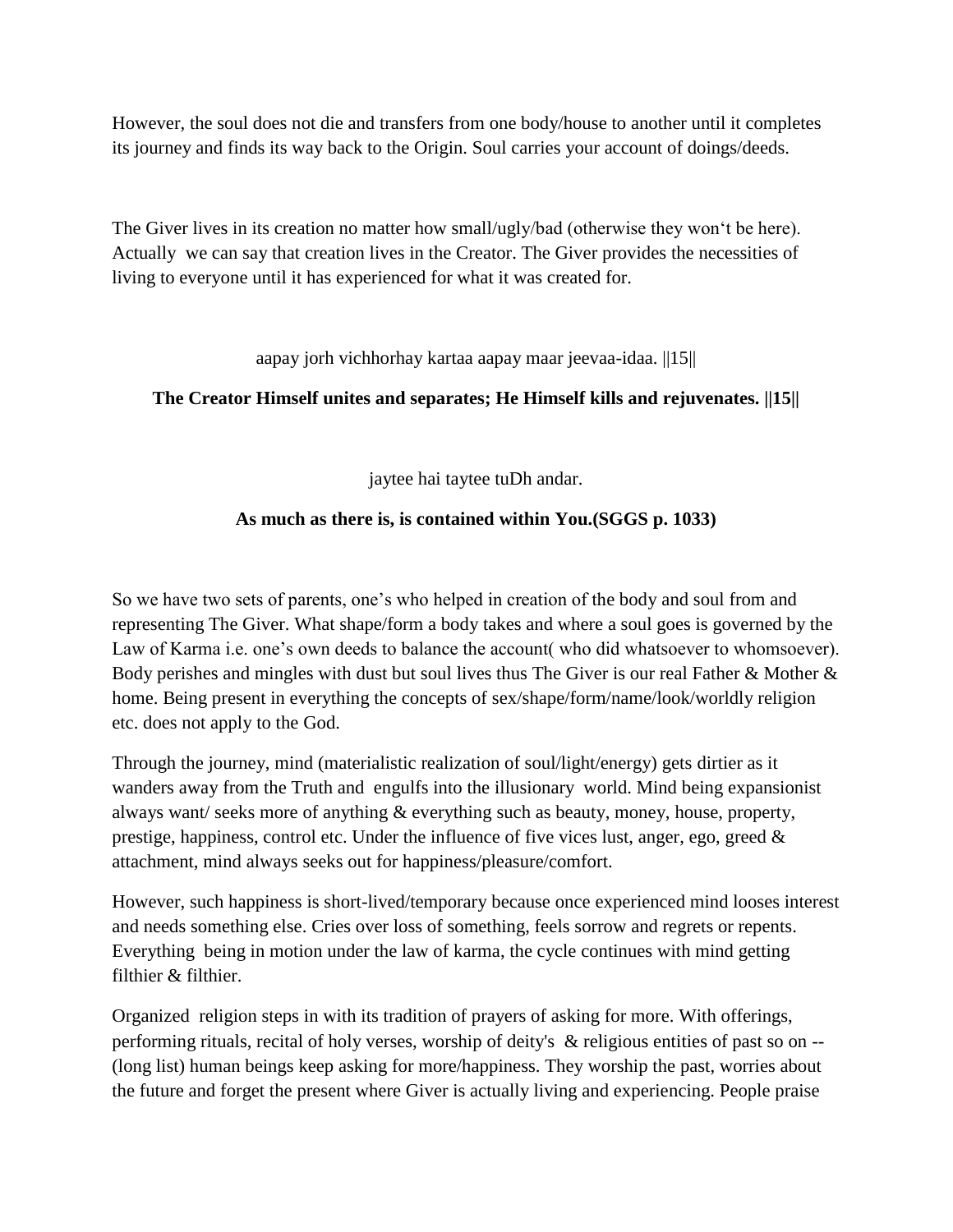the gone (past), statues, holy verses/books but condemns/dislikes and slanders the present. Past is already lived/experienced/seeded and has evolved into present. Live in present because that is where the action is and the crop from the seed of deed is to be reaped (fate/naseeb/bhaag).

Prayers for worldly possessions are like a trade because;

-you are not content with what you have (result of your actions)

-you are offering a fraction of whatever you possess( was given) and ask for much more (smart/clever)

-you don't appreciate what was given (supreme creation, healthy body etc.)

-shows you don't love The Giver but his materialistic creation

-shows that you don't trust that God will provide for all the necessities

Once a thought of something is born, the One living inside already knows about it. If it is His Will it will be answered. By asking for it you are working against the Will(Giver's) and contributing to the negativity. At same time if you gain something you have to loose something to keep your account balanced.

People wear religious robes/clothes or symbols to please/worship who ? Soul/mind do not have any clothes. You was born with no clothes, you will go naked after death. When the soul goes to court you will be judged based on the deeds recorded in your account, the worldly materials do not accompany you. Are you trying to show others that you are superior, religious, good, closer to Giver, have authority, and should be appreciated or acknowledged (Ego, hypocrisy). Your religion has been made for you by others, communicated by tradition, determined to fixed forms/rituals by imitation, and retained by habit.

galeeN asee changee-aa aachaaree buree-aah.

#### **We are good at talking, but our actions are bad.**

manhu kusuDhaa kaalee-aa baahar chitvee-aah.

**Mentally, we are impure and black, but outwardly, we appear white. p.85**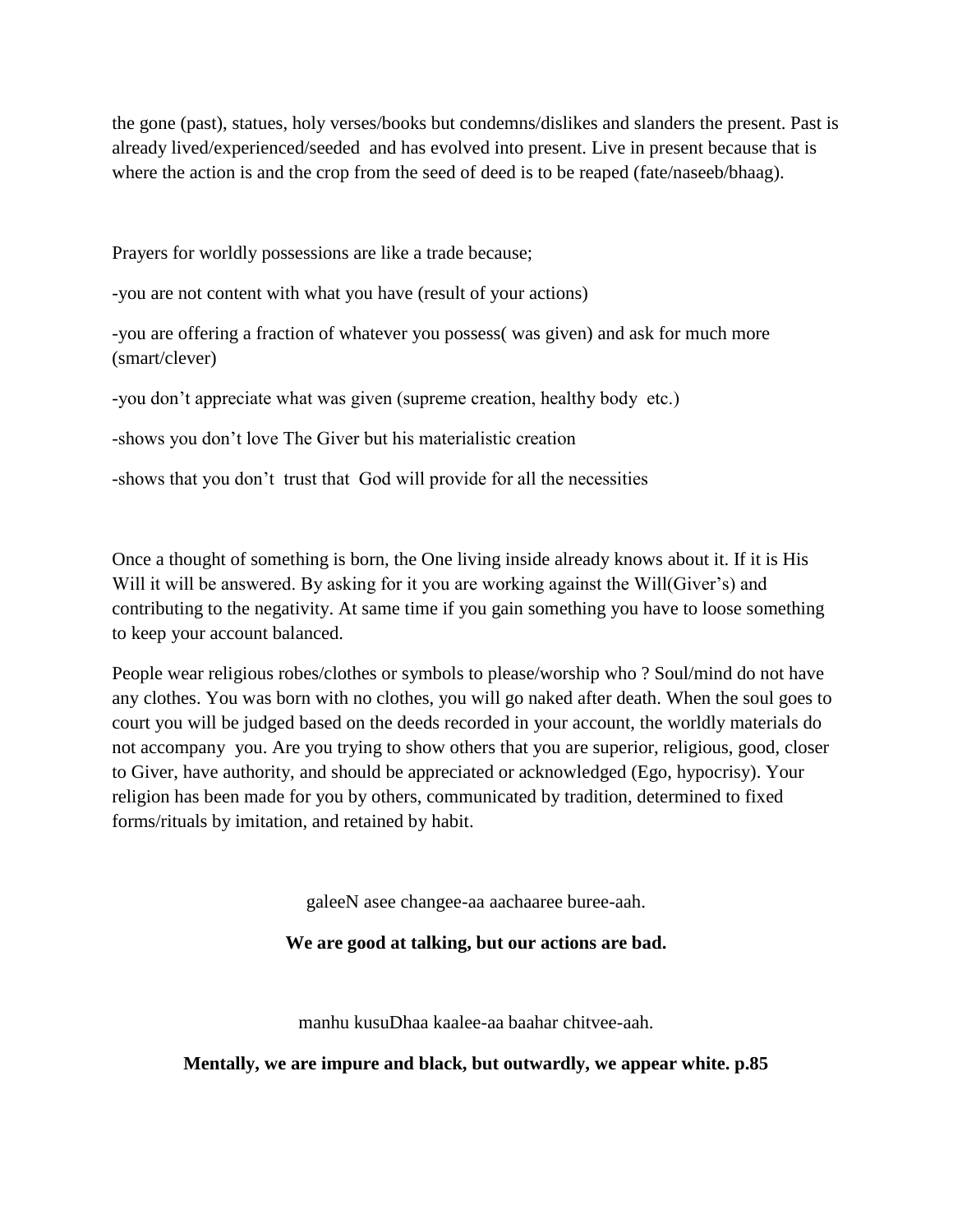As the life cycles continue the account keeps growing depending upon good/bad deeds or actions and soul keeps moving away from the Origin/Truth. Good deeds can be rewarded with good life/body but they can not take you out of the life cycle.

Union or harmonious relation with the Origin is our true end. To re-unite with the Creator, expansion has to stop and contraction has to begun to nullify the account. For that you have to control your mind i.e. exercise control over five vices which are actually five disciples of the Giver. Do you think that it can be done without the Lord's help and grace. Are they going to listen to you or their Master.

So how do we clean our mind, bring it to peace and control it. To receive Giver's grace what we should/can one do. Answer is simple show your love for Him by doing (not by saying/reciting only), live in accordance to the Will (no praying for worldly things), consider you are nothing, ask for forgiveness & to be blessed with the Naam( Name of the Giver). Only enchanting/reciting the Naam cleans/control the mind and bring it to peace in the present.

bhaykhee haath na laDhee-aa sabh baDhee jamkaal.

# **Nothing is obtained by wearing religious robes; all will be seized by the Messenger of Death.**

naanak galaa jhoothee-aa sachaa naam samaal. ||1||

## **O Nanak, talk is false; contemplate the True Name. ||1|| p.1089**

jaytee hai taytee tuDh jaachai karam milai so paa-idaa. ||13||

## **All that are, beg from You; You are attained only by Your Grace. ||13||**

karam Dharam sach haath tumaarai.

## **You hold karma and Dharma in Your hands, O True Lord. (p. 1033)**

Where is this Naam, how you will get it. You have to pray for it, you will get it only through Giver's( Gur) grace through a guru( who has realized the Lord in himself). Do you think anyone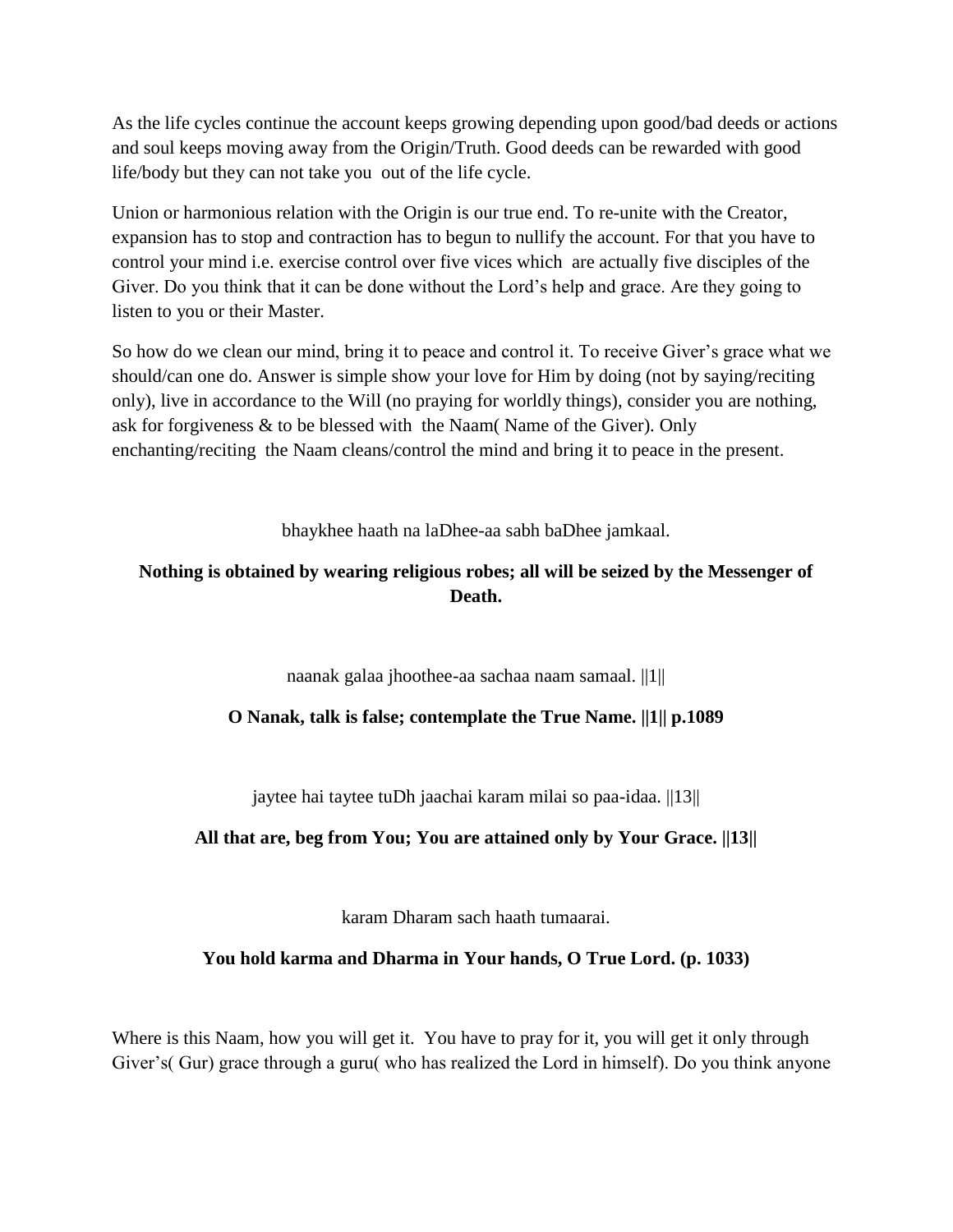who is still under the influence of five, does not have Naam himself, have yet to experience or achieve union with the Giver, can give it to you.

### **Within the cave of this body, there is one beautiful place.**

poorai gur ha-umai bharam chukaa-i-aa.

### **Through the Perfect Guru, ego and doubt are dispelled.**

gur kai sabad ih gufaa veechaaray.

#### **Through the Word of the Guru, search this cave.**

naam niranjan antar vasai muraaray.

### **The Immaculate Naam, the Name of the Lord, abides deep within the self.**

har gun gaavai sabad suhaa-ay mil pareetam sukh paavni-aa. ||4||

# **Sing the Glorious Praises of the Lord, and decorate yourself with the Naam. Meeting with your Beloved, you shall find peace. (p.120)**

sareerahu bhaalan ko baahar jaa-ay.

#### **Those who look outside the body, searching for the Lord,**

naam na lahai bahut vaygaar dukh paa-ay.

#### **shall not receive the Naam; their efforts bear no fruit and they suffer**

gur parsaadee sachaa har paa-ay.

#### **By Guru's Grace, the True Lord is found.**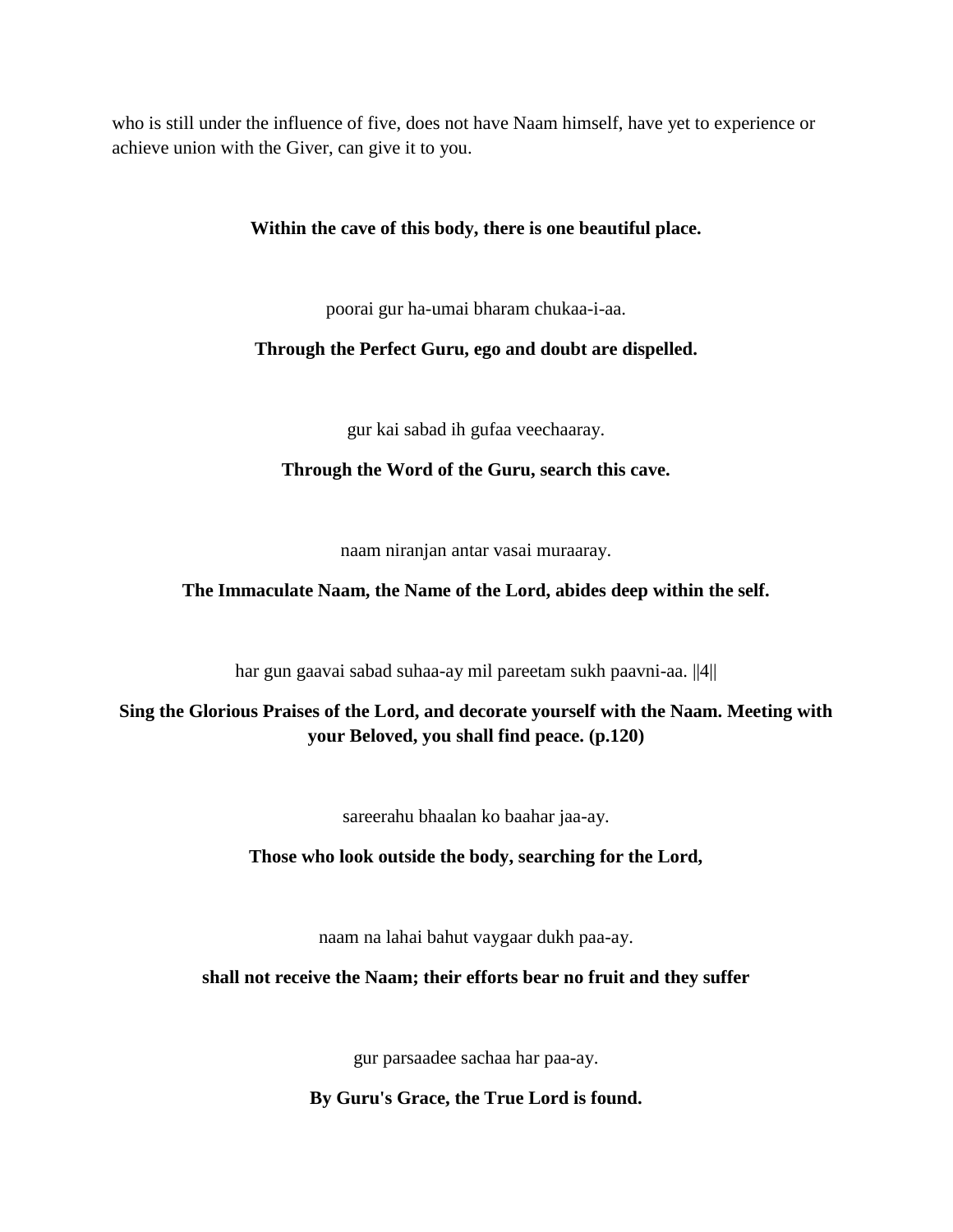man tan vaykhai ha-umai mail jaa-ay.

### **Within your mind and body, see the Lord, and the filth of egotism shall depart. (p. 124)**

When the mind is filthy, everything it does is filthy. By washing/cleaning the body or wearing clean clothes, the mind is not cleaned. Falsehood even practiced thousand times is still false. The attachment to Maya won't cease and you will die only to be reborn, over and over again.

Those who make pilgrimages to sacred(?) shrines, observe ritualistic fasts and make donations to charity while thinking/taking pride, their actions are useless. Because of the underlying desire/benefit for himself or for family members ( who/ where is the real family), offerings, rituals and organized religions are all just entanglements and bad/good are bound up in them. Those things are primarily done, for the sake of family in ego and attachment and are just more bonds. Without the divine wisdom and True Name, the world is engrossed in these blind entanglements. These things will be of no use to you as they won't take you to your real family/home.

khayhoo khayh ralaa-ee-ai taa jee-o kayhaa ho-ay.

## **When the body mingles with dust, what happens to the soul?**

jalee-aa sabh si-aanpaa uthee chali-aa ro-ay.

## **All clever tricks are burnt away, and you shall depart crying.(p.17)**

chhod jaahi say karahi paraal.

## **You shall have to abandon the straw which you have collected.**

kaam na aavahi say janjaal.

## **These entanglements shall be of no use to you.**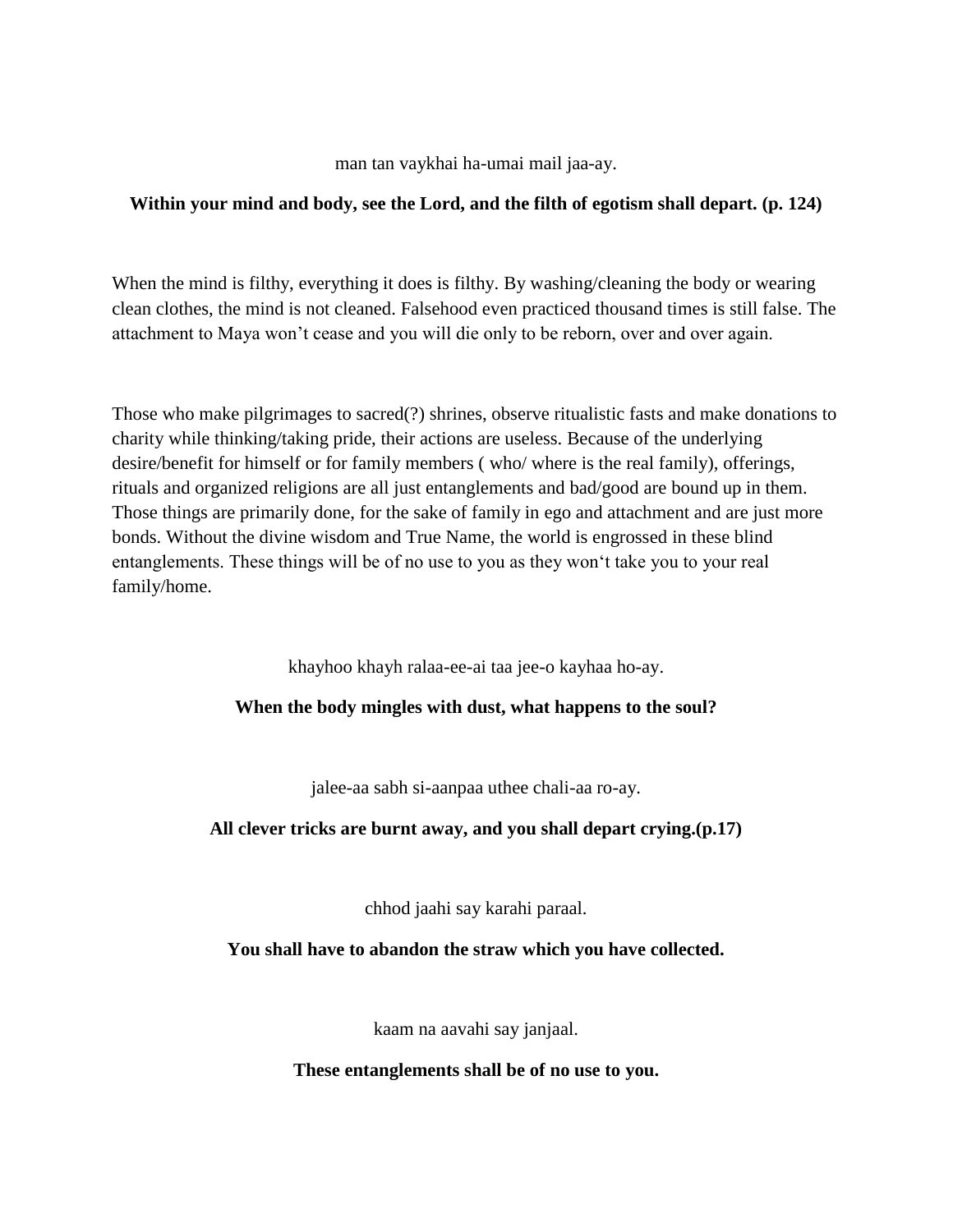sang na chaaleh tin si-o heet.

#### **You are in love with those things that will not go with you.**

vasat paraa-ee ka-o uth rovai.

### **He cries for the possessions of others.**

karam Dharam saglaa ee khovai.

## **He forfeits all the merits of his good deeds and religion.(p.551)**

tosaa banDhhu jee-a kaa aithai othai naal.

# **For the journey of the soul, gather those supplies which will go with you here and hereafter.**

gur pooray tay paa-ee-ai apnee nadar nihaal.

**These are obtained from the Perfect Guru, when God bestows His Glance of Grace.(p.49)**

poojaa karai sabh lok santahu manmukh thaa-ay na paa-ee. ||4||

**Everyone worships Him, O Saints, but the manmukh (run by mind) is not accepted or approved. ||4||**

naamo pooj karaa-ee.

**Worship the Naam, the Name of the Lord.(p.910)**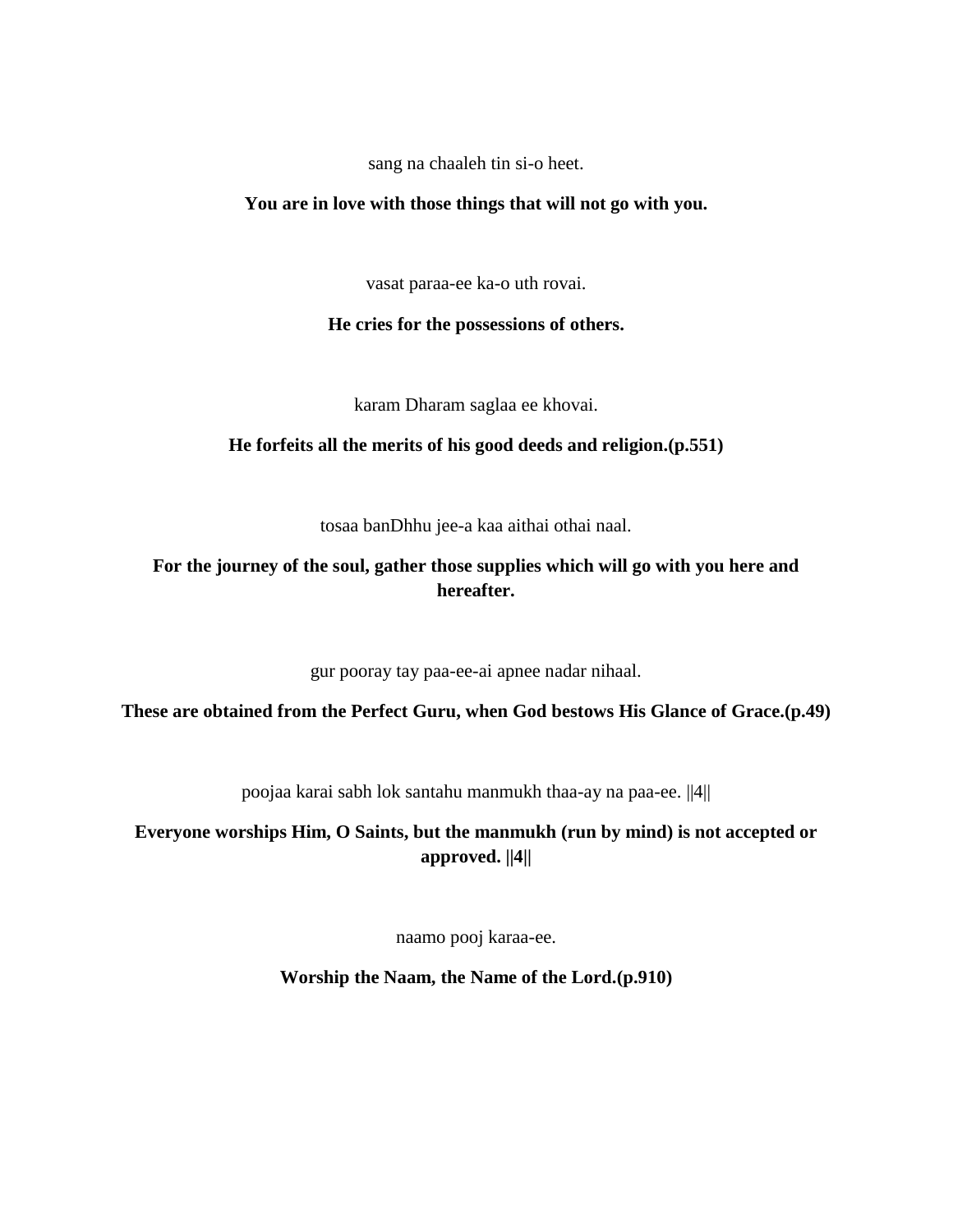Once there was a King who had several Queens. One day he gathered them and told that he is very happy  $\&$  will give whatever they ask for. Some asked for jewellary, few for palaces  $\&$ maids while others for expensive clothes. One of them demanded nothing. King called her and asked her what does she want. She had the true knowledge and said I want You because I love you. King asked you don't want money, jewellary or palaces etc. She replied that if I have you I will have access to all those things because its you who own them.

To demonstrate your love you have to stop asking for materialistic things(maya) and ask only for Him to come. Giver wants to see your love/longing, commitment & belief/faith. It is said Lord is looking for the true devotees Himself for otherwise He does know of His existence.

Naam nectar (cosmic energy) obtained with the grace of the Lord (Gur) through service and blessings of gifted entities (Guru) is the only thing which cleans the mind run by five disciples. Constant remembrance (seeing the Lord in everything around you), love, kindness & compassion (without qualification), truthfulness in your deeds (no Selfishness) etc will help/add to the positive energy created which is essential for cleansing the dirt gathered through the life cycles. Guru who has already realized the Lord within himself (through blessings or blessed One's, dedication/determination, complete surrender & living by His Will), helps to bring out the Naam from the body by maintaining the nectar (positive energy), analyzing and correcting as required. You can not walk away or forget your Guru for it shows lack of love/commitment/faith (you will go back to zero).

pabar tooN haree-aavlaa kavlaa kanchan vann.

#### **O lotus, your leaves were green, and your blossoms were gold.**

kai dokh-rhai sarhi-ohi kaalee ho-ee-aa dayhuree naanak mai tan bhang.

#### **What pain has burnt you, and made your body black? O Nanak, my body is battered.**

jaanaa paanee naa lahaaN jai saytee mayraa sang.

**I have not received that water which I love. p.1410**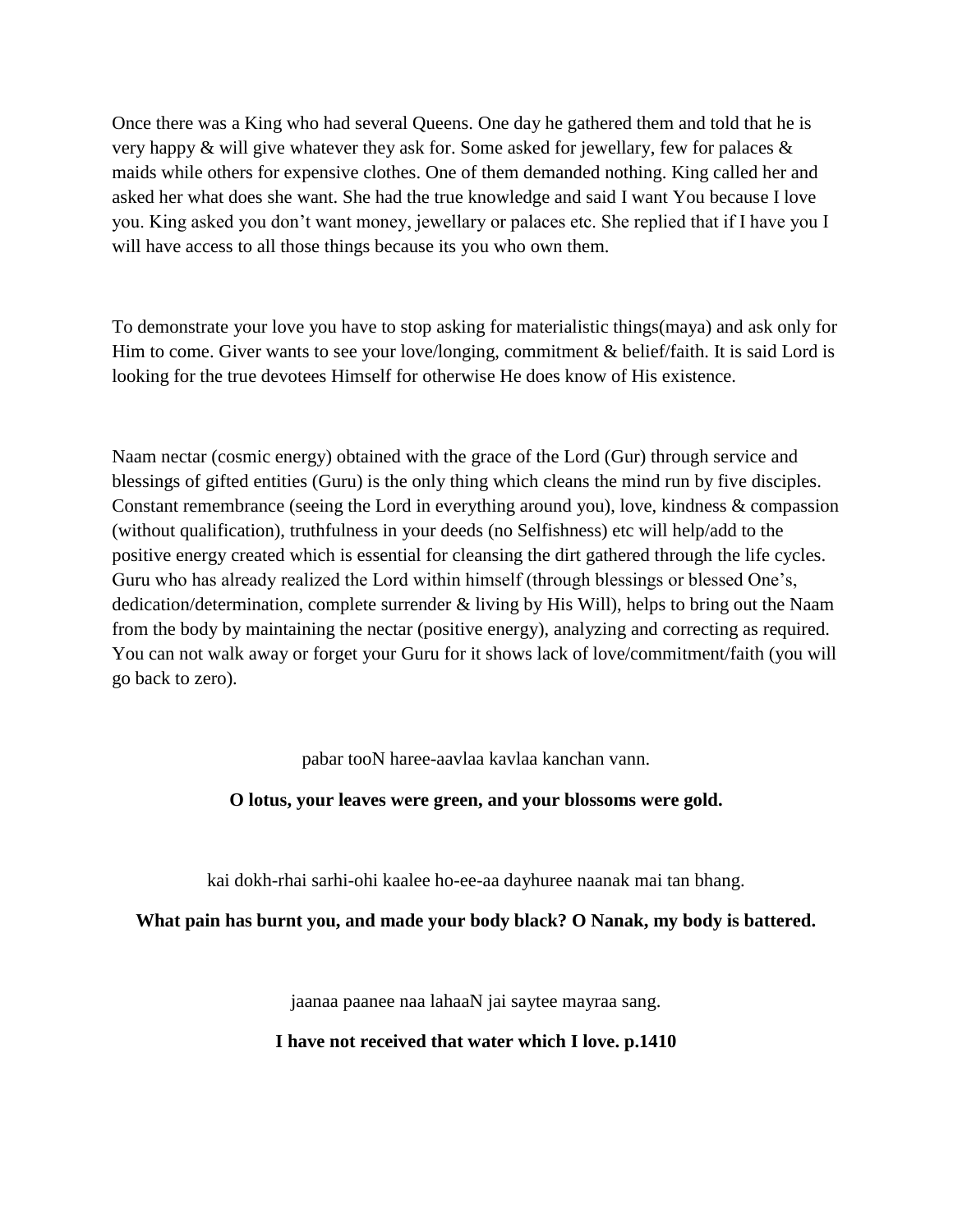The above is possible in a human body, because it is equipped as such and can perform action/deeds which can help in creating the necessary environment. It is not possible in other life forms. They are starting points. That is why gurbani says this is your chance to turn the page on your spiritual aspects of life. Don't be an animal in human body, because who knows when you will get this chance again. Everything is created for some purpose. Everything in universe is on the move. Even soil and rock slowly dissolve into water to add minerals, which eventually help in growth of the creation.

However one must not forget the simple law of physics that more distance is traveled by the objects, which are circling/orbiting farther away from the axle/center. More efforts will be required if you have carried yourself farther from the Truth/Origin.

Guru Nanak Ji came to this world and introduced the worship of The Giver( One &Only) by reciting the Naam (true name of Giver) to bring salvation to masses. After ages of meditation (bhagti) Guru Ji brought this concept of enchanting naam to the people. It was latest modification to the practiced religions, which were primarily confined to rituals/offerings/recital of holy verses/mantras/prayers/idol or deity worship etc. What did we do with this revolution in practicing the true religion. Unfortunately we went back to square one and tried to cover/control/bury/distort the divine wisdom with same traditional stuff of rituals/clothes/recitals We miserably failed to spread the latest divine message.

One can not expect much from organized religion because it is usually run by people/organizations who are themselves under the influence of materialistic things. They will build fancy buildings, introduce traditions, recitals/hymns, prayers & rituals by creating a physical routine to attract people, will tell & preach their way of living usually physical or materialistic in nature & hide the truth. The principle purpose being limited to gathering crowds, make more members & collect donations and build more. In such places the true religion is talked about/preached but not put into practice. Instead of spreading the message of love & equality they spread/seed hatred What do you expect to reap then?

A Saint Guru comes to this world for ferrying the people(his family) across, to bring salvation and that is why every prominent religious entity of the past fought against their own religion/community/preachers.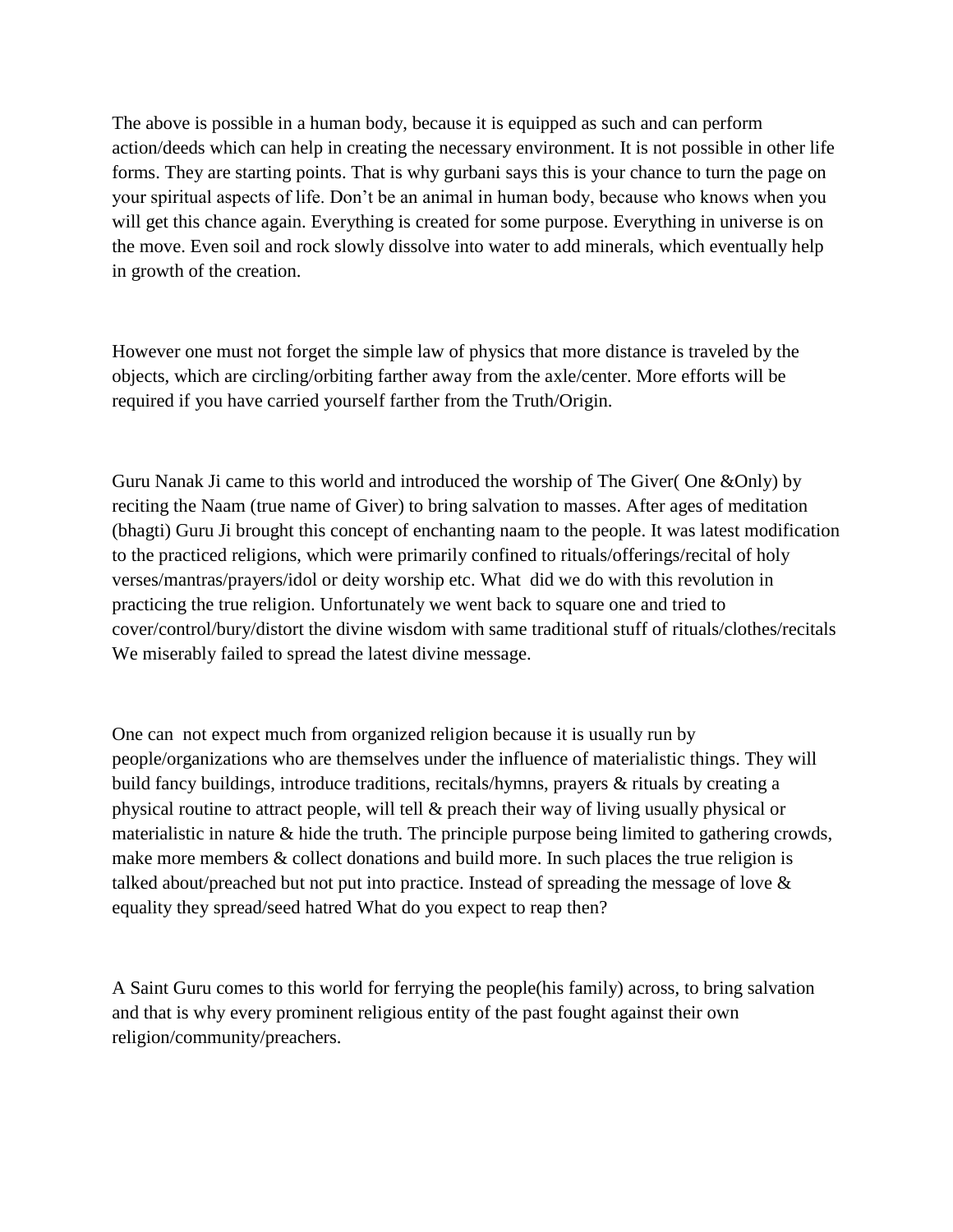So my friend go and keep going, to seek out the one who can give you Naam (Name of the Lord), do not forget you have to ask for it, because without it their is no worship  $\&$  no salvation from the cycles of life. Do not worry about his religion/caste/place he belongs to, because you do not know where you are going to click. There is a whole assortment of them out there; some may meet you to be just paid back, some may ask for years of service, some may give to you without asking anything i.e. for nothing (simply for your salvation for you are who you are). However your determination, belief & commitment are essential, otherwise you cannot retain it.

Do not forget if you love the Giver, you will love His creation no matter how they look, what they wear, what religion/sect/place they belong to or what language they speak. You will appreciate the diversity, not condemn it for one and all it's You & You, only You.

Lowest,

Rajinder Chahal

# **17. Name and Deeds (Naam and Karam)**

ਗੁਰਬਾਣੀ ਇਸ ਜਗ ਮਹਿ ਚਾਨਣੂ ਕਰਮਿ ਵਸੈ ਮਨਿ ਆਏ ॥ Gurbāṇī is jag meh chānaṇ karam vasai man

ā▫e. page 67 Gurbani is the Light/wisdom in this world, however, one receives it only with destiny/fate(Bhag).

ਨਾਮੇ ਹੀ ਘਟਿ ਚਾਨਣਾ ਨਾਮੇ ਸੋਭਾ ਪਾਈ || Nāme hī ghat chānnā nāme sobhā pā॰ī. page 426 Through the Naam one receives the light/wisdom and the Honor.

ਨਾਮੂ ਮਿਲੈ ਚਾਨਣੂ ਅੰਧਿਆਰਿ ॥ Nām milai chānaṇ andhi□ār. page 796

When one is blessed with the Naam, the darkness within turns to light i.e. one acquires the divine wisdom.

ਨਾਨਕ ਚਾਨਣੂ ਗੁਰ ਮਿਲੇ ਦੁਖ ਬਿਖੁ ਜਾਲੀ ਨਾਇ || Nānak chanan gur mile dukh bikh jalī nā॰e. page 1087 Nanak ji says one receives the Naam/Divine wisdom/light from the Guru and then suffering and corruption are burnt away.

<u>ਅੰਧੇਰਾ ਚਾਨਣ ਆਪੇ ਕੀਆ ॥ ਏਕੋ ਵਰਤੈ ਅਵਰ ਨ ਬੀਆ ॥</u>

Andherā chānan āpe kī∘ā. Ėko vartai avar na bī∘ā. page 1056 He Himself created darkness and light and He alone is everywhere & everything, no other one.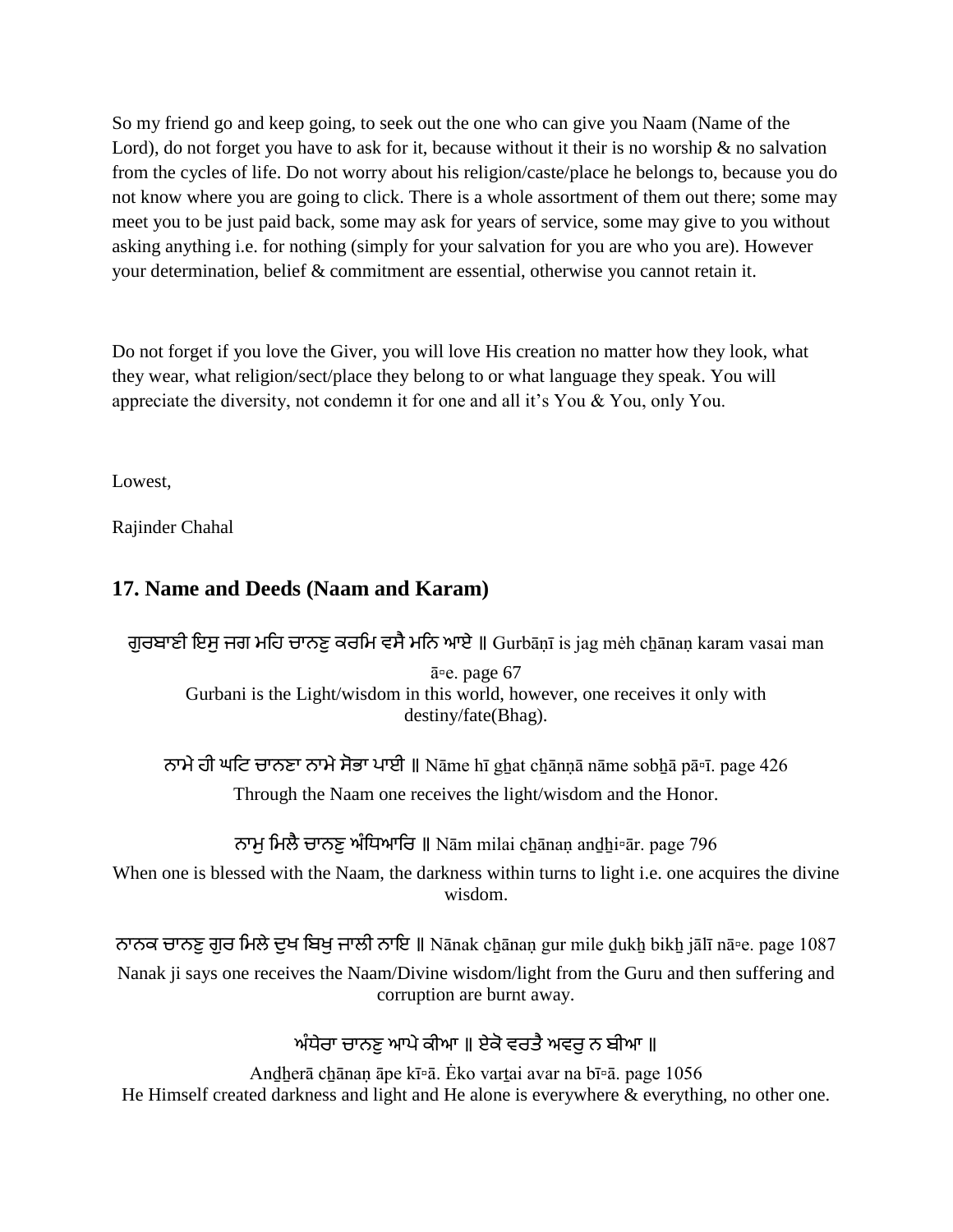Light makes the things visible/clear so one can see the path/way. However, one has to do the walking to reach its destination. Light will not do the walking for you or anybody else. One can put the light on its head, can bow to it, can go in circles around it but has to still experience its fate. One has to clear its own examination. Light/Wisdom teaches the process or mod us operand (that's why it is called Guru). One can not go anywhere unless it does or experience the things one is supposed to. Reading, listening & singing won't do it.

Law of Karma/deeds dictates what you will do and get in this life(based on the previous deeds/actions). Ones destiny is based on what deeds were done in the past, your future will be dictated what you are doing now. It is not based on which religious/holy places one is visiting, what holy verses/hymns/books one is listening/reading/singing. It is strictly based on the deeds one is doing.

At present one is reaping what was seeded in the past. So you should not be complaining about what is being received. When one is making wishes or praying for materials, in a way it is complaint sort of a grudge. You want good things to happen to you then one has to seed goodness. You want a union with the Gur, you have to prey for his blessing.

Yours karma is what you have to go through i.e. it your exam to appear and clear/pass it without complaining. That means your religion is yours, it has nothing to do with what others are doing. You are your own. So who will help you to ferry across, a preacher, a place of worship, a hypocrite religious person or a True Being who lives by Lord's will.

# ਇਹ ਮਨ ਕਰਮਾ ਇਹ ਮਨ ਧਰਮਾ ॥ ਇਹ ਮਨ ਪੰਚ ਤਤ ਤੇ ਜਨਮਾ ॥

Ih man karmā ih man dharmā. Ih man panch tat te janmā, page 415 The deeds and dharma are the creation of mind and this mind is born of the five elements.

# ਪੰਚ ਪੁਤ ਜਣੇ ਇਕ ਮਾਇ ॥ ਉਤਭੁਜ ਖੇਲੂ ਕਰਿ ਜਗਤ ਵਿਆਇ ॥

Panch pūt jane ik mā∘e. Ut∘bhuj khel kar jagat vi∘ā∘e. page 865 The mind gave birth to the five sons/vices, and so began the play of the world.

ਪੰਚ ਵਸਹਿ ਮਿਲਿ ਜੋਤਿ ਅਪਾਰ || Panch vasėh mil jot apār. page 152

The five doots/vices and the Divine Light live inside the body.

When a child is born, the heart(hirdha) is over the mind. That is why a child does not discriminate based on the religion, color, sex, looks etc., and get lost into the play with anyone who shows love. However, as the child is growing the parents, relatives, community/society, religion teaches him that you are different, better, your religion, home, country is better. Slowly mind takes over the heart and most of the actions/deeds are performed under the mind which is influenced by the five doots/vices i.e. ego, anger, lust, greed  $\&$  attachments. We do not see that in the animals, they live by His will.

In order to perform truthful deeds one has to win over the mind and bring heart at the forefront. So my friend do't be and stay a learner(sikh), become a true being/a saint. Live the way He wants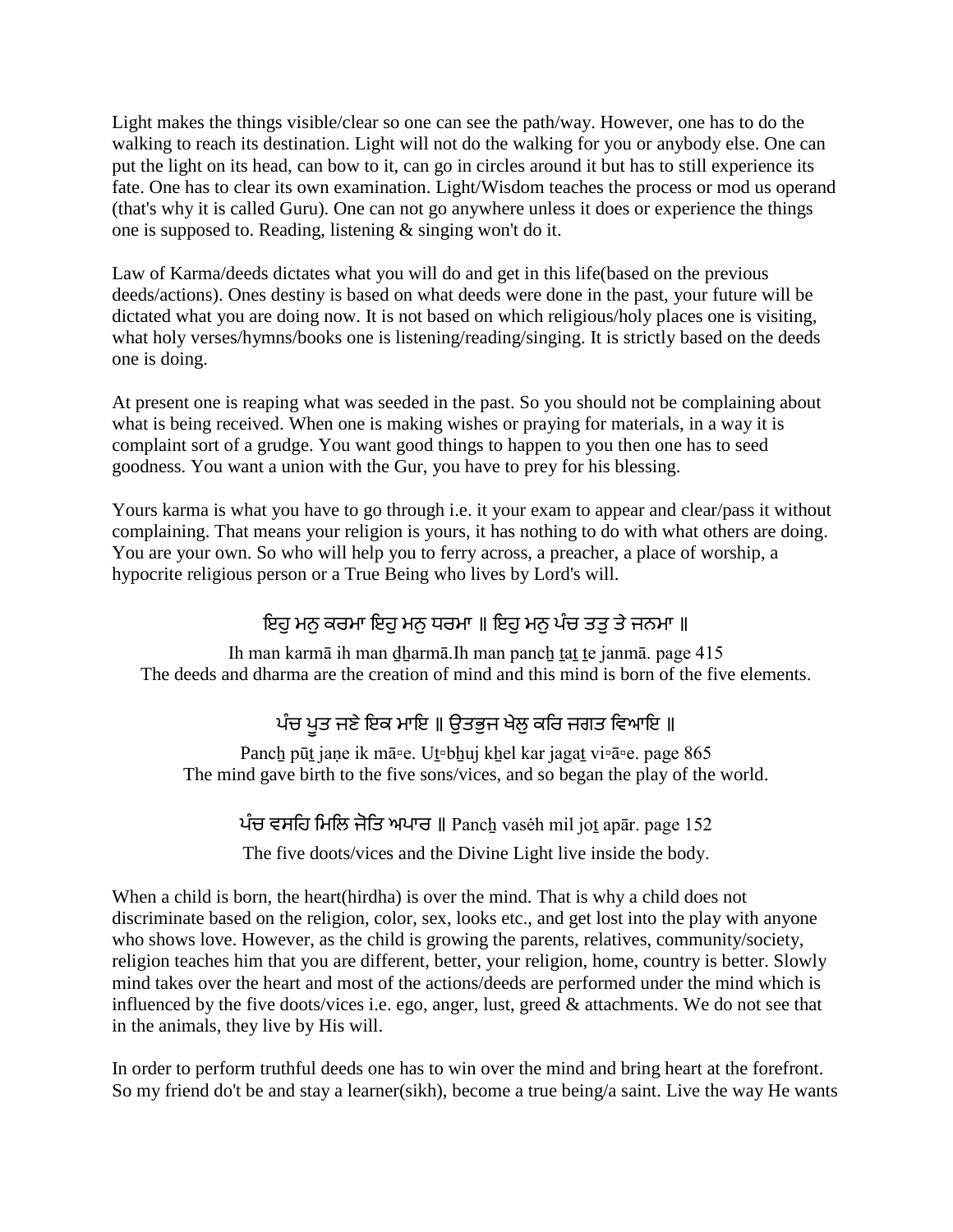i.e. by His will/a truth full life. Do not forget as per SGGS, the way of saint is the true religion and one gets it with blessed fate only.

ਇਹ ਮਨ ਵਸਿ ਨ ਆਵਈ ਥਕੇ ਕਰਮ ਕਮਾਇ || Ih man vas na āvī thake karam kamā॰e. page 644 This mind has not come under control; people are tired of performing religious rituals.

# ਤੀਰਥ ਵਰਤ ਸੂਚਿ ਸੰਜਮੂ ਨਾਹੀ ਕਰਮੂ ਧਰਮੂ ਨਹੀ ਪੂਜਾ ॥

Ŧirath varaṯ sucẖ sanjam nāhī karam ḏẖaram nahī pūjā. page 75 Pilgrimages, fasts, purification and self-discipline are neither true deeds nor religion nor worship.

ਉਠਤ ਬੈਠਤ ਜਪਉ ਨਾਮ ਇਹ ਕਰਮ ਕਮਾਵੳ || Ūthat baithat japa□o nām ih karam kamāva□o. page 813 Do only one deed, recite the Naam all the time, sitting down/standing up.

> ਗਰ ਕਾ ਸਬਦ ਕਾਟੈ ਕੋਟਿ ਕਰਮ || Gur kā sabad kātai kot karam. page 1195 Guru's Shabad i.e. Naam nullifies the millions of past deeds/actions.

ਸਾਧ ਕੈ ਸੰਗਿ ਆਵਹਿ ਬਸਿ ਪੰਚਾ ॥ Sādh kai sang āvahi bas panchā. page 271 The Company of the Holy, brings the five vices/doots come under control.

ਬਿਨ ਸਤਿਗਰ ਮੋਹ ਨ ਤੁਟਈ ਸਭਿ ਥਕੇ ਕਰਮ ਕਮਾਇਆ ॥ Bin satgur moh na tut¤ī sabh thake karam kamā▫i▫ā page 138

One can do all kinds of deeds,however, without the True Guru one can not break the shackles of emotional attachments.

ਗੁਰੁ ਨਾਮੁ ਦ੍ਰਿੜਾਏ ਰੰਗ ਸਿਉ ਹਉ ਸਤਿਗੁਰ ਕੈ ਬਲਿ ਜਾਉ ॥ਬਿਨੁ ਸਤਿਗੁਰ ਹਰਿ ਨਾਮੁ ਨ ਲਭਈ ਲਖ ਕੋਟੀ ਕਰਮ ਕਮਾੳ ॥

Gur nām driŗ∘ā∘e rang si∘o ha∘o satgur kai bal jā∘o. Bin satgur har nām na labh∘ī lakh kotī karam kamā▫o. page 40

The Guru has lovingly implanted the Naam, the Name of the Lord, within me; I am a sacrifice to the True Guru.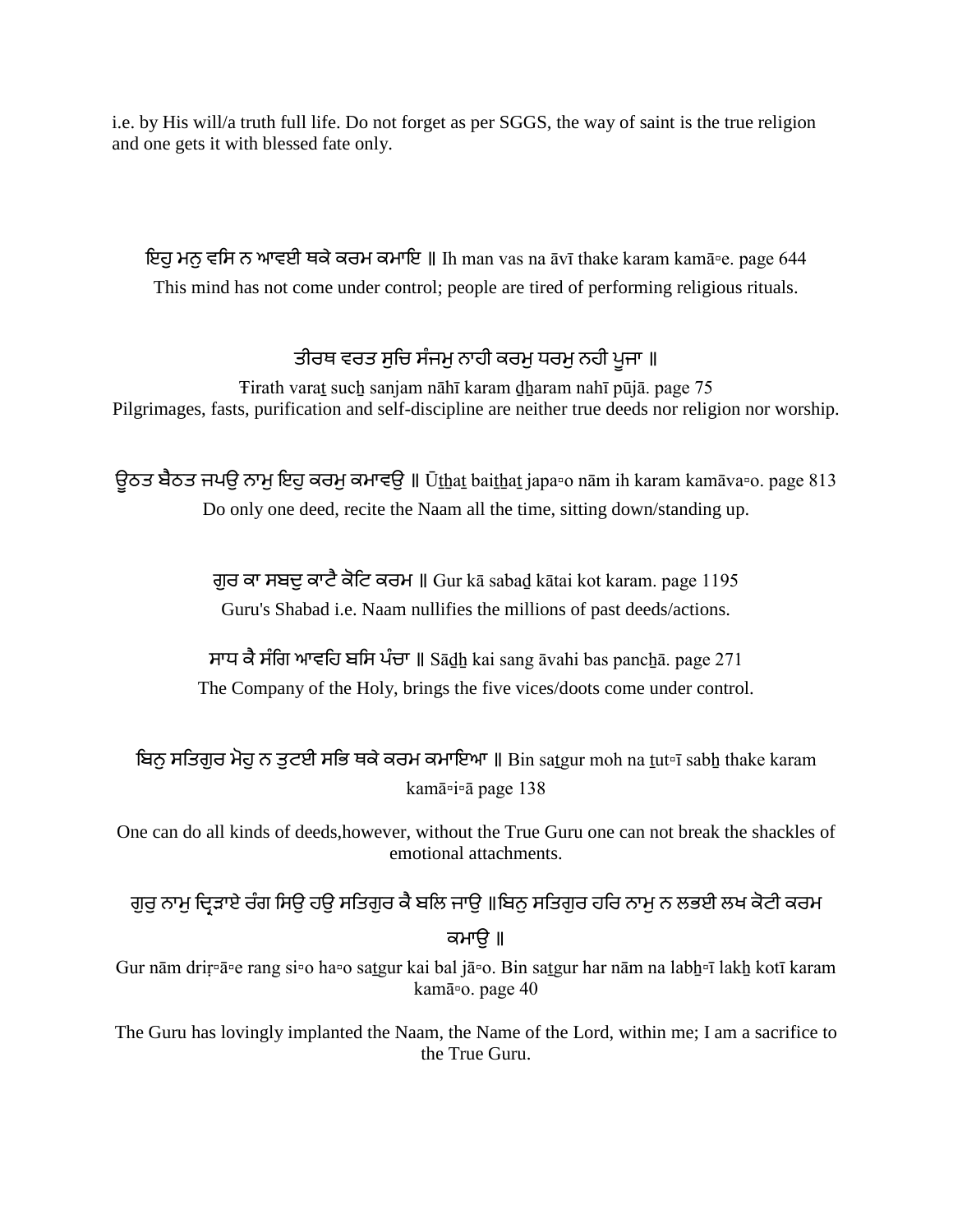# ਪੰਚ ਦਤ ਤਧ ਵਸਿ ਕੀਤੇ ਕਾਲ ਕੰਟਕ ਮਾਰਿਆ ॥ ਧਰਿ ਕਰਮਿ ਪਾਇਆ ਤਧ ਜਿਨ ਕੳ ਸਿ ਨਾਮਿ ਹਰਿ ਕੈ ਲਾਗੇ ॥

Panch dūt tudh vas kīte kāl kantak māri∘ā. Dhur karam pā∘i∘ā tudh jin ka∘o sė nām har kai lāge. page 917

Through the Naam Shabad, one subdue the five vices and win over the fear of death. However only those who have pre-ordained destiny will get attached to the Lord's Name.

ਸਤਗੁਰਿ ਦਯਾਲਿ ਹਰਿ ਨਾਮੁ ਦ੍ਰਿੜ੍ਹਹਾਯਾ ਤਿਸੁ ਪ੍ਰਸਾਦਿ ਵਸਿ ਪੰਚ ਕਰੇ ॥ Satgur dੁa॰yāl har nām dੁariŗ॰ā॰yā tis

parsāḏ vas pancẖ kare. page 1397 True Guru has blessed me with the Lord's Name meditation, and by His Grace, I have overpowered the five vices/doots.

ਨਾਨਕ ਸਬਦੇ ਹਰਿ ਸਾਲਾਹੀਐ ਕਰਮਿ ਪਰਾਪਤਿ ਹੋਇ ॥Nānak sabde har salāhī॰ai karam parāpat ho॰e.

page 67

Nanak ji says that through 'The Shabad' one praises the Lord but one gets if it is in one's destiny/Bhag(based on previous deeds).

ਕਰਮੂ ਹੋਵੈ ਸਤਿਗੁਰੂ ਮਿਲਾਏ ॥ Karam hovai satgurū milā∘e.

If it is written in destiny(Bhag) only then one meets the True Guru.

Without the True Guru, the Name of the Lord is not found, even though people may perform hundreds of thousands, even millions of rituals.

The above is self-explaining. The question is whether one believes it or not. One can not win over the mind unless he has recieved the Naam. You will not get or obtain it if it not your destiny. The destiny is based on the Law of Deeds. The deeds can be carried under influence of mind or Hirdha/heart. Truth, love, compassion, equality, forgiveness etc. are qualities of heart whereas falsehood, hate, revenge, rich & poor etc. are associated with mind.

So if you want happiness, comfort, love you have put the seed of them in order to reap them. Service to the mankind/all the beings brings the good out of you. The above is possible only if one sees God in everyone. For centuries the message of Holy Beings is the same. Juda, Christ, Guru Nanak and so on said that the Creator resides within you, when you will believe in it. How many more True beings have to sacrifice themselves before you aquire the wisdom.

We are not criticizing anyone in particular, it is not our intention. Some of you may feel hurt or offended. We ask for your forgiveness. Truth is always is a bitter medicine and hard to swallow. We just trying to bring out the truth. That's why the world and wordly religions(ritual based) did not like the people who brought out the truth. They were persecuted while they were alive although the world worships them when they are gone. They still won't follow their teachings.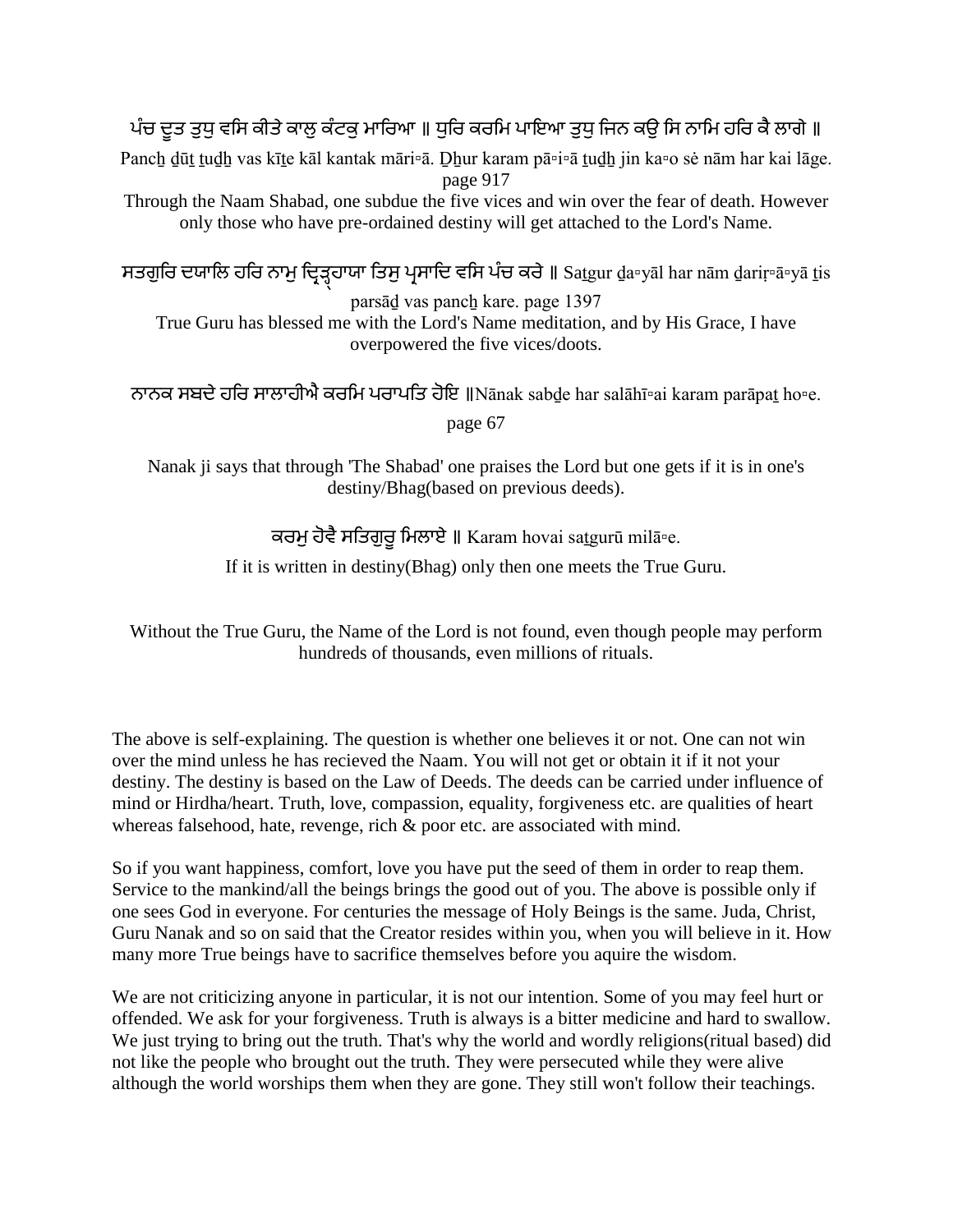We are nothing and this i can do nothing. All is possible with the blessing's of Guru Gur.

(Rajinder chahal )

# **18. Religion and Naam**

What is a religion?

A prevailing view is that a collection of belief/culture systems in regards to spirituality/morality/creation/worship is religion. However, let us see what SGGS says about religion.

# ਸਰਬ ਧਰਮ ਮਹਿ ਸੇਸਟ ਧਰਮੁ॥ ਹਰਿ ਕੋ ਨਾਮੁ ਜਪਿ ਨਿਰਮਲ ਕਰਮੁ॥

Sarab ḏẖaram mėh saresat ḏẖaram. Har ko nām jap nirmal karam. page 266

## **Reciting/Meditating the Name of the Lord is the best religion and the purest deed/conduct.**

ਜਿਹ ਪਸਾਦਿ ਤੇਰੋ ਰਹਤਾ ਧਰਮ ॥ ਮਨ ਸਦਾ ਧਿਆਇ ਕੇਵਲ ਪਾਰਬਹਮ ॥ Jih parsāḏ ṯero rahṯā ḏẖaram. Man saḏā ḏẖi▫ā▫e keval pārbarahm. page 270

## **O mind, always meditate on the Lord of Universe, By whose Grace you remain in the religion(Dharam).**

# ਧੌਲ ਧਰਮ ਦਇਆ ਕਾ ਪਤੁ ॥ ਸੰਤੋਖ ਥਾਪਿ ਰਖਿਆ ਜਿਨਿ ਸੁਤਿ ॥

Ḏẖoul ḏẖaram ḏa▫i▫ā kā pūṯ. Sanṯokẖ thāp rakẖi▫ā jin sūṯ.

## **Religion(Dharma) is the son of compassion/mercy/forgiveness and is bound by the thread of satisfaction/contentness.**

# ਜੇ ਕੋ ਬਝੈ ਹੋਵੈ ਸਚਿਆਰ ॥

Je ko bujhai hovai sachiār. page 3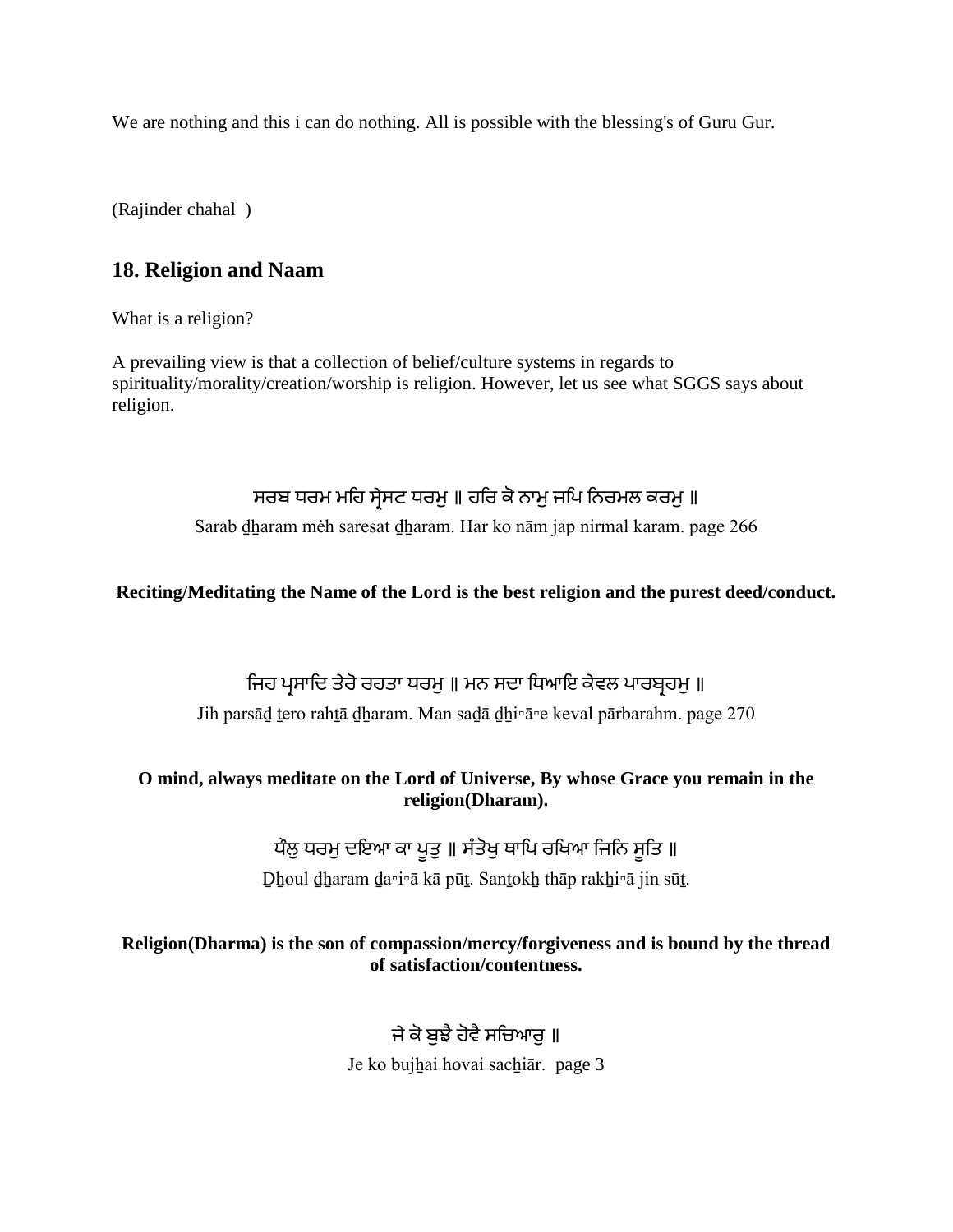**The ones who understand this, becomes truthful.**

ਮਲ ਕੁੜੀ ਨਾਮਿ ਉਤਾਰੀਅਨ ਜਪਿ ਨਾਮੂ ਹੋਆ ਸਚਿਆਰੂ ॥

Mal kūrī nām utārī an jap nām ho ā sachiār. page 951

**The filth of falsehood is taken away by Naam and with the Naam meditation, one becomes truthful.**

> ਏਹ ਅਹੇਰਾ ਕੀਨੋ ਦਾਨ ॥ Ėhu aherā kīno ḏān.

ਨਾਨਕ ਕੈ ਘਰਿ ਕੇਵਲ ਨਾਮੁ ॥ Nānak kai ghar keval nām. page 1136

**Nanak's home/body has been bestowed with the unique/precious/invaluable gift/donation of/with One & Only Naam/Name.**

> ਸਾਸਤ ਸਿੰਮਿਤਿ ਸੋਧਿ ਦੇਖਹੁ ਕੋਇ ॥ ਵਿਣੁ ਨਾਵੈ ਕੋ ਮੁਕਤਿ ਨ ਹੋਇ ॥ ਜਗ ਚਾਰੇ ਨਾਮ ੳਤਮ ਸਬਦ ਬੀਚਾਰਿ ॥ ਕਲਿ ਮਹਿ ਗਰਮਖਿ ੳਤਰਸਿ ਪਾਰਿ ॥  $page 229$

**Study and understand the Holy Books(Shaastras/Simritees),** 

**without the Name, no one is liberated.** 

**Throughout the four ages, the Naam Shabad is the ultimate/purest.** 

**In this Age of darkness, only the Gurmukhs(who has surrendered to Gur) will cross over.**

ਗੁਰ ਬਿਨ ਗਿਆਨ ਧਰਮ ਬਿਨ ਧਿਆਨ ॥

Gur bin gi∘ān dharam bin dhi∘ān. page1412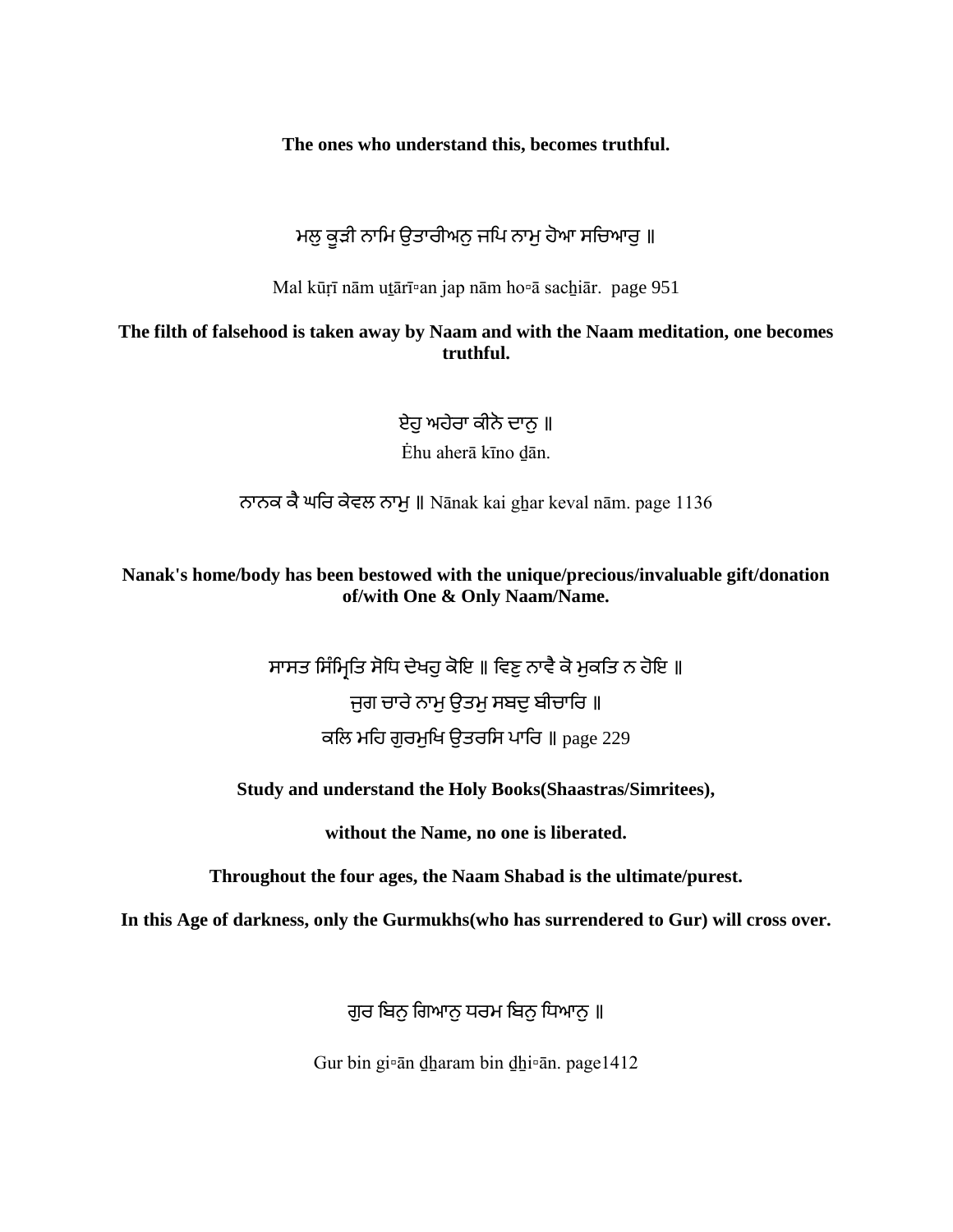## **Without the Guru, there is no spiritual wisdom; without meditation there is no religion.**

ਗਰਮਖਿ ਕਰਮ ਧਰਮ ਸਚਿ ਹੋਈ ॥

ਗਰਮਖਿ ਅਹੰਕਾਰ ਜਲਾਏ ਦੋਈ ॥

ਗਰਮਖਿ ਨਾਮਿ ਰਤੇ ਸਖ ਹੋਈ ॥

Gurmukh karam dharam sach ho<sup>®</sup>ī. Gurmukh aha'nkār jalā∘e do∘ī. Gurmukh nām rate sukh ho∘ī. page 230

**Deeds/actions and faith of a Gurmukh are Truth and with Naam immersion he burns away egotism and is in happiness.**

ਸਗਲੇ ਕਰਮ ਧਰਮ ਸੁਚਿ ਸੰਜਮ ਜਪ ਤਪ ਤੀਰਥ ਸਬਦਿ ਵਸੇ ॥ਨਾਨਕ ਸਤਿਗੁਰ ਮਿਲੈ ਮਿਲਾਇਆ ਦੁਖ ਪਰਾਛਤ ਕਾਲ

॥ page1332

Sagle karam dharam such sanjam jap tap tirath sabad vase. Nānak satgur milai milā∘i∘ā dūkh parāchhat kāl nase.

**All deeds, faith, purification, restraints, chanting,** 

**physical/intense meditation and holy pilgrimages are in the Naam/Shabad. Nanak Ji says,meeting with the True Guru one will find the union and suffering, sin and death run away.**

> ਸਰਮ ਧਰਮ ਦਇ ਨਾਨਕਾ ਜੇ ਧਨ ਪਲੈ ਪਾਇ ॥ Saram ḏẖaram ḏu▫e nānkā je ḏẖan palai pā▫e. page 1287

**Nanak ji says one has morality and religion if a union with the Lord has occurred.**

ਸੋਈ ਕਾਜੀ ਜਿਨਿ ਆਪ ਤਜਿਆ ਇਕ ਨਾਮ ਕੀਆ ਆਧਾਰੋ ॥ So∘ī kājī jin āp taji∘ā ik nām kī∘ā ādhāro. page 24

**Qazi is who surrendered himself and resorted to One Naam.**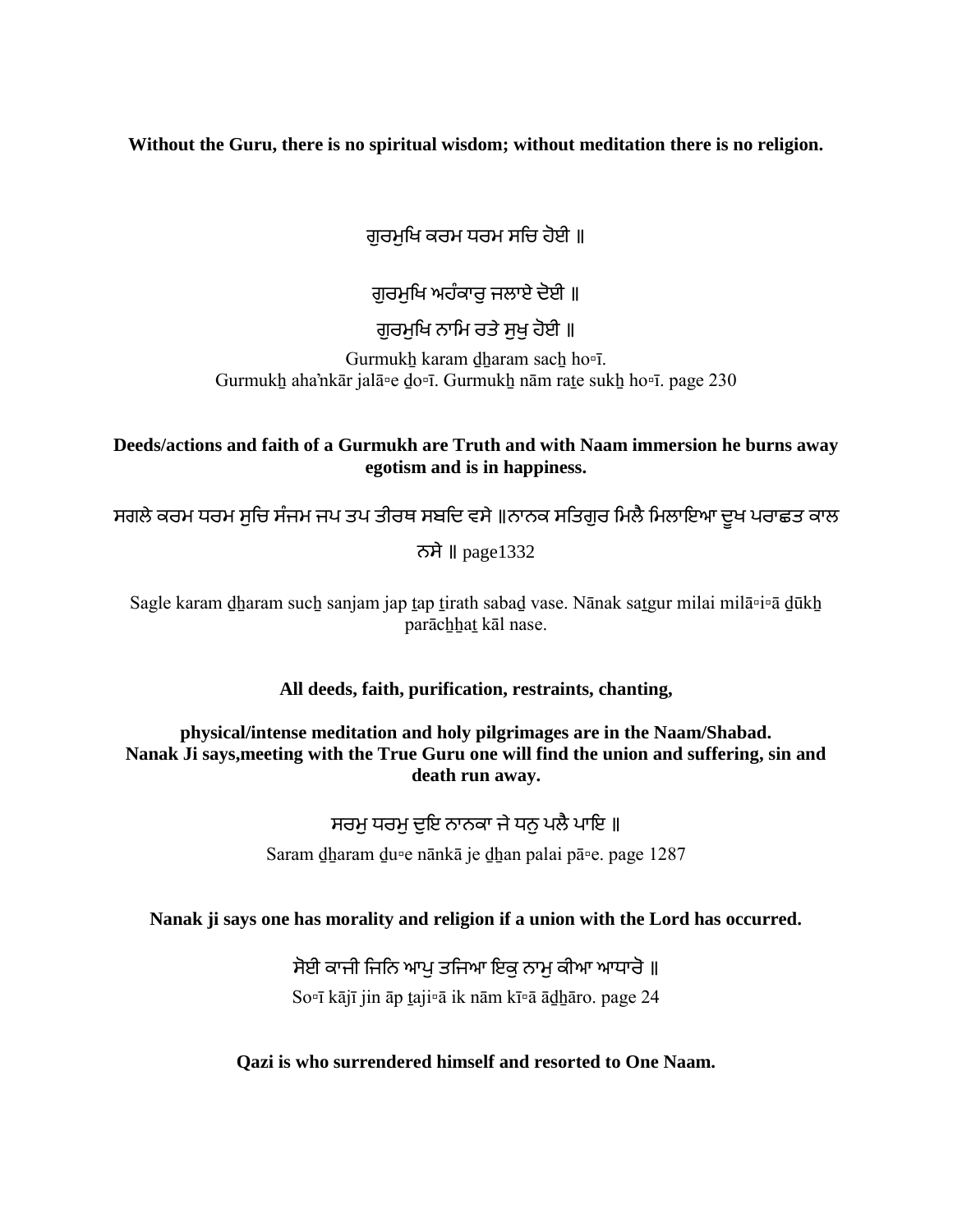# ਹਿੰਦੂ ਕੈ ਘਰਿ ਹਿੰਦੂ ਆਵੈ ॥ਸੂਤੂ ਜਨੇਊ ਪੜਿ ਗਲਿ ਪਾਵੈ ॥ ਸੂਤੂ ਪਾਇ ਕਰੇ ਬੁਰਿਆਈ ॥

Hinḏū kai gẖar hinḏū āvai.Sūṯ jane▫ū paṛ gal pāvai. Sūṯ pā▫e kare buri▫ā▫ī. page 951

## **The Hindu comes to the house of a Hindu, reads the scriptures and puts the sacred thread around his neck but does evil deeds.**

ਪੰਡਿਤ ਵਾਚਹਿ ਪੋਥੀਆ ਨਾ ਬੁਝਹਿ ਵੀਚਾਰੁ ॥ Pandit vāchėh pothī∘ā nā būjhėh vīchār. page 56

## **Pandits/Religious scholars, read the holy books, but do not understand the real meaning.**

ਪੰਡਿਤ ਹਰਿ ਪੜ ਤਜਹ ਵਿਕਾਰਾ ॥ Pandit har par tajahu vikārā. page 229

## **O Pandit/Scholar, read about the Lord and give up the bad deeds.**

# ਪਤਿ ਪਤਿ ਪੰਡਿਤ ਮੋਨੀ ਥਾਕੇ ਭੇਖੀ ਮਕਤਿ ਨ ਪਾਈ ॥

Paŗ paŗ pandit monī thāke bḫekḫī mukat na pā∘ī. page 440

## **Pandits and the silent sages are tired of reading continually, however liberation is not obtained by hypocritic reading only.**

# ਏਕੋ ਨਾਮ ਨਿਧਾਨ ਪੰਡਿਤ ਸਣਿ ਸਿਖ ਸਚ ਸੋਈ ॥

Ėko nām nidhān pandit sun sikh sach so□ī. page 492

# **O Pandit, listen to the wisdom Only Naam is the treasure and Truth Lord.**

Hundreds of pages were written to explain the importance of Naam meditation. They have been read and listened over millions of times but still you would not believe it or do it. What will make you believe it. Why is that one is ready to do anything else but Naam. All we can say that you do not want it or it is not your destiny. You want others to do the truth but you want an exemption. You think you are smart or will do it later. Smartness won't cut and one does not know about the next breath. Don't postpone, you have to pray for Lord's grace.

Centuries have gone by, did a pundit/hindu do it, did a mullah/qauzi/muslim do it. A big No, perhaps a few. Will raagi/granthy(Priests)/sikh do it. Probably a few because you get it by grace/blessing only. One can not be blessed untill he has surrendered i.e. killed ones Ego and only a few will do it. How and to Who one will surrender. Only a few will obtain it directly, the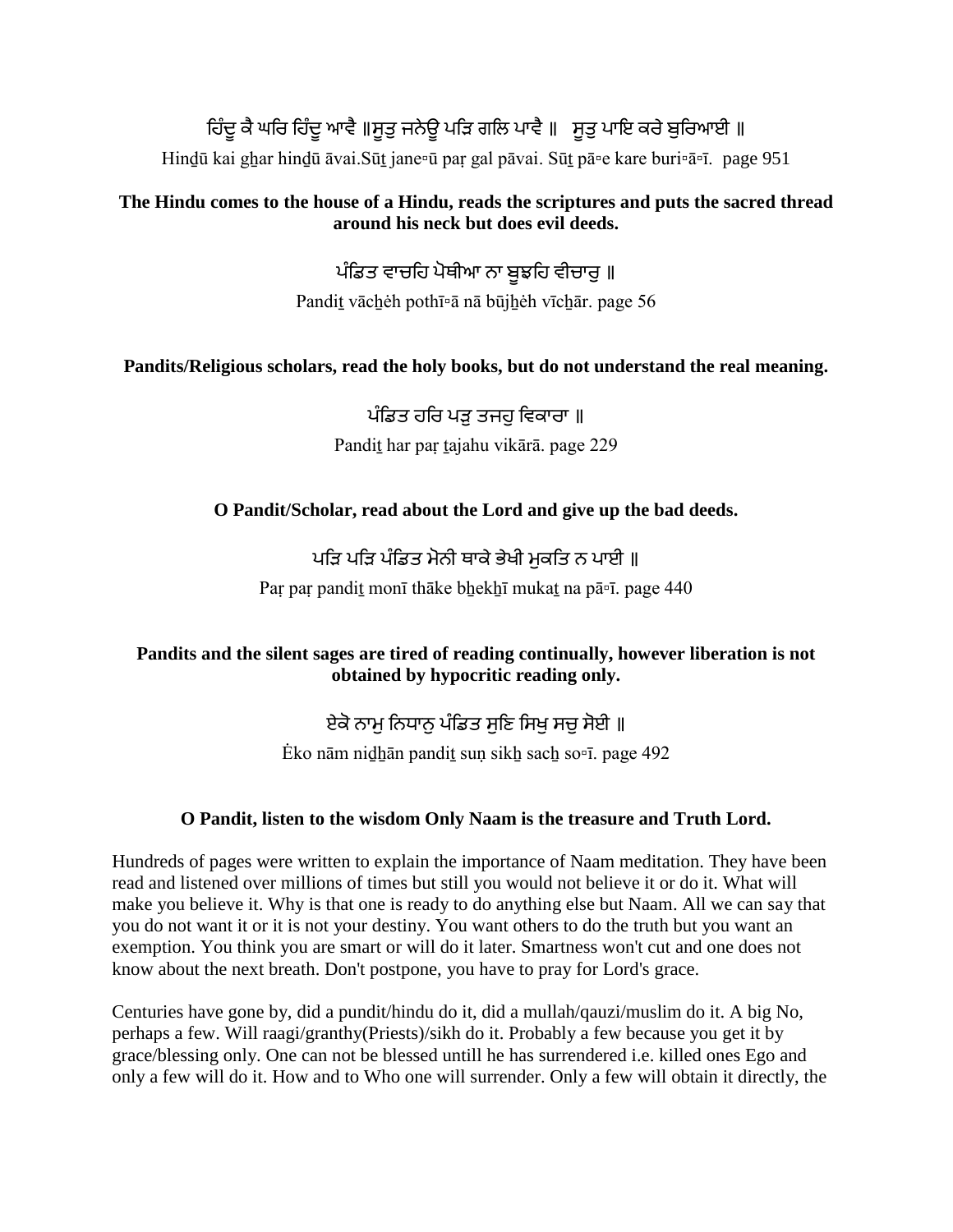rest of us have to go through the ones who have realised the Lord and they live by His will/Hukam.

In this age of darkness when falsehood is running/dominating the society, only Naam meditation can take you to the Truth. In these times we are farthest from the Lord, however, it is also easy to merge into the Light by reciting the Naam. Do not forget the age of Truth will dawn after the age of fire/darkness.

So my friend we urge you to give up the hesitation. Go get yourself blessed and recite(Jap) the source of everlasting happiness (Sukhmani)& jewel of meditation, Lords Name/Naam and get lost into the bliss(Anand) where there is no i/me/mine, there is no feeling of sorrow, there is no fear of dying, there is no grieances over the past, there is no worry of the future & so on.

This writing was possible only with the blessings of Guru Gur. This I/Me can do nothing. We wrote as it came into the concious. We write/dance/listen as You wish. Nothing is mine, i am nothing.

(Rajinder Chahal [rajinderschahal@yahoo.com](mailto:rajinderschahal@yahoo.com) )

# **19. Naam and Amrit/Nectar**

## **Sat Sat Satnaam Sat Sat Satnaam Sat Sat Satnaam Sat Sat Satnaam Sat Sat Satnaam**

#### **Always Sat Sat Satnaam**

The one God whose Naam/Name is Truth. O my fellows, With the blessing, meditate on the Naam because it was at the beginning, it has been through the ages, it is now and it will be forever in the future. At the end the Naam will go with you. Look at the following, page after page it emphasized in the SGGS that Naam is the worship, Naam is the ambrosial nectar, only Naam will help you to win over mind/maya and that if you want to pray then ask for the blessing of Naam, nothing else.

# ਅੰਮ੍ਰਿਤ ਨਾਮੂ ਪੀਵਹੂ ਮੇਰੇ ਭਾਈ ॥

### Amrit nām pīvhu mere bhā∘ī. page 191 **O my fellows Drink the Ambrosial Nectar of the Naam/Name.**

# ਅੰਮਿਤ ਨਾਮ ਪੀਆ ਦਿਨ ਰਾਤੀ ਦਬਿਧਾ ਮਾਰਿ ਨਿਵਾਰੇ ॥

Amriṯ nām pī▫ā ḏin rāṯī ḏubiḏẖā mār nivāre. page 245 **One who drinks the Naam Nectar day and night will conquer or kill the sense of duality.**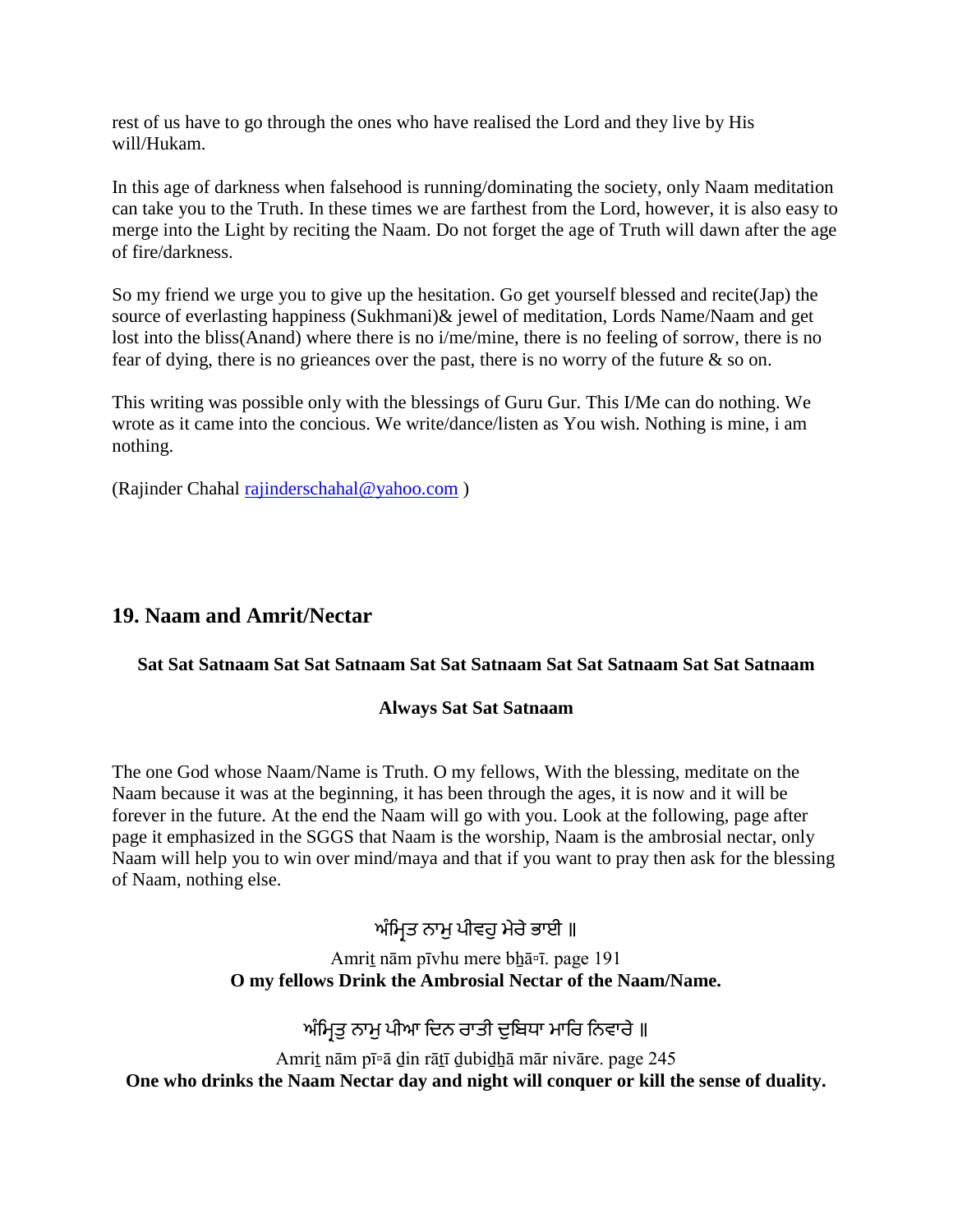## ਤਤ ਗਿਆਨ ਹਰਿ ਅੰਮਿਤ ਨਾਮ ॥

#### Ŧaṯ gi▫ān har amriṯ nām. page 1146 **The Ambrosial Name/Naam of the Lord is the essence of wisdom.**

#### ਗਰਮਖਿ ਸਬਦ ਪਛਾਣੀਐ ਹਰਿ ਅੰਮਿਤ ਨਾਮਿ ਸਮਾਇ ॥

#### Gurmukẖ sabaḏ pacẖẖāṇī▫ai har amriṯ nām samā▫e. page 29 **Gurmukhs who have recognized "The Shabad" are the one's who are immersed in the Ambrosial Nectar of Naam/Name of God.**

So when we talk about Amrit, SGGS tells us that only Naam is real nectar and when one recites & lives with Naam, then one gets out of duality and taste the real nectar. So how one gets this nectar. Let's go back to SGGS and see what the holy scriptures say. One gets it through the blessing and grace of Lord and in the cogregation of the holy saints. Everybody has this amrit when one takes birth. One starts losing it when the five vices/thieves start controlling the actions and the being wanders away from the Truth. With this Naam amrit one gets purified from inside and the humility starts reflecting in ones behaviour. If their is no change then you can say that whatever amrit is being created one is losing it through the actions i.e. retention is zero or negative.

## ਗਰ ਕੇ ਭਾਣੇ ਵਿਚਿ ਅੰਮਿਤ ਹੈ ਸਹਜੇ ਪਾਵੈ ਕੋਇ ॥

Gur ke bẖāṇe vicẖ amriṯ hai sėhje pāvai ko▫e. page 31 **The Amrit/Ambrosial Nectar is in/with His Will, only few will be blessed with this internal peace/happyness or bliss.**

ਅੰਮਿਤ ਨਾਮ ਆਪੇ ਦੇਇ ॥

Amriṯ nām āpe ḏe▫e. page 1172 **God Himself bestows the Ambrosial Naam.**

ਆਪਿ ਦਇਆ ਕਰਿ ਦੇਵਸੀ ਗੁਰਮੁਖਿ ਅੰਮਿਤ ਚੋਇ ॥

Āp ḏa▫i▫ā kar ḏevsī gurmukẖ amriṯ cẖo▫e. page 41 **Lord Himself blesses the Gurmukh with the Ambrosial Nectar who takes shower in it.**

ਸੰਤਾ ਸੰਗਿ ਨਿਧਾਨ ਅੰਮਿਤ ਚਾਖੀਐ ॥

Santā sang nidhān amrit chākhī□ai. page 91 **In the Society of the Saints, one tastes the Ambrosial Nectar.**

ਅੰਮਿਤ ਪੀਵੈ ਜਿਸ ਨੋ ਆਪਿ ਪੀਆਏ ॥

Amriṯ pīvai jis no āp pī▫ā▫e. page 119 **Only they drink this Nectar/Amrit, whom the Lord Himself chooses to do so.**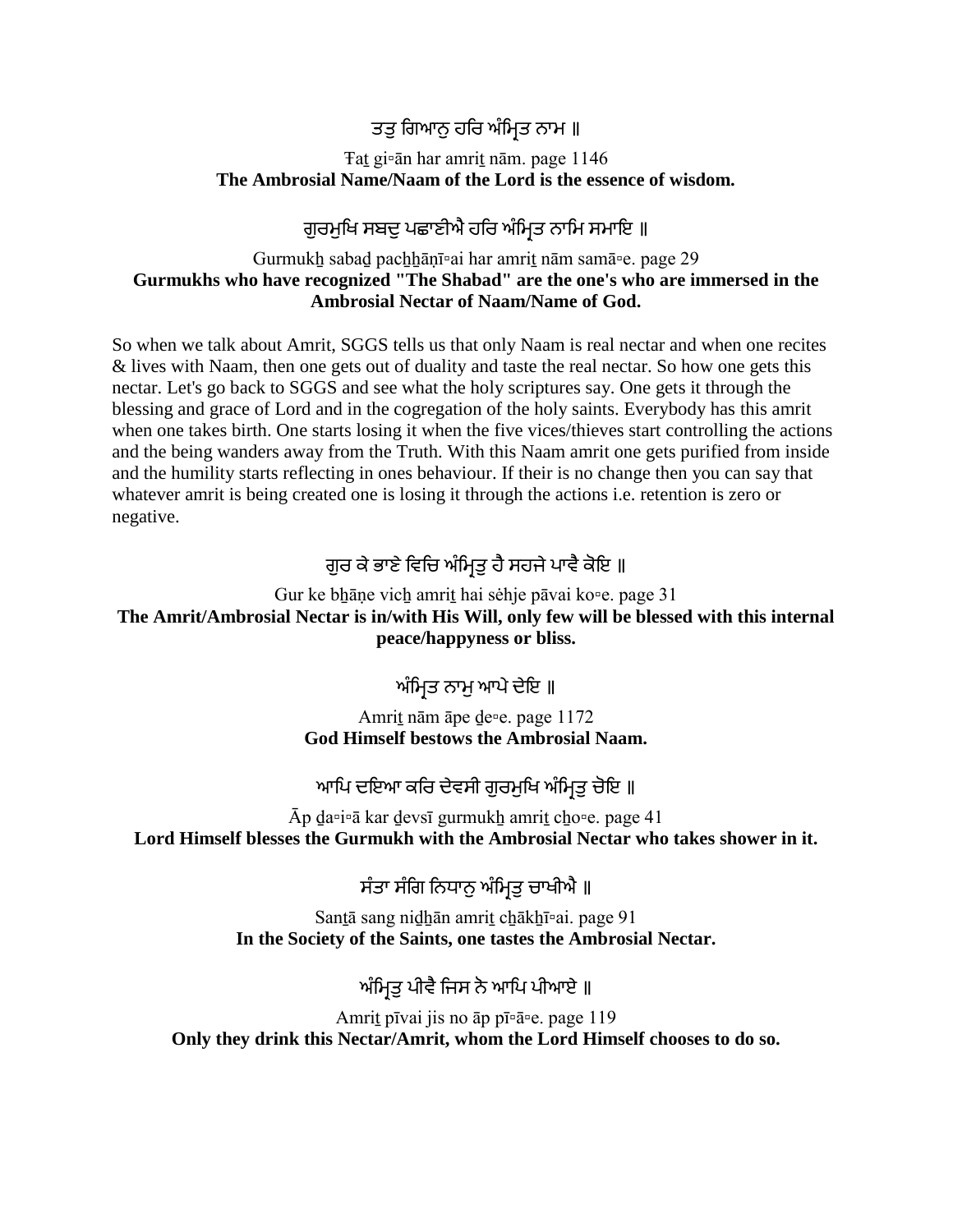## ਘਰ ਹੀ ਮਹਿ ਅੰਮਿਤ ਭਰਪਰ ਹੈ ਮਨਮਖਾ ਸਾਦ ਨ ਪਾਇਆ ॥

Ghar hī mėh amrit bharpūr hai manmukhā sād na pā□i□ā. page 644 **The Ambrosial Nectar is inside the body, but the self-willed/manmukh does not get to taste it.**

ਅੰਮਿਤ ਨਾਮ ਰਿਦੇ ਮਹਿ ਦੀਨੋ ਜਨਮ ਜਨਮ ਕੀ ਮੈਲ ਗਈ ॥

#### Amriṯ nām riḏe mėh ḏīno janam janam kī mail ga▫ī. page 823 **Guru has planted the Ambrosial Name/Naam within my heart, the filth of all the births/incarnations has been washed away.**

## ਕਰਮ ਕਰਤੂਤਿ ਅੰਮ੍ਰਿਤ ਫਲੁ ਲਾਗਾ ਹਰਿ ਨਾਮ ਰਤਨੁ ਮਨਿ ਪਾਇਆ ॥

Karam karṯūṯ amriṯ fal lāgā har nām raṯan man pā▫i▫ā. page 1039 **The past actions brings the Nectar fruit of Lord's Naam and it comes to reside in the mind.**

<u>ਅੰਮਿਤ ਫਲ ਤਿਨ ਜਨ ਕੳ ਲਾਗੇ ਜੋ ਬੋਲਹਿ ਅੰਮਿਤ ਬਾਤਾ ਹੇ ॥४॥</u>

#### Amriṯ fal ṯin jan ka▫o lāge jo bolėh amriṯ bāṯā he. page 1051 **Only those beings bear the fruit of Nectar, who talk humbly/with love.**

It is always hard to change from inside because whatever you do is actually your destiny/fate/Bhag. It is hard to forgive & forget, it takes time to become humble, courteous, loving, compassionate, a servant etc.. It takes no time to become angry & revengeful, surrender to lust, become proud, lost in attachments. It is actually Heart verses Mind. One has to put it's heart in front of mind. Your mind will not give up that easy.

One can only do it if one is immersed in the nectar/amrit from inside. That nectar is Naam, because only then one will be able to win the battle with mind. The first four Guru's spend tens of decades to bring the population to the level before the beloved tenth Guru introduced the external Amrit. Prior to that internal change i.e. of doing good & abandoning bad habits was introduced because that is what control your present & future. Past is gone and can not be changed. You have the means to control this moment by surrendering and doing Naam meditation & creating amrit inside.

People always talk about the five K's & external rituals/compliance. However, there is no reference of this external Amrit/Nectar in SGGS. Page after page, all the Guru's Bani only talks about Naam nectar. How the filth/dirt/falsehood will be washed away from inside by doing ritualistic reading, lishening. It is only possible if one showers with Naam amrit. Otherwise with the religious robe you are as fake as you call the others/saints.

We are nothing. All was written with the blessing of Guru Gur. We are the dust of your feet.

(Rajinder Chahal [rajinderschahal@yahoo.com](mailto:rajinderschahal@yahoo.com) )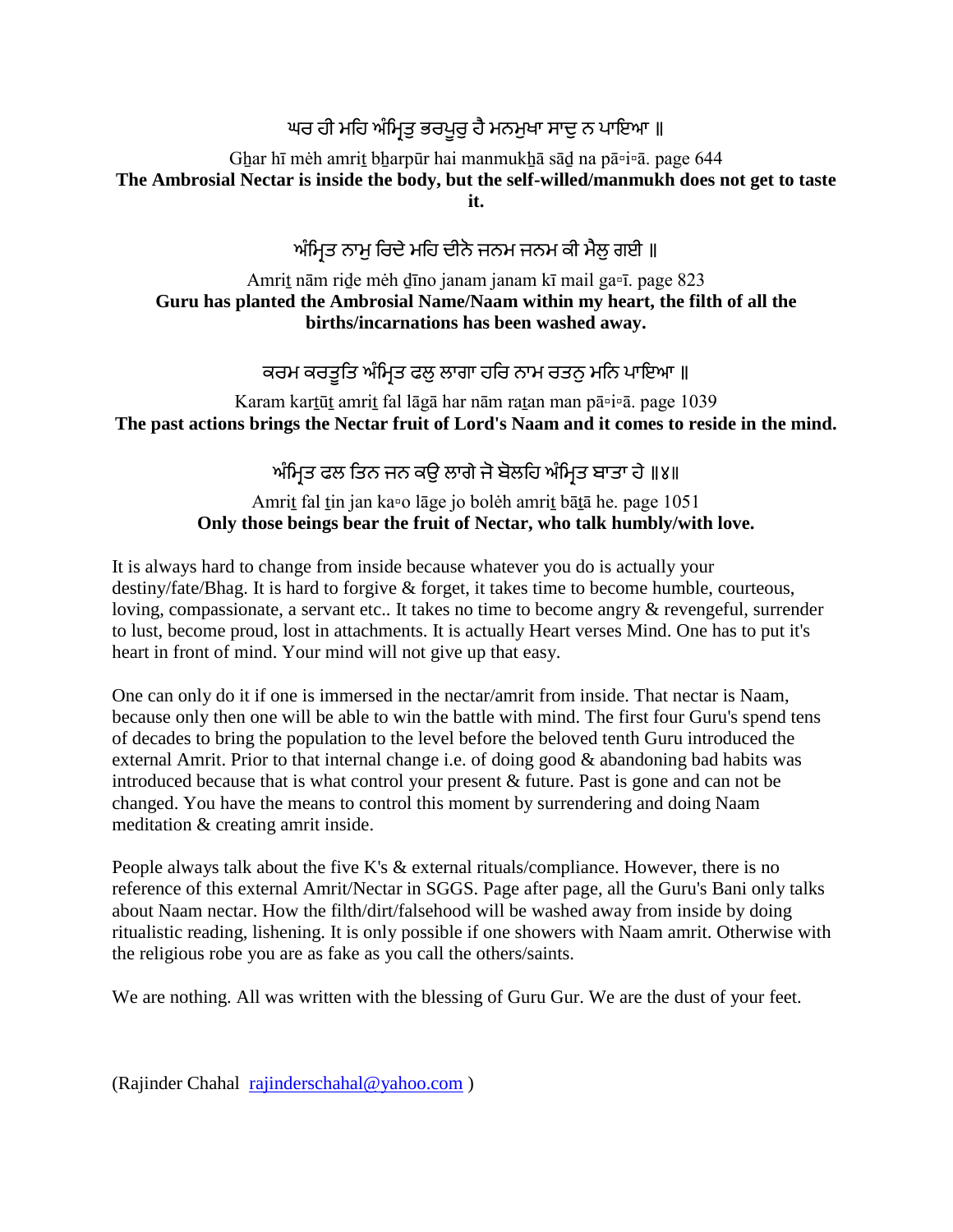## **20. The Play of Guru and Disciple**

SatNaam

The story/play of Guru and disciple is very old, much older than SGGS. In essence the SGGS explains how the disciple becomes a Guru and vice versa. Firstly one has to realize the purpose of life, the SGGS says

ਪ੍ਰਾਣੀ ਤੁੰ ਆਇਆ ਲਾਹਾ ਲੈਣ॥

Parāṇī ṯū'n ā▫i▫ā lāhā laiṇ. page 43 O being you came here to earn a profit.

What is this profit, let us go back

#### ਕਲਿਜੁਗਿ ਬੀਜੁ ਬੀਜੇ ਬਿਨੁ ਨਾਵੈ ਸਭੁ ਲਾਹਾ ਮੁਲੁ ਗਵਾਇਆ ॥

Kalijug bīj bīje bin nāvai sabh lāhā mūl gavā□i□ā. page 446 In the age of Darkness(Kali Yuga), if one plants any other seed than the seed of Naam/Name then one looses all the profit and capital i.e. the life and its purpose is lost.

In SGGS the biggest suffering is considered as the continuation of life cycle i.e. taking birth  $\&$ dying. Furthermore the Bani says that one can not get out of this cycle by doing religious rituals/actions or good deeds alone. By going to a place of worship, singing/listening holy verses/hymns one is just doing a deed. The purpose of congregation, service is to change your fate, so one can receive and retain/practise the Truth/Naam. The good deeds will only help in taking you to a True/Holy being who can plant the seed of Naam. In the congregation of Holy Beings, with Naam Recital the real nectar drips which washes away the filth of falsehood.

## ਆਦਿ ਮਧਿ ਅਰੁ ਅੰਤਿ ਪਰਮੇਸਰਿ ਰਖਿਆ ॥ਸਤਿਗੁਰਿ ਦਿਤਾ ਹਰਿ ਨਾਮੁ ਅੰਮ੍ਰਿਤੁ ਚਖਿਆ ॥ਪਾਏ ਮਨੋਰਥ ਸਭਿ ਜੋਨੀ

#### ਨਹ ਭਵੈ ॥

Ād madh ar ant parmesar rakhi∘ā. Satgur ditā har nām amrit chakhi∘ā .Pā∘e manorath sabh jonī nah bhavai. page 523The beginning and the end are in the hands of Lord, how the middle will be in your hand. When the True Guru blesses with the Lord's Naam/Name only then one tastes the Ambrosial Nectar and one can fulfil the real objective of not wandering in the cycle of life & death/reincarnation again.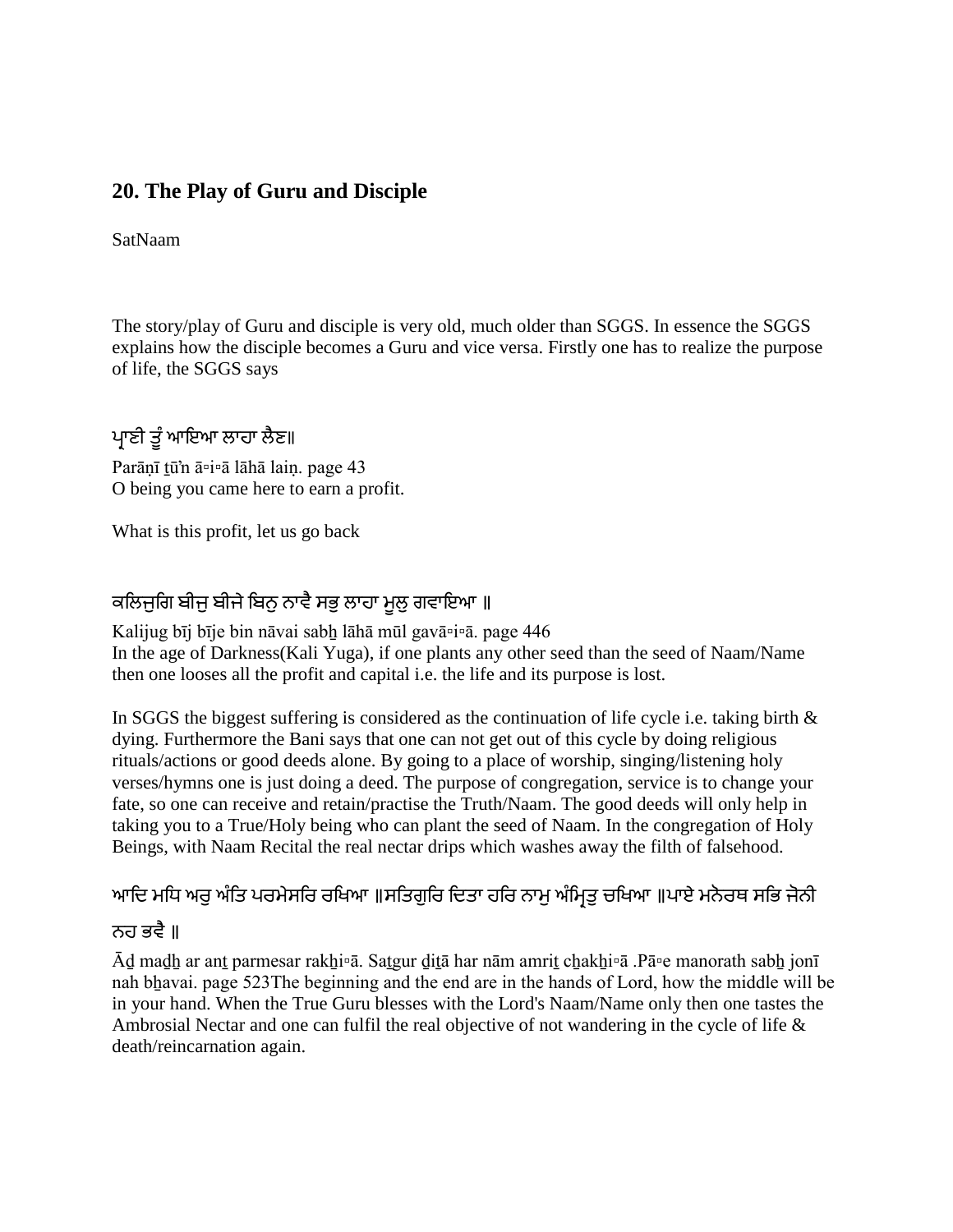## ਮਨ ਦੇਵਾ ਤਿਸ ਅਪਨੇ ਸਾਜਨ ਜਿਨਿ ਗਰ ਮਿਲਿ ਸੋ ਪ੍ਰਭ ਲਾਧੇ ਜੀੳ ॥

## ਸਾਧ ਕੈ ਸੰਗਿ ਉਨਿ ਭਉਜਲੂ ਤਰਿਆ ਸਗਲ ਦੂਤ ਉਨਿ ਸਾਧੇ ਜੀਉ ॥

Man devā tis apune sājan jin gur mil so parabh lādhe jī∘o. Sādh kai sang un bha∘ojal tari∘ā sagal dūt un sādhe jī∘o. page 120 I offer mind to my Beloved Ones who met the Guru and found The God. In the Company of Holy Saints they conquered all their five vices/doots and ferried across the materialistic world.

God is everywhere, in everything, in every bit of creation not only in holy books/places. In a holy being the God has manifested itself, where it is visible in action, where the candle is lit i.e. the light is illuminated. Only a person who has realized the Lord can light/illuminate another being. Who themselves are empty, how can they give the Naam to others. Let us see what the Bani in SGGS says about a Guru

# ਗਰ ਦਰੀਆੳ ਸਦਾ ਜਲ ਨਿਰਮਲ ਮਿਲਿਆ ਦਰਮਤਿ ਮੈਲ ਹਰੈ ॥ਸਤਿਗਰਿ ਪਾਇਐ ਪਰਾ ਨਾਵਣ ਪਸ ਪਰੇਤਹ ਦੇਵ

#### ਕਰੈ ॥

Gur ḏarī▫ā▫o saḏā jal nirmal mili▫ā ḏurmaṯ mail harai.Saṯgur pā▫i▫ai pūrā nāvaṇ pasū pareṯahu ḏev karai. page 1329

Guru is like River containing pure water, bathing in which i.e. meeting whom one's egostic mind and filth is eradicated.

Meeting the True Guru, the perfect/cleansing bath is obtained, which transforms even the beasts and ghosts into gods.

## ਤੀਰਥੁ ਪੂਰਾ ਸਤਿਗੁਰੂ ਜੋ ਅਨਦਿਨੁ ਹਰਿ ਹਰਿ ਨਾਮੁ ਧਿਆਏ ॥ਓਹੁ ਆਪਿ ਛੁਟਾ ਕੁਟੰਬ ਸਿਉ ਦੇ ਹਰਿ ਹਰਿ ਨਾਮੁ ਸਭ

## ਸਿਸਟਿ ਛਡਾਏ ॥

Oh āp cẖẖutā kutamb si▫o ḏe har har nām sabẖ sarisat cẖẖadā▫e. Jan Nānak ṯis balihārṇai jo āp japai avrā nām japā▫e. page 140

The True Guru is like pilgrimage in Holy Water. Night and day, He meditates on the Name of the Lord. He and his family gets salvation and by bestowing the Name/Naam of the Lord, He saves the others in the world.

# ਨਾਨਕ ਮੁਕਤਿ ਦੁਆਰਾ ਅਤਿ ਨੀਕਾ ਨਾਨ੍ਹਹਾ ਹੋਇ ਸੁ ਜਾਇ ॥ਹਉਮੈ ਮਨੁ ਅਸਥੂਲੁ ਹੈ ਕਿਉ ਕਰਿ ਵਿਚੁ ਦੇ ਜਾਇ

# ॥ਸਤਿਗੁਰ ਮਿਲਿਐ ਹਉਮੈ ਗਈ ਜੋਤਿ ਰਹੀ ਸਭ ਆਇ ॥

Nānak mukaṯ ḏu▫ārā aṯ nīkā nānĥā ho▫e so jā▫e. Ha▫umai man asthūl hai ki▫o kar vicẖ ḏe jā▫e. Satgur mili∘ai ha∘umai ga∘ī jot rahī sabh ā∘e. page 509

Nanak ji says, the gate of salvation is very small; only the very tiny i.e. the lowest ones can pass through. When the mind is full with ego/pride, How one can pass through? Meeting the True Guru, egotism departs, and one is filled with the Divine Light.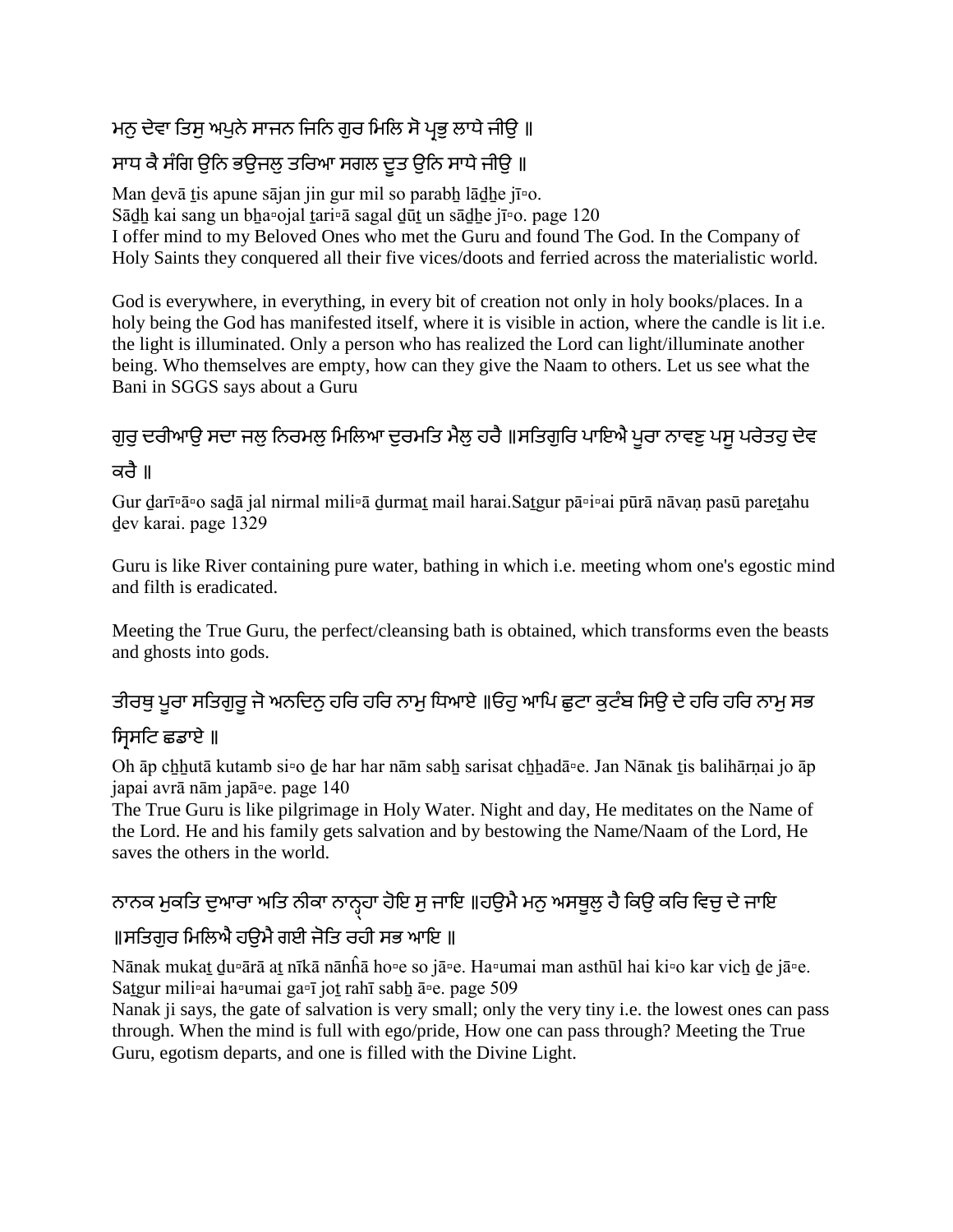# ਤਿਸ ਆਗੈ ਅਰਦਾਸਿ ਕਰਿ ਜੋ ਮੇਲੇ ਕਰਤਾਰ ॥ਸਤਿਗਰ ਦਾਤਾ ਨਾਮ ਕਾ ਪਰਾ ਜਿਸ ਭੰਡਾਰ ॥

Ŧis āgai arḏās kar jo mele karṯār.Saṯgur ḏāṯā nām kā pūrā jis bẖandār. page 49 Offer your prayers to Him, who can unite you with the Creator. True Guru is the giver of the Naam and he is filled with it.

## ਧਨ ਧੰਨ ਪਿਤਾ ਧਨ ਧੰਨ ਕੁਲ ਧਨ ਧਨ ਸੁ ਜਨਨੀ ਜਿਨਿ ਗੁਰੂ ਜਣਿਆ ਮਾਇ ॥

## ਧਨੁ ਧੰਨੁ ਗੁਰੁ ਜਿਨਿ ਨਾਮੁ ਅਰਾਧਿਆ ਆਪਿ ਤਰਿਆ ਜਿਨੀ ਡਿਠਾ ਤਿਨਾ ਲਏ ਛਡਾਇ ॥

Ḏẖan ḏẖan piṯā ḏẖan ḏẖan kul ḏẖan ḏẖan so jannī jin gurū jaṇi▫ā mā▫e. Dhan dhan gurū jin nām arādhi∘ā āp tari∘ā jinī dithā tinā la∘e chhadā∘e. page 310 Praise-able is the father; is the family; is the mother, who gave birth to the Guru. Great/Praiseable is the Guru, who meditated & practised/lived the Naam; He ferried across himself, and salvaged those who see Him.

One should not forget that Bani was sung/written by the great Masters who had and lived by Naam. They always showed/practised humbleness, humility, kindness, equality and said we are full of mistakes, how one can say that they are better than others.

Let us not forget that Guru Arjun Dev ji send Bibi ji to Babba Bhudha ji for the blessing of a son not to SGGS; when the small pox was killing people in Delhi, the Child Guru took it on himself so that people can get the relief; Guru Gobind ji asked his father for the sacrifice in order to save the religion. The Lord lives and plays through the creation. He is inside you, when will you believe it. Get yourself activated and start your meditation now. We are not asking you to come to us, you can go anywhere you can get the Naam. You will not come/go if it is not your destiny. Probably more karma has to be played out. However we can tell you that the generation/kul of Babba ji is very large/big and you do not know which is yours. Every saint comes back to take his generation back but the beings do not understand. Sometimes we wonder that other lifeforms & dead are being ferried across, why humans are not taking advantage.

All was written with the blessings of Guru Gur. we are nothing, can do nothing. we ask for your forgiveness because you are our Lord.

(Rajinder Chahal )

## **21. The Meaning of Bani**

SatNaam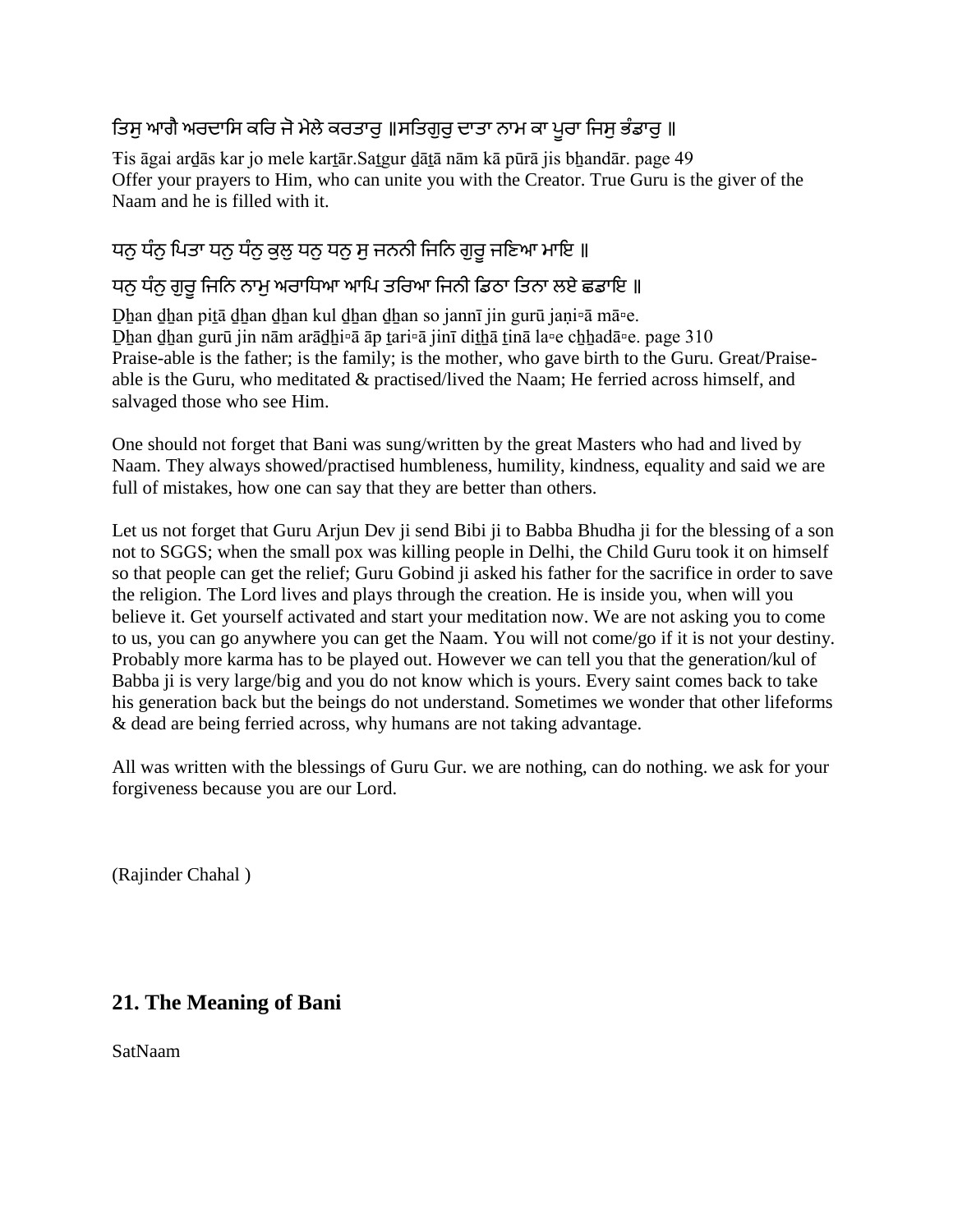We always refer about holy scriptures written in SGGS as Bani/Gurbani. Let us see how Bani is defined or described in the SGGS.

# **Jo pekẖā so sabẖ kicẖẖ su▫āmī. Jo sunṇā so parabẖ kī bānī. page 1080** Whatever I see, all/everything is Lord/God. Whatever I hear, is the Bani of God. **Sagal bānī mėh amriṯ bānī. Har ko jas sun rasan bakẖānī. page 266** Of all the speeches/spoken words, the most ambrosial speech is to hear and sing/do the Lord's Praise.

# **Har kā sanṯ saṯgur saṯ purkẖā jo bolai har har bānī.**

#### **Jo jo kahai suṇai so mukṯā ham ṯis kai saḏ kurbānī. page 667**

Lord's Saint, 'The True Guru', 'The True Being',

whatever he speaks/chants is the Bani of the Har, Har Lord.

Whatever the Guru chants/speaks, whosoever listens to it,

is liberated and forever we sacrifice to him.

**Sanṯ janā kī ūcẖī bānī.**

#### **Simar simar ṯare Nānak parānī. page 1300**

The words spoken by the Saints are divine/true.

Nanak ji says by Naam meditation the beings are carried across.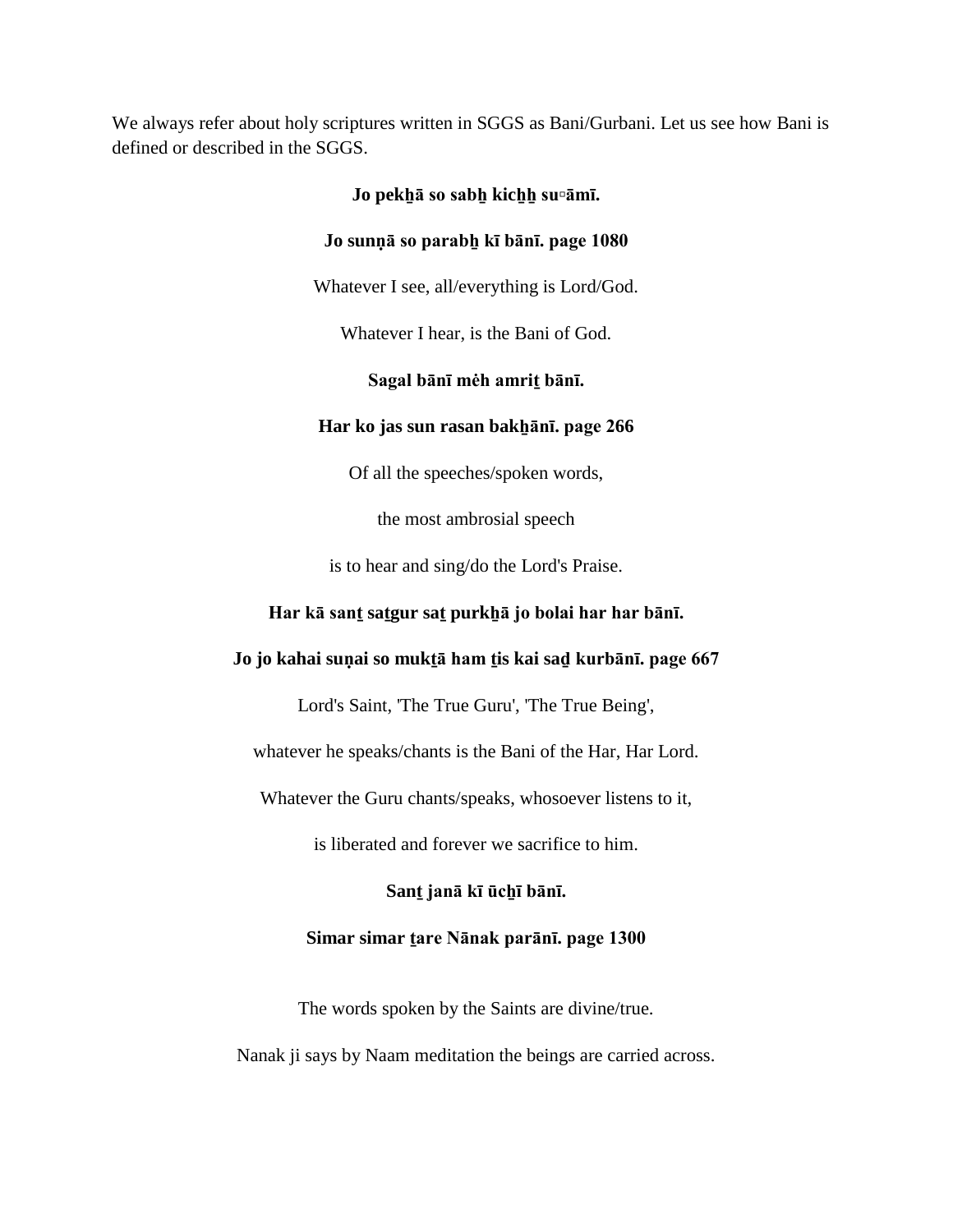So we can see that whatever one speaks constitutes bani, however, the words spoken by the saints or spoken in the praise of Lord are sweet, nectar, true and pure. The power is in the word spoken by the Holy Beings not in the holy scriptures, statues, places of worship etc. When Guru Nanak ji said about Mardana that he won't die (marda na) the words had the power. When Baba Budha ji said that Bibi ji will give birth to a Son who will smash the head of enemy like a onion they were the words of a Saint. The words come from the heart in which the God resides i.e. have manifested itself.

The holy places/scriptures can be destroyed but the God does not disappear. Lord exists in each and everything, in transition, never gets old and is always new. The blessings will come from the living heart. How one gets blessed, by serving the creation as Guru Gur.

#### **Pekẖai bolai suṇai sabẖ āp.Saḏā sang ṯā ka▫o man**

#### **jāp.Sanṯ parsāḏ bẖa▫i▫o pargās.page 183**

He Himself, sees, speaks and hears, So meditate on the One who is always with you.

By the Grace of the Saints, the Lord is revealed/manifests Itself.

#### **Pāṯẖ paṛai mukẖ jẖūṯẖo bolai nigure kī maṯ ohai. page 1013**

One reads the scriptures, but tells lies;

that is the one who is without a Guru.

#### **Gur parsādī viḏi▫ā vīcẖārai paṛ paṛ pāvai mān.**

#### **Āpā maḏẖe āp pargāsi▫ā pā▫i▫ā amriṯ nām. page 1329**

By Guru's Grace, read, study & understand the Bani/spiritual knowledge

so that one can be honoured/blessed

with the Ambrosial Naam/Name of the Lord within oneself.